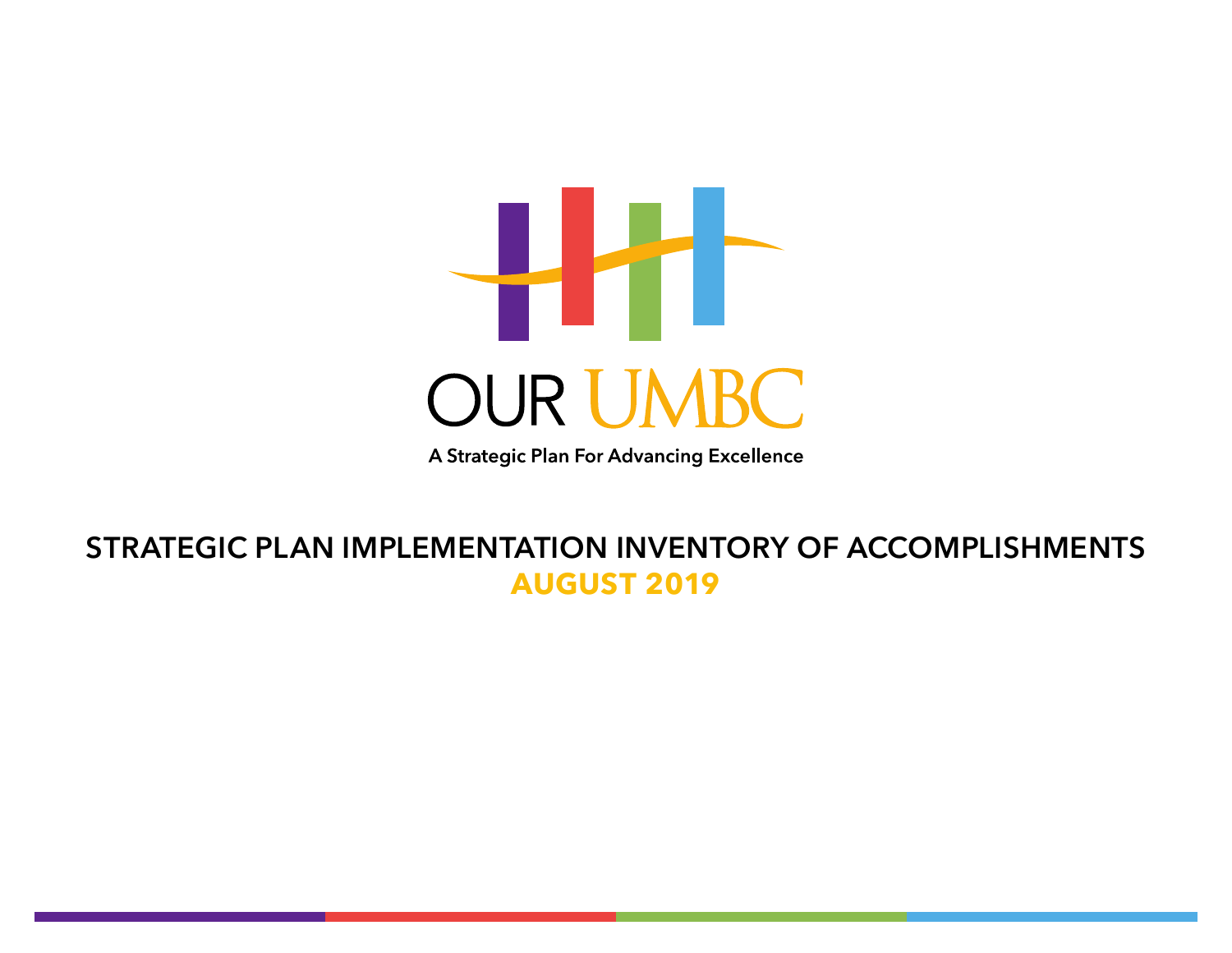Dear Members of the UMBC Community,

I am pleased to share this Inventory of Accomplishments related to implementation of UMBC's strategic plan. Organized around the goals and objectives under each of the four focus areas outlined in Our UMBC: A Strategic Plan for Advancing Excellence and the priorities identified by the Foundations Work Group, this Inventory shows the progress we have made over the last three years and our priorities for the next two.

As we enter the fourth year of implementation of our strategic plan, I hope you will join me in celebrating the substantial progress we have made so far and continuing our work to advance our institutional mission.

None of this would have been possible without your engagement, hard work, and commitment.

Thank you for all that you do for Our UMBC.

Philip V Rais

Philip J. Rous Provost and Senior Vice President for Academic Affairs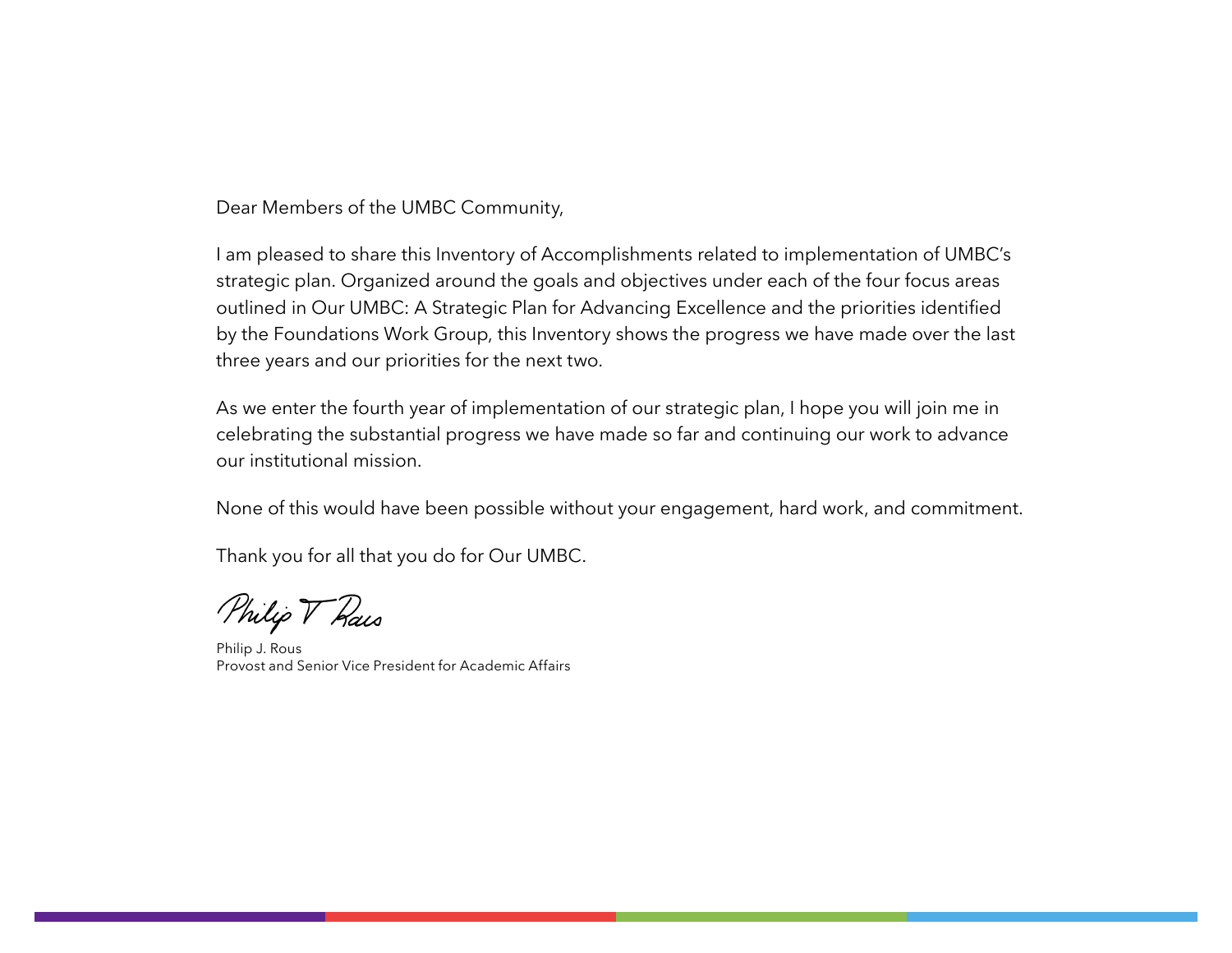## **The Student Experience**

| <b>Supporting Objectives</b>                                              | 2016-2017 | 2017-2018 | 2018-2019                                                                                                                                         | <b>Next Steps for 2019-2021</b>                                                                                                                                                                                                                                                                                                                                                                                                                                                                                                                                                                                                                                                 |
|---------------------------------------------------------------------------|-----------|-----------|---------------------------------------------------------------------------------------------------------------------------------------------------|---------------------------------------------------------------------------------------------------------------------------------------------------------------------------------------------------------------------------------------------------------------------------------------------------------------------------------------------------------------------------------------------------------------------------------------------------------------------------------------------------------------------------------------------------------------------------------------------------------------------------------------------------------------------------------|
| 1.0 Increase degree<br>completion and shorten<br>students' time to degree |           |           | • Made substantial<br>progress on examining<br>data and taking action<br>toward Undergraduate<br><b>Student Success</b><br>Committee goals. (UAA) | • Launch the Office of<br>Academic Advocacy.<br>(UAA)<br>Establish an Academic<br>$\bullet$<br>Success Center (ASC).<br>(UAA)<br>Implement a university<br>wide academic<br>intervention program<br>utilizing academic<br>advocates to assist<br>students who have $> 4$<br>overall course repeats.<br>(UAA)<br>Implement a 90-hour<br>$\bullet$<br>degree audit check and<br>inform advisors and<br>students. (UAA)<br>Develop a mandatory 2<br>$\bullet$<br>credit first year<br>experience course. (UAA)<br>Expand pilot for the<br>$\bullet$<br>Senior Degree<br>Completion Initiative.<br>(UAA)<br>Evaluate and implement<br>5-6 recommendations<br>from the Undergraduate |

**Strategic Goal 1:** Increase degree completion and shorten students' time to degree.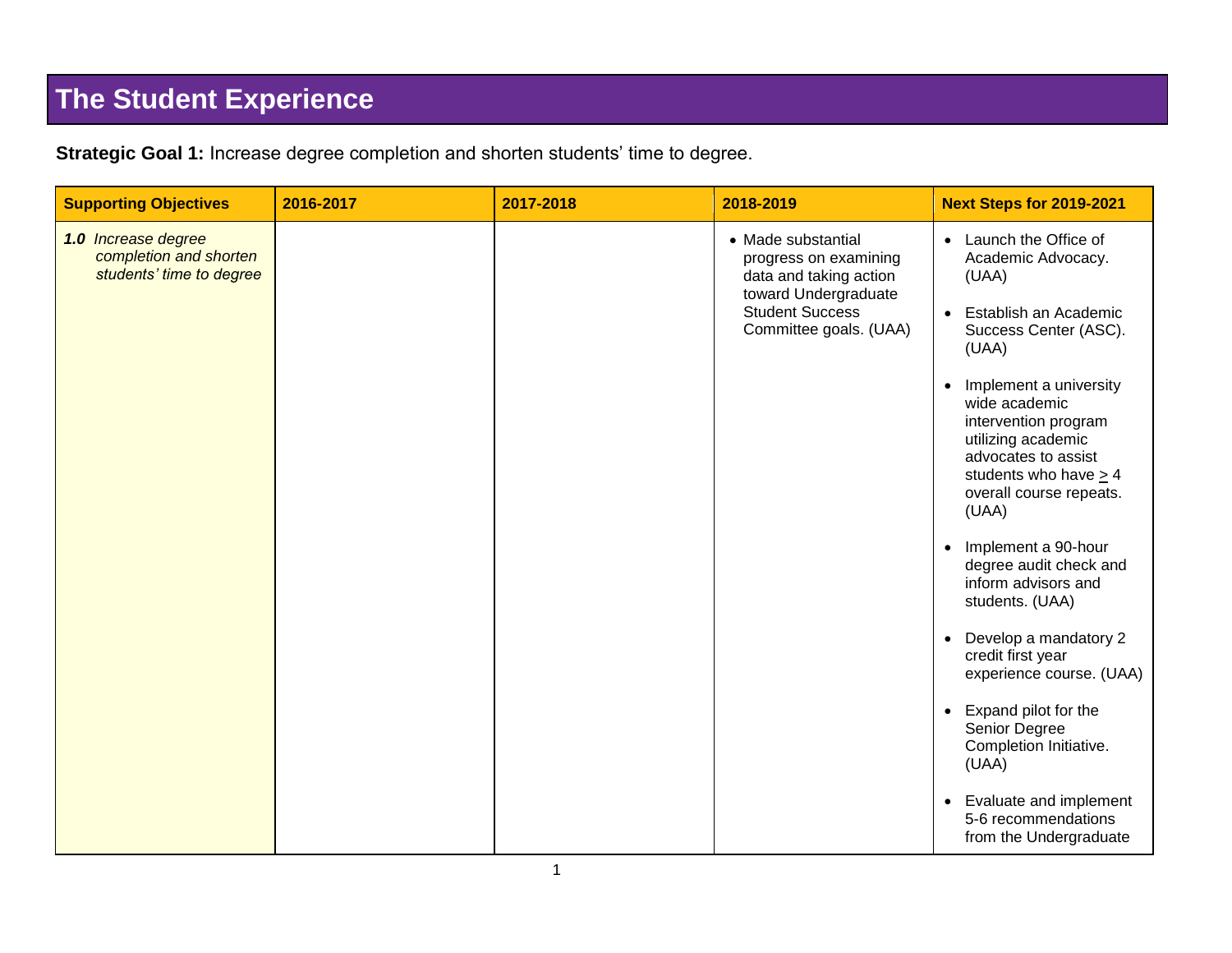|                                               |                                                                                                                                                                                                                                                                                                                                                             |                                                                                                                                                                                                                                                                                                                                                                                                                                                                                                                                                                                                                                                                                                                                                                                                                                                                              |                                                                                                                                                                                                                                                                                                                                                                                                                                                                                                                                                                                                                                                                                                                                                                                                                       | <b>Student Success</b><br>Committee's focus area<br>groups. (UAA)                                                                                                                                                                                                                                                                                                                                                                                                                                                                                                                                                                                                                                                                                                                 |
|-----------------------------------------------|-------------------------------------------------------------------------------------------------------------------------------------------------------------------------------------------------------------------------------------------------------------------------------------------------------------------------------------------------------------|------------------------------------------------------------------------------------------------------------------------------------------------------------------------------------------------------------------------------------------------------------------------------------------------------------------------------------------------------------------------------------------------------------------------------------------------------------------------------------------------------------------------------------------------------------------------------------------------------------------------------------------------------------------------------------------------------------------------------------------------------------------------------------------------------------------------------------------------------------------------------|-----------------------------------------------------------------------------------------------------------------------------------------------------------------------------------------------------------------------------------------------------------------------------------------------------------------------------------------------------------------------------------------------------------------------------------------------------------------------------------------------------------------------------------------------------------------------------------------------------------------------------------------------------------------------------------------------------------------------------------------------------------------------------------------------------------------------|-----------------------------------------------------------------------------------------------------------------------------------------------------------------------------------------------------------------------------------------------------------------------------------------------------------------------------------------------------------------------------------------------------------------------------------------------------------------------------------------------------------------------------------------------------------------------------------------------------------------------------------------------------------------------------------------------------------------------------------------------------------------------------------|
| 1.1 Improve course planning<br>and scheduling | • Launched Undergraduate<br><b>Student Success</b><br>Committee and<br>Persistence Committee.<br>• Made policy changes to<br>help students complete<br>their degrees in a timely<br>manner (e.g., requiring<br>students to have<br>completed, or be enrolled<br>in, all degree<br>requirements to<br>participate in the<br>commencement<br>ceremony). (UAA) | $\bullet$ Base-funded and<br>completed installation of<br>analytics tools focused on<br>student progression and<br>success. (Provost; DOIT)<br>• In collaboration with<br>college deans, began the<br>development of college-<br>level dashboards for<br>monitoring student<br>progression.<br>• Implemented tracking of<br>co-curricular engagement<br>and targeted interventions<br>for non-engaged<br>students. (SA)<br>• Undergraduate Student<br><b>Success Committee</b><br>began identifying metrics<br>for evaluating student<br>success over time. (UAA)<br>• Launched "Finish 15"<br>campaign to support<br>retention and timely<br>graduation of students.<br>(EM)<br>• Joined Council of<br>Graduate Schools Ph.D.<br>Career Pathways project<br>and the Coalition for Next<br>Generation Life Science.<br>(GS)<br>• Promoted use of data by<br>graduate program | • Nearly completed<br>studying impact of<br>degree pathways and<br>course scheduling on<br>time to degree, retention,<br>and graduation rates.<br>(DOIT)<br>• Made substantial<br>progress on creating<br>undergraduate and<br>graduate program<br>committees to improve<br>course planning and<br>scheduling. (COEIT)<br>• Began identifying<br>bottlenecks in course<br>planning and scheduling<br>and working with<br>departments to design<br>interventions. (CAHSS)<br>• Nearly completed<br>assessing impact of<br>"Finish 15" initiative on<br>time-to-degree. (EM)<br>• Began curriculum<br>integration of study<br>abroad to better align<br>study abroad with major<br>course requirements.<br>(IES)<br>• Made substantial<br>progress on providing<br>data support for Space &<br><b>Scheduling Review</b> | • Institutionalize the MATH<br>104 pathway for non-<br>STEM majors. (CNMS)<br>• Develop initiatives for the<br>COEIT undergraduate<br>and graduate councils.<br>(COEIT)<br>• Provide more information<br>to students on the Visual<br>Degree Audit. (DOIT)<br>• Continue assessing<br>impact of "Finish 15"<br>campaign. (EM)<br>• Continue promoting<br>usage of new Degree<br>Planner tool. Assess<br>impact of Degree Planner<br>usage on advising<br>experience and time to<br>degree. (EM; DOIT)<br>• Implement PS FLUID<br>platform to allow for<br>improved student self-<br>service experience<br>including course<br>registration. (EM, DOIT)<br>• Continue work on<br>curriculum integration of<br>study abroad (IES).<br>• Form Graduate Education<br>Task Force. (GS) |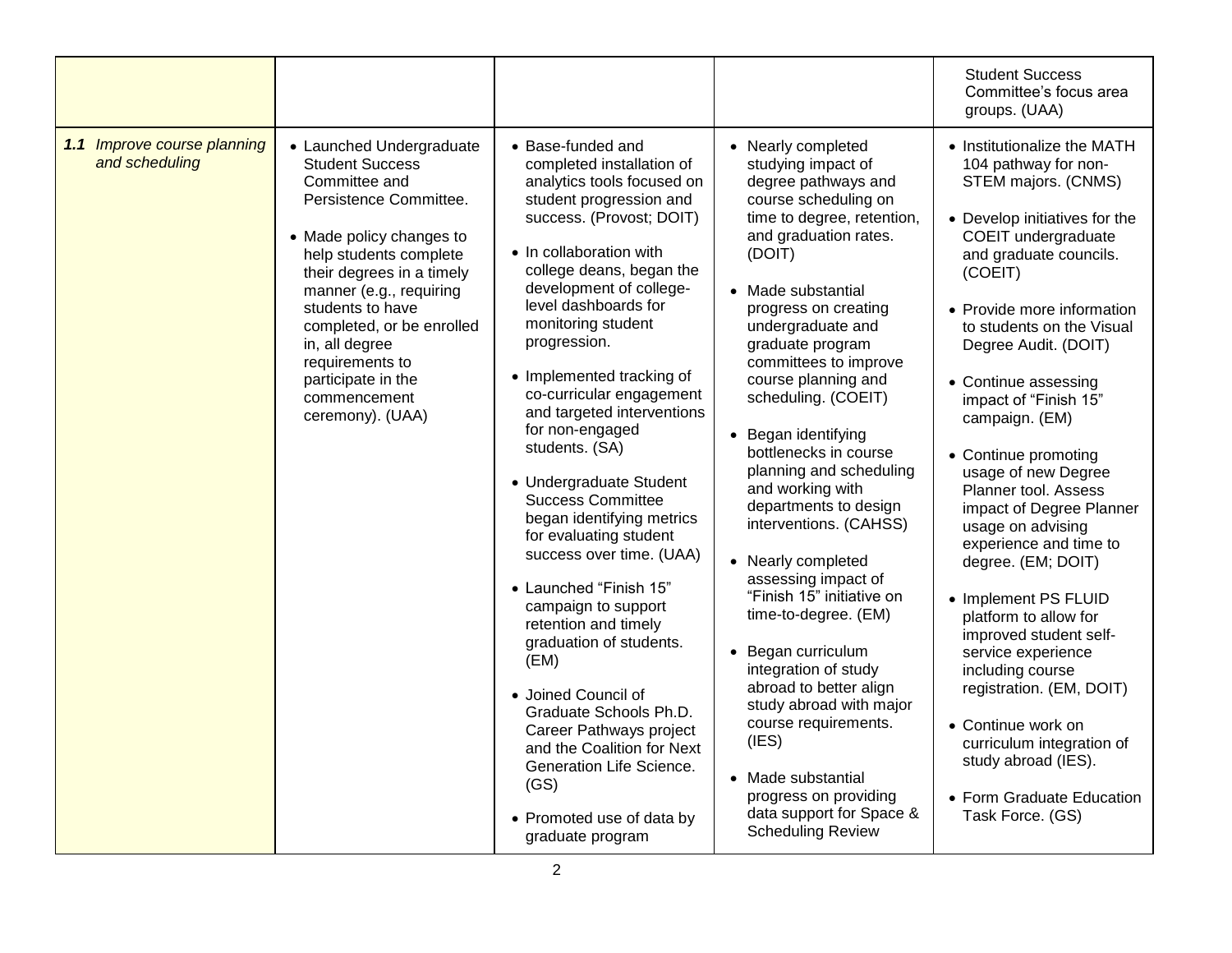|                                      | directors to track student<br>performance. (GS)<br>• Implemented online study<br>abroad database to<br>facilitate searching for<br>study abroad programs<br>using central directory.<br>(IES)                                                 | study. (IRADS)<br>• Nearly completed<br>identifying barrier<br>courses and student at-<br>risk characteristics.<br>(IRADS)<br>• Completed $2^{nd}$ round of<br>alumni and graduate<br>student surveys and<br>identified career<br>outcomes for PhD<br>alumni. (GS)<br>• Posted enrollment,<br>graduation and career<br>outcomes data for<br>biomedical sciences<br>programs on GS website.<br>(GS) | • Complete 3 <sup>rd</sup> round of<br>alumni and graduate<br>student surveys. (GS)<br>• Provide workshop for<br>faculty on graduate<br>survey outcomes. (GS)<br>• Post career outcomes<br>data for postdocs in<br>biomedical sciences on<br>GS website. (GS)                                                                                                                                     |
|--------------------------------------|-----------------------------------------------------------------------------------------------------------------------------------------------------------------------------------------------------------------------------------------------|----------------------------------------------------------------------------------------------------------------------------------------------------------------------------------------------------------------------------------------------------------------------------------------------------------------------------------------------------------------------------------------------------|---------------------------------------------------------------------------------------------------------------------------------------------------------------------------------------------------------------------------------------------------------------------------------------------------------------------------------------------------------------------------------------------------|
| 1.2 Improve use of informal<br>space | • Piloted StudyTree to<br>support virtual study<br>groups and supplemental<br>learning. (DOIT)<br>• Created additional<br>informal gathering space<br>for students in Arbutus by<br>launching OCA Mocha, a<br>student-driven project.<br>(SA) | • StudyTree was canceled<br>after validating the pilot<br>with LRC and students.<br>(DOIT)                                                                                                                                                                                                                                                                                                         | • Establish "The Learning<br>Collaboratory" under<br>STEM BUILD 2.0.<br>(CNMS)<br>• Repurpose hallway in<br>Meyerhoff Building to<br>serve as an informal study<br>space. (CNMS)<br>• Continue revision and<br>updating of informal and<br>formal spaces. (COEIT)<br>• Deploy TutorTrac to better<br>schedule tutoring<br>sessions. (DOIT)<br>• Conduct an inventory of<br>public & instructional |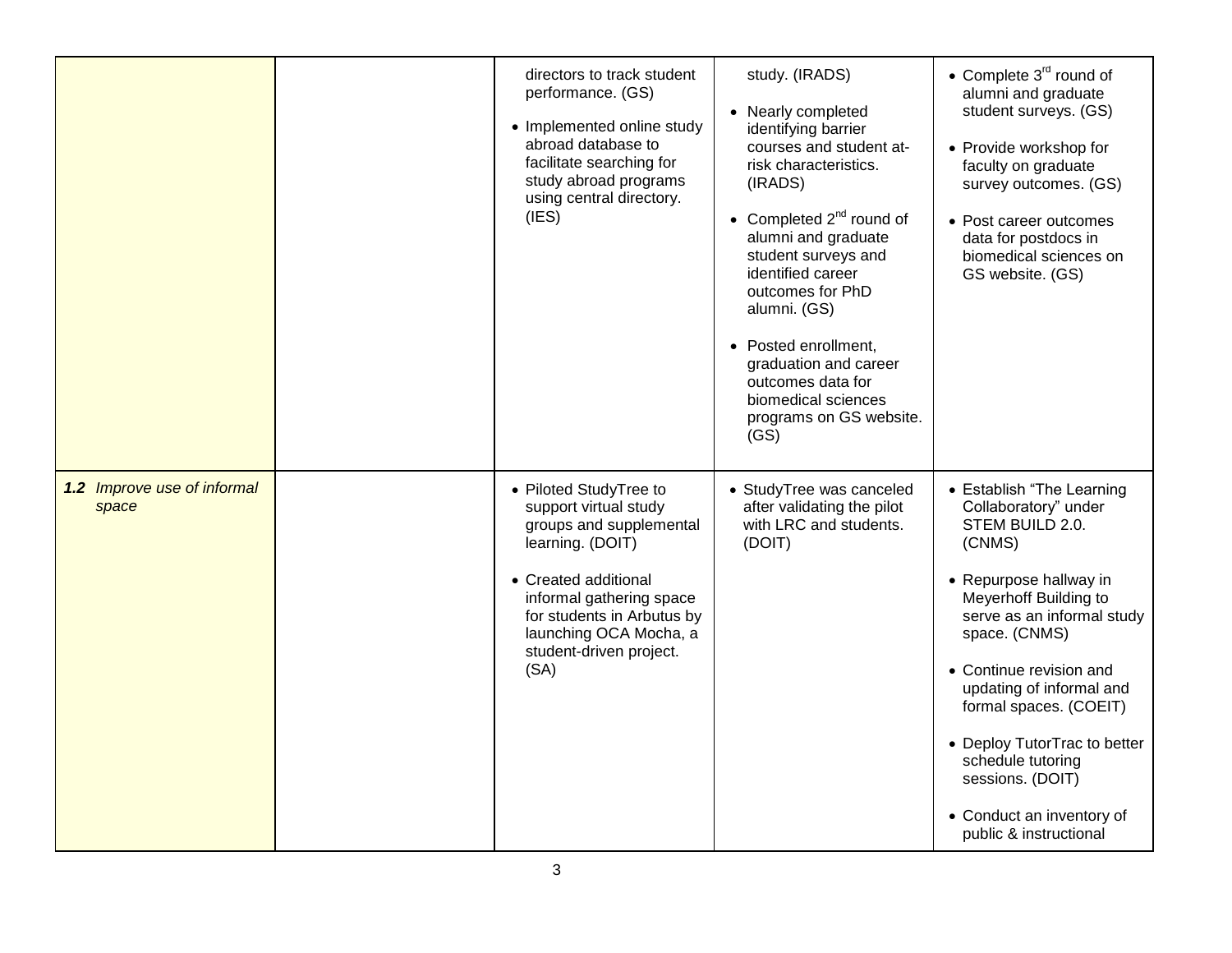|  |  | space in the Library &<br>Gallery & review relevant<br>use guidelines. (Library)                 |
|--|--|--------------------------------------------------------------------------------------------------|
|  |  | • Update the Retriever<br>Learning Center to<br>enhance collaborative<br>technologies. (Library) |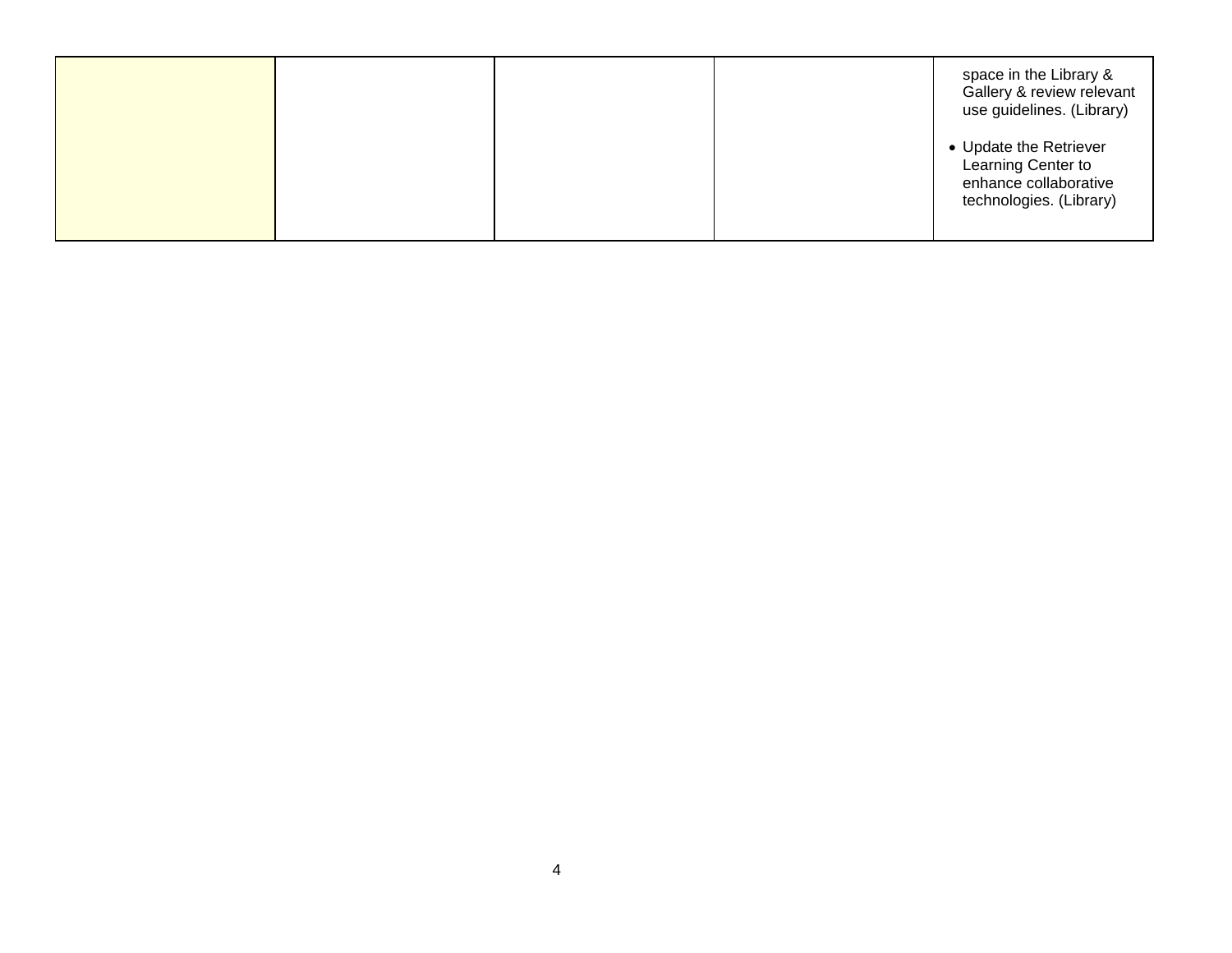**Strategic Goal 2:** Systematically improve the quality and consistency of academic advising and mentoring of undergraduate and graduate students.

| <b>Supporting Objectives</b>                   | 2016-2017                                                                                                                                                                                                                                                                                                                                                                                                                                                                                                                                                                                                        | 2017-2018                                                                                                                                                                                                                                                                                                                                                                                                                                                                                                                                                                                                                                                                                                                                                                                       | 2018-2019                                                                                                                                                                                                                                                                                                                                                                                                                                                                                                                                                                                                                                                                                                                                                                                                 | <b>Next Steps for 2019-2020</b>                                                                                                                                                                                                                                                                                                                                                                                                                                                                                                                                                                                                                                       |
|------------------------------------------------|------------------------------------------------------------------------------------------------------------------------------------------------------------------------------------------------------------------------------------------------------------------------------------------------------------------------------------------------------------------------------------------------------------------------------------------------------------------------------------------------------------------------------------------------------------------------------------------------------------------|-------------------------------------------------------------------------------------------------------------------------------------------------------------------------------------------------------------------------------------------------------------------------------------------------------------------------------------------------------------------------------------------------------------------------------------------------------------------------------------------------------------------------------------------------------------------------------------------------------------------------------------------------------------------------------------------------------------------------------------------------------------------------------------------------|-----------------------------------------------------------------------------------------------------------------------------------------------------------------------------------------------------------------------------------------------------------------------------------------------------------------------------------------------------------------------------------------------------------------------------------------------------------------------------------------------------------------------------------------------------------------------------------------------------------------------------------------------------------------------------------------------------------------------------------------------------------------------------------------------------------|-----------------------------------------------------------------------------------------------------------------------------------------------------------------------------------------------------------------------------------------------------------------------------------------------------------------------------------------------------------------------------------------------------------------------------------------------------------------------------------------------------------------------------------------------------------------------------------------------------------------------------------------------------------------------|
| 2.1 Improve academic<br>advising and mentoring | • Formed Advising Task<br>Force to review the 2008<br><b>Advising Work Group</b><br>Report and make new<br>recommendations with<br>focus on assessment,<br>technology, and use of<br>analytics. (Provost; EM)<br>• Developed Visual Degree<br>Audit (Degree Donut), a<br>new advising tool that will<br>make it easier for students<br>and faculty to quickly see if<br>students are on track to<br>complete the requirements<br>for their degrees and<br>certificates. (DOIT)<br>• Established MOU Data<br>Sharing agreement with<br>feeder schools, to improve<br>experiences of transfer<br>students. (IRADS) | • Advising Task Force<br>delivered its report with<br>recommendations.<br>(Provost; EM)<br>• Implemented new<br>advanced data analytics<br>infrastructure (CIVITAS)<br>and began deploying the<br>new tools in support of our<br>Undergraduate Student<br>Success Committee and<br>Persistence Committee.<br>(DOIT; IRADS)<br>• Implemented Visual<br>Degree Audit (Degree<br>Donut) for students and<br>advisors. (DOIT; EM)<br>• Developed new Student<br><b>Advising Planner (Degree</b><br>Planner), designed to<br>support student advising<br>and academic planning.<br>(DOIT; EM)<br>• Create co-curricular<br>dashboard to track co-<br>curricular engagement and<br>target interventions for<br>"non-engaged" students.<br>(SA)<br>• Piloted a new advisor<br>training program. (OAPA) | • Began reviewing and<br>implementing Advising<br><b>Task Force</b><br>recommendations.<br>(Provost; UAA; EM)<br>• Nearly completed<br>implementation of Student<br><b>Advising Planner (Degree</b><br>Planner). (DOIT; EM)<br>• Began creating<br>undergraduate and<br>graduate program<br>committees in COEIT to<br>improve academic advising<br>and mentoring. (COEIT)<br>• Made significant progress<br>on implementing new<br>PreMed program under<br>Science and Math Advising<br>Resource Team and<br>restructuring professional<br>advising. (CNMS)<br>• Made substantial progress<br>on launching a full advisor<br>training program. (OAPA)<br>• Launched "The Major<br>Event" in Fall 2018, which<br>helped students learn<br>about programs at UMBC.<br>(OAPA)<br>• Made significant progress | • Fund and pilot some of<br>the recommendations<br>put forth by the UgSSC<br>Advising and<br>Graduation focus group.<br>(UAA)<br>• Continue<br>implementation of pre-<br>med program<br>restructuring with the<br>hire of a Health<br>Professions Coach.<br>(CNMS)<br>• Restructure SMART<br>(Science and Math<br><b>Advising Resource</b><br>Team) to include peer<br>advising and transfer<br>advising. (CNMS)<br>• Develop initiatives for<br>the COEIT<br>undergraduate and<br>graduate councils.<br>(COEIT)<br>• Add to advising staff.<br>(COEIT)<br>• Improve communication<br>and documentation on<br>why using the Degree<br>Planner is important.<br>(DOIT) |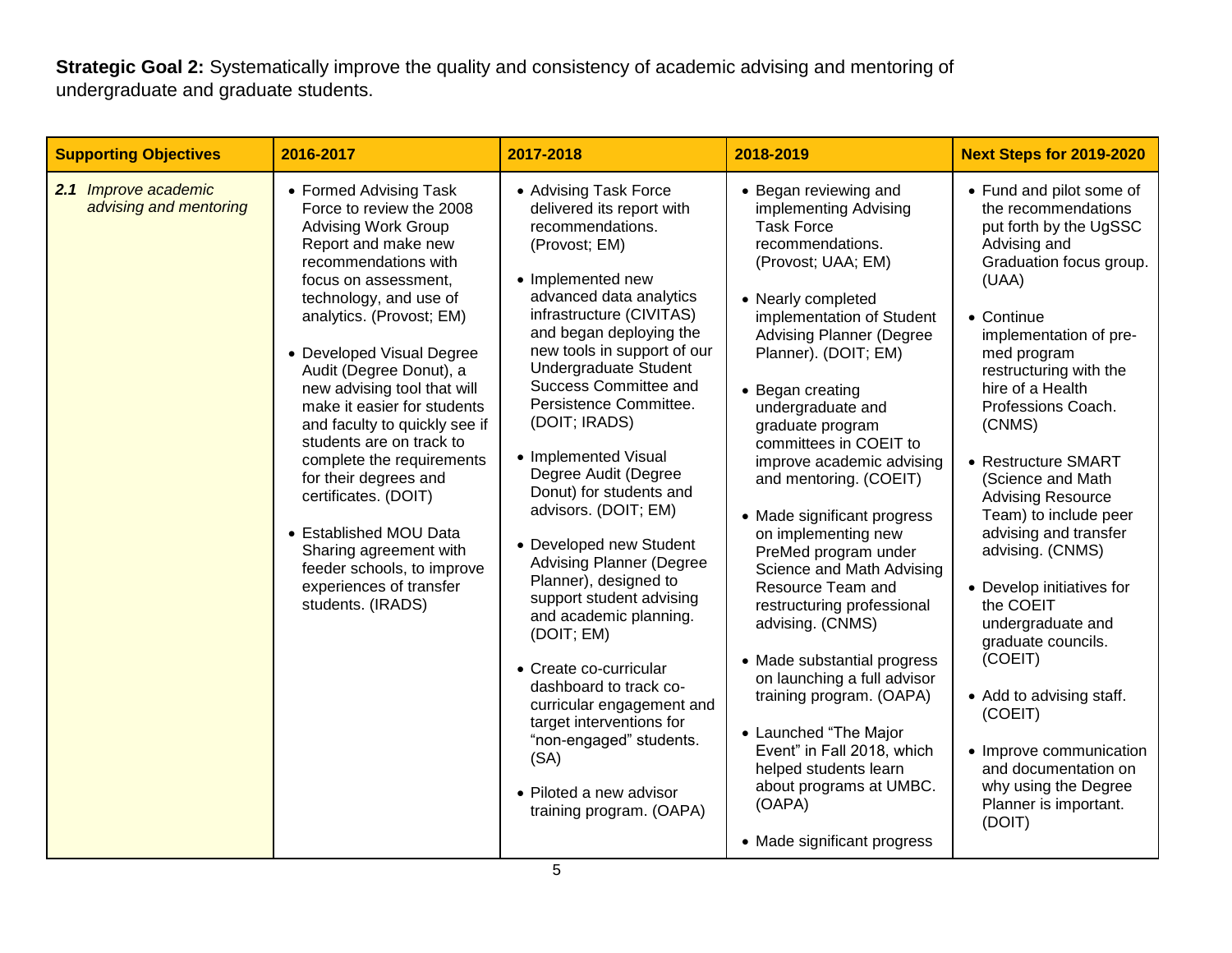|  | • Added a staff member to<br>focus on advising<br>freshmen and transfer<br>students in the Sherman<br><b>STEM Teacher Scholars</b><br>Program. (UAA)<br>• Implemented STEM<br><b>Transfer Student Success</b><br>Initiatives. (CNMS)<br>• Implemented BUILD<br>Initiatives/Hill-Lopes<br>Scholarship to support<br>students placed at high<br>risk. (CNMS)<br>• Increased participation in<br>the Summer Bridge<br>Program through<br>enhanced marketing and<br>the newly established<br>Retriever Jumpstart<br>Scholarship. (UAA; EM) | on developing Advising<br>Dashboard. (IRADS) | • Create a guide for<br>orientation. (DOIT)<br>• Launch a mechanism<br>for parents to track<br>student progress.<br>(DOIT)<br>• Continue promoting<br>usage of new Degree<br>Planner. Assess impact<br>of Degree Planner<br>usage on advising<br>experience and time to<br>degree. (EM)<br>• Continue development<br>of advisor training<br>program. (EM)<br>• Develop Academic<br>Advisor Career Ladder.<br>(EM; HR)<br>• Apply to participate in<br>the next cohort of the<br>NACADA and Gardner<br>Institute Excellence in<br>Academic Advising.<br>(EM; UAA)<br>• Create space for<br>international students to<br>access academic,<br>career, immigration and<br>other forms of advising<br>from IES staff. (IES)<br>• Develop a pilot peer<br>mentor program for<br>UMBC students on the<br>autism spectrum. (SDS) |
|--|----------------------------------------------------------------------------------------------------------------------------------------------------------------------------------------------------------------------------------------------------------------------------------------------------------------------------------------------------------------------------------------------------------------------------------------------------------------------------------------------------------------------------------------|----------------------------------------------|--------------------------------------------------------------------------------------------------------------------------------------------------------------------------------------------------------------------------------------------------------------------------------------------------------------------------------------------------------------------------------------------------------------------------------------------------------------------------------------------------------------------------------------------------------------------------------------------------------------------------------------------------------------------------------------------------------------------------------------------------------------------------------------------------------------------------|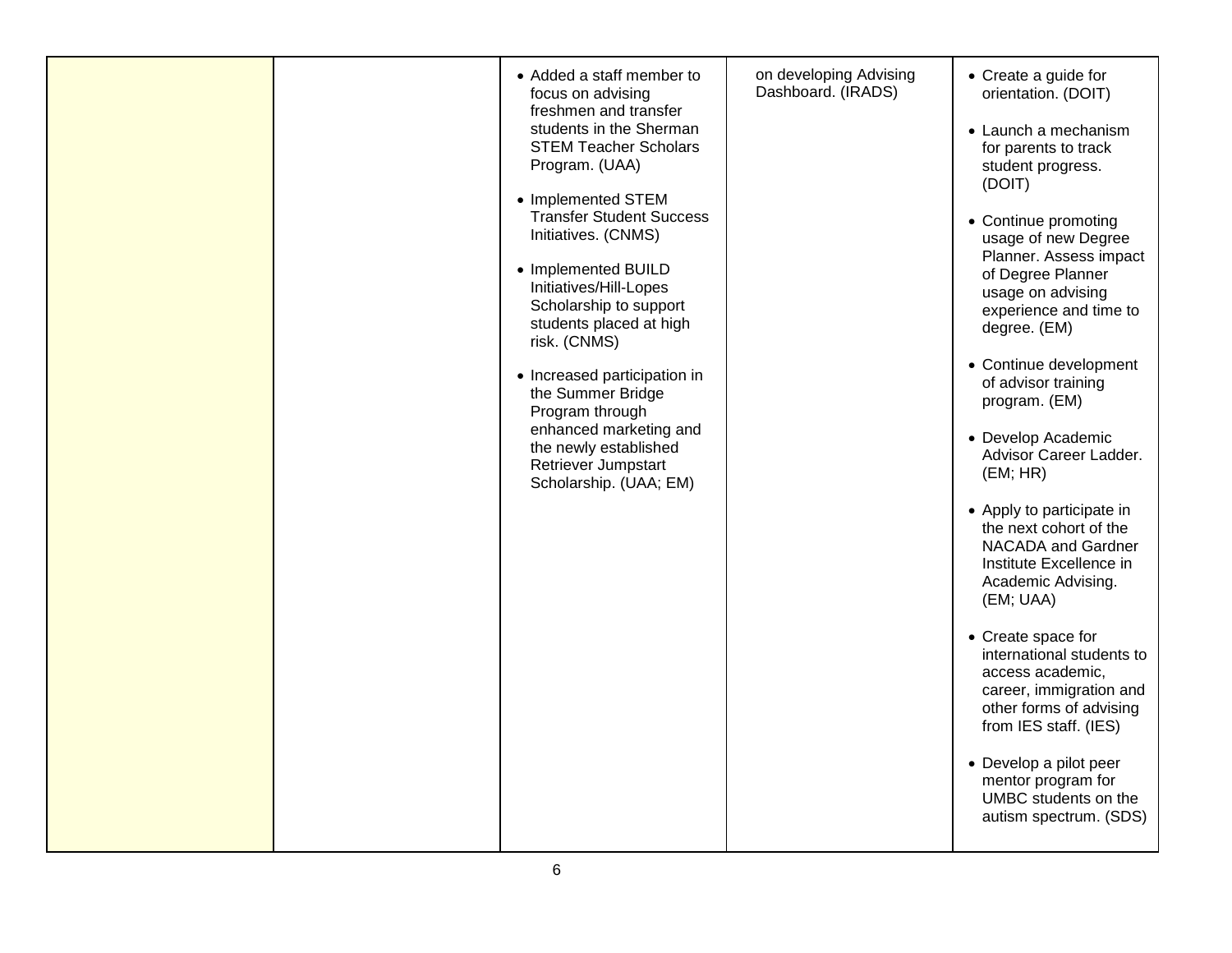|  |  | • Continue to develop<br>Advising Dashboard<br>and support analysis of<br>advising and advocacy<br>efforts. (IRADS) |
|--|--|---------------------------------------------------------------------------------------------------------------------|
|  |  | • Improve career<br>mentoring by faculty.<br>(GS)                                                                   |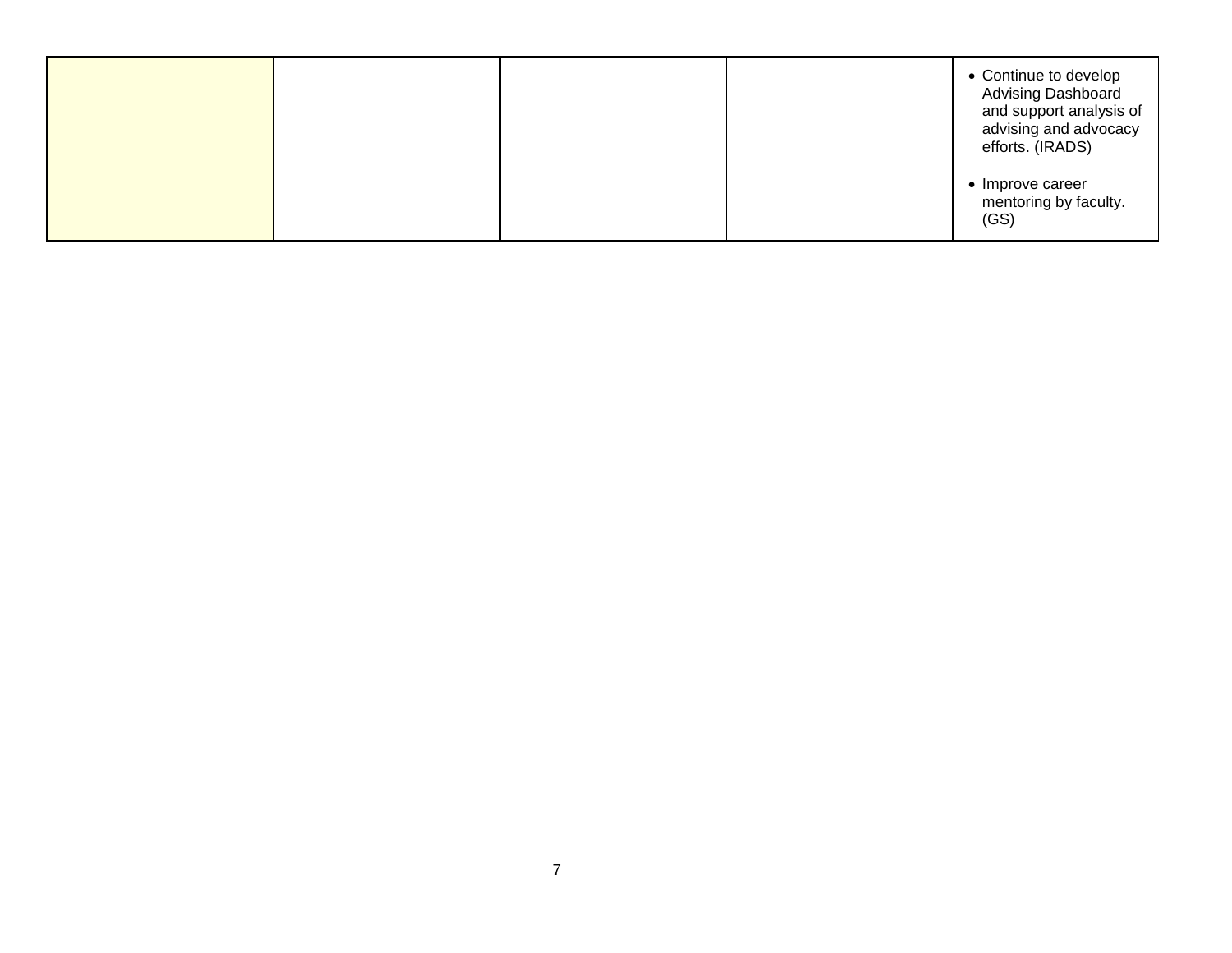**Strategic Goal 3:** Leverage the strength of UMBC's compositional diversity by increasing the cultural and global competencies of all students.

| <b>Supporting Objectives</b>                                 | 2016-2017 | 2017-2018                                                                                                                                                                                                                                                                                                                                                                                                                                                                                                                                                                                                                                                                                                                                                                                                                                                                  | 2018-2019                                                                                                                                                                                                                                                                                                                                                                                                                                                                                                                                                                                                                                                                                                                                                                                                                                                       | <b>Next Steps for 2019-2020</b>                                                                                                                                                                                                                                                                                                                                                                                                                                                                                                                                                                                                                                                                                                                                                                           |
|--------------------------------------------------------------|-----------|----------------------------------------------------------------------------------------------------------------------------------------------------------------------------------------------------------------------------------------------------------------------------------------------------------------------------------------------------------------------------------------------------------------------------------------------------------------------------------------------------------------------------------------------------------------------------------------------------------------------------------------------------------------------------------------------------------------------------------------------------------------------------------------------------------------------------------------------------------------------------|-----------------------------------------------------------------------------------------------------------------------------------------------------------------------------------------------------------------------------------------------------------------------------------------------------------------------------------------------------------------------------------------------------------------------------------------------------------------------------------------------------------------------------------------------------------------------------------------------------------------------------------------------------------------------------------------------------------------------------------------------------------------------------------------------------------------------------------------------------------------|-----------------------------------------------------------------------------------------------------------------------------------------------------------------------------------------------------------------------------------------------------------------------------------------------------------------------------------------------------------------------------------------------------------------------------------------------------------------------------------------------------------------------------------------------------------------------------------------------------------------------------------------------------------------------------------------------------------------------------------------------------------------------------------------------------------|
| 3.1 Promote global and<br>cultural competency in<br>students |           | • Supported faculty and<br>students to apply for and<br>receive Boren, Fulbright,<br>Gilman and other<br>prestigious awards for<br>research and applied<br>internship experiences<br>abroad. (IES)<br>• U.S. News featured<br>UMBC as one of its "Top<br>Universities for<br>International Students," a<br>new list of U.S.<br>universities that have a<br>particularly strong<br>commitment to supporting<br>international students.<br>• UMBC was the only U.S.<br>institution to be named a<br>finalist for a PIEoneer<br>Award in the category of<br>international student<br>support.<br>• Joined the American<br><b>Council on Education</b><br>2018-2020<br>Internationalization<br>Laboratory.<br>• Joined the Maryland<br><b>International Education</b><br>Consortium (MIEC), an<br>initiative designed to<br>advance international<br>education in the state of | • Nearly completed<br>expanding Interact - a pilot<br>program designed to<br>develop basic listening<br>and interaction skills to<br>help first year students<br>navigate culturally diverse<br>contexts - to all first year<br>residence halls. (SA)<br>• Made significant progress<br>on participating in the<br>American Council on<br><b>Education 2018-2020</b><br>Internationalization<br>Laboratory. (IES)<br>• Participated in MIEC<br>retreat. (IES)<br>• Made substantial progress<br>on developing an updated<br>vision for diversity and<br>inclusion in COEIT.<br>(COEIT)<br>• Expanded New Student<br>Orientation "Dawg Days"<br>optional excursions to<br>include "Dawg Days<br>Abroad". (EM; IES)<br>• Transitioned Study Abroad<br>Fair to Global<br>Opportunities Fair. (IES)<br>• Participated in inaugural<br><b>Times Higher Education</b> | • Implement UMBC junior<br>STEM Abroad program in<br><b>Biological Sciences.</b><br>(CNMS)<br>• Act on the goals to<br>advance COEIT's success<br>in diversity and inclusion<br>and empower the<br>college's new Diversity<br>and Inclusion Committee.<br>(COEIT)<br>• Complete the revisioning<br>process for CWIT.<br>(COEIT)<br>• Implement Terra Dotta<br>software for IES to support<br>study abroad. (DOIT)<br>• Implement Terra Dotta<br>ISSA software to manage<br>international students and<br>scholars. (DOIT)<br>• Increase participation in<br>"Dawg Days Abroad" and<br>assess its impact on<br>student cultural<br>competency. (EM; IES)<br>• Finalize five-year strategic<br>plan for comprehensive<br>internationalization. (IES)<br>• Investigate partnership<br>with the University of |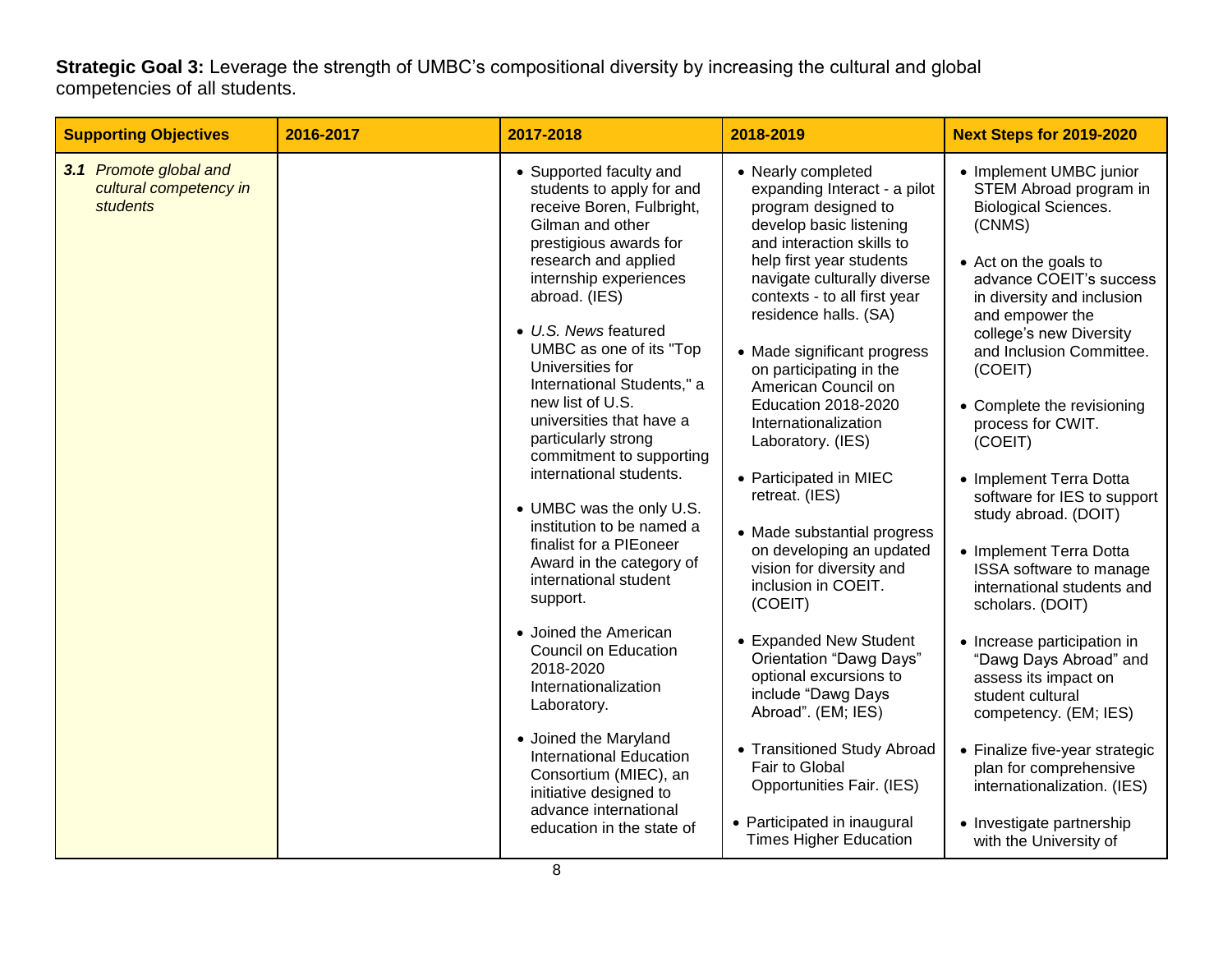|                                                |                                                                                                                                                                                                                                                                                                                                                                                                                                       | Maryland. (IES)<br>• UMBC became a member<br>of various international<br>organizations, increasing<br>its global presence. (IES)<br>• UMBC signed various<br>agreements with foreign<br>universities to develop<br>additional global<br>opportunities for faculty<br>and students. (IES;<br>Provost)                                                                                                                                                                          | <b>Global Impact Rankings</b><br>Survey to demonstrate<br>UMBC's involvement in<br>global community. (IRADS)                                                                                                                                                                                                                                                                                                                                                                            | Porto (Portugal) for shared<br>online chat reference<br>service for students<br>(Library).<br>• Improve use of Digital<br>Measures for faculty<br>activity reporting on<br>community engagement<br>and global activity.<br>(IRADS; DOIT)<br>• Implement and assess<br>new curriculum across first<br>year halls. (SA)<br>• Pilot new program for<br>transfer, commuter, and<br>"adult" students. (SA)                                                                                                          |
|------------------------------------------------|---------------------------------------------------------------------------------------------------------------------------------------------------------------------------------------------------------------------------------------------------------------------------------------------------------------------------------------------------------------------------------------------------------------------------------------|-------------------------------------------------------------------------------------------------------------------------------------------------------------------------------------------------------------------------------------------------------------------------------------------------------------------------------------------------------------------------------------------------------------------------------------------------------------------------------|-----------------------------------------------------------------------------------------------------------------------------------------------------------------------------------------------------------------------------------------------------------------------------------------------------------------------------------------------------------------------------------------------------------------------------------------------------------------------------------------|----------------------------------------------------------------------------------------------------------------------------------------------------------------------------------------------------------------------------------------------------------------------------------------------------------------------------------------------------------------------------------------------------------------------------------------------------------------------------------------------------------------|
| 3.2 Increase tenure-track<br>faculty diversity | • Continued numerous<br>faculty diversity initiatives<br>and linked them to 5-year<br>faculty hiring plans.<br>• Converted all 3<br>Postdoctoral Fellows for<br><b>Faculty Diversity (Cohort</b><br>III) to tenure-track<br>positions. (CAHSS)<br>• Launched a new five-year<br>initiative to promote<br>diversity and inclusion in<br>the humanities through a<br>grant from the Andrew W.<br>Mellon Foundation.<br>(CAHSS; Dresher) | • Hired 7 new Postdoctoral<br><b>Fellows for Faculty</b><br>Diversity (Cohort IV).<br>(Provost; Colleges)<br>• Hired 1 new Natural<br>Sciences Pre-<br>Professoriate Fellow.<br>(CNMS)<br>• Obtained institutional<br>membership to the<br>National Center for<br>Faculty Development and<br>Diversity.<br>• All candidates for full-time<br>faculty positions submitted<br>statement about<br>experience<br>with/commitment to<br>fostering inclusive<br>excellence. (CAHSS) | • Completed 10 more<br>searches from the multi-<br>year hiring plan. (CAHSS)<br>• Completed searches for<br>the next cohort of Pre-<br>Professoriate Fellows.<br>(CNMS)<br>• Began conducting<br>searches for the next<br>cohort of new Postdoctoral<br><b>Fellows for Faculty</b><br>Diversity. (COEIT)<br>• Converted current<br>Postdoctoral Fellows for<br>Faculty Diversity and Pre-<br>Professoriate Fellows to<br>tenure-track positions.<br>(CNMS)<br>• Received NSF grant: The | • Develop a program for<br>increasing faculty diversity<br>in the arts, parallel to the<br>postdoctoral fellowship<br>program. (CAHSS)<br>• Hire 2 Pre-Professoriate<br>Fellows in Chemistry and<br>Physics. (CNMS)<br>• Convert a Pre-<br>Professoriate Fellow to<br>tenure track Assistant<br>Professor. (CNMS)<br>• Convert an URM visiting<br>assistant professor in<br>Math and Statistics to<br>tenure track Assistant<br>Professor. (CNMS)<br>• Participate in the NSF -<br><b>AGEP Promise Academy</b> |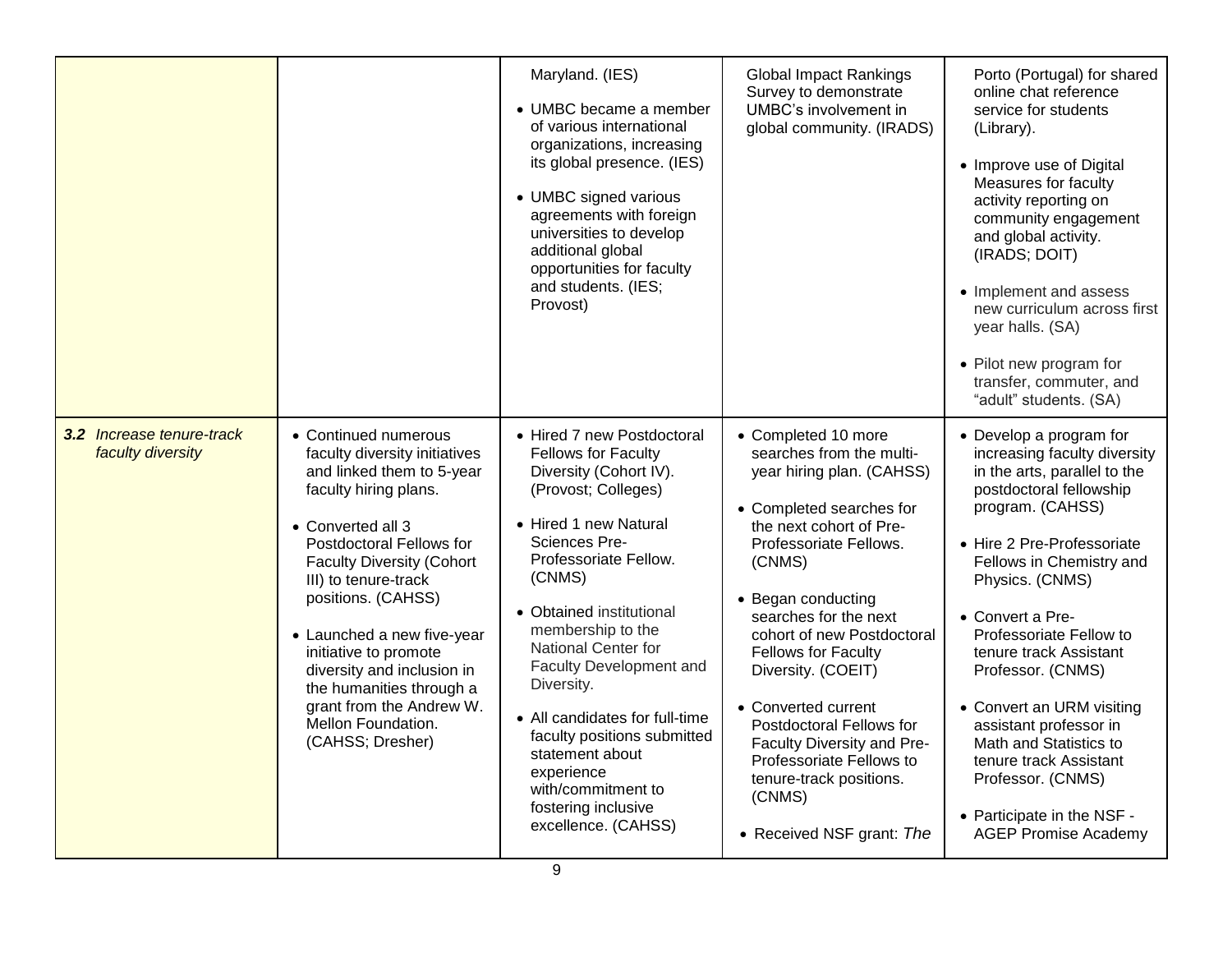|                                                                    | • Required all faculty                                                                                                                                                                                                                                                                                                                                                                                                                                                                                                                                                                 | <b>AGEP Alliance State</b>                                                                                                                                                                                            | program. (CNMS)                                                                                                                                                                                                                                                                                                                                                                                                                                                                                                                                     |
|--------------------------------------------------------------------|----------------------------------------------------------------------------------------------------------------------------------------------------------------------------------------------------------------------------------------------------------------------------------------------------------------------------------------------------------------------------------------------------------------------------------------------------------------------------------------------------------------------------------------------------------------------------------------|-----------------------------------------------------------------------------------------------------------------------------------------------------------------------------------------------------------------------|-----------------------------------------------------------------------------------------------------------------------------------------------------------------------------------------------------------------------------------------------------------------------------------------------------------------------------------------------------------------------------------------------------------------------------------------------------------------------------------------------------------------------------------------------------|
|                                                                    | involved in searches to<br>participate in STRIDE<br>facilitated conversations at<br>relevant stages of search.<br>(CAHSS)<br>• College deans reviewed<br>demographics of pools at<br>every stage of search<br>before department may<br>proceed with vetting at<br>that stage. (Colleges)<br>• Streamlined university<br>procedures related to<br>hiring of international<br>faculty requiring<br>immigration support. (IES)<br>• Brought 49 international<br>professors, researchers<br>and scholars to UMBC via<br>the US Department of<br>State's Exchange Visitor<br>Program. (IES) | System Model to<br><b>Transform the Hiring</b><br><b>Practices and Career</b><br><b>Success of Tenure Track</b><br>Historically<br>Underrepresented<br>Minority Faculty in the<br><b>Biomedical Sciences.</b><br>(GS) | • Hire our first Pre-<br>Professoriate Fellow.<br>(COEIT)<br>• Meet applicant goals for<br>all faculty searches.<br>(COEIT)<br>• Hire 2 faculty librarians<br>from diverse backgrounds.<br>(Library).<br>• Identify and fix employee<br>data quality issues.<br>(IRADS)<br>• Develop comprehensive<br>Faculty Information<br>System that better<br>captures faculty data and<br>activity. (IRADS)<br>• Implement recruiting,<br>onboarding, professional<br>development of postdocs<br>in biomedical sciences as<br>part of NSF AGEP grant.<br>(GS) |
| 3.3 Research effect of staff<br>diversity on student<br>experience | • Established a new<br>position, Director of<br>Inclusion, to assess and<br>respond to issues related<br>to staff diversity and<br>student experience. (SA)                                                                                                                                                                                                                                                                                                                                                                                                                            | • Made substantial<br>progress on assessing<br>staff diversity and student<br>experience. (SA)                                                                                                                        | • Provide research and<br>survey design support.<br>(IRADS)<br>• Implement and assess<br>Inclusive Hiring Tool Kit.<br>(SA)<br>• Identify key partners for<br>student climate<br>assessment. (SA)                                                                                                                                                                                                                                                                                                                                                   |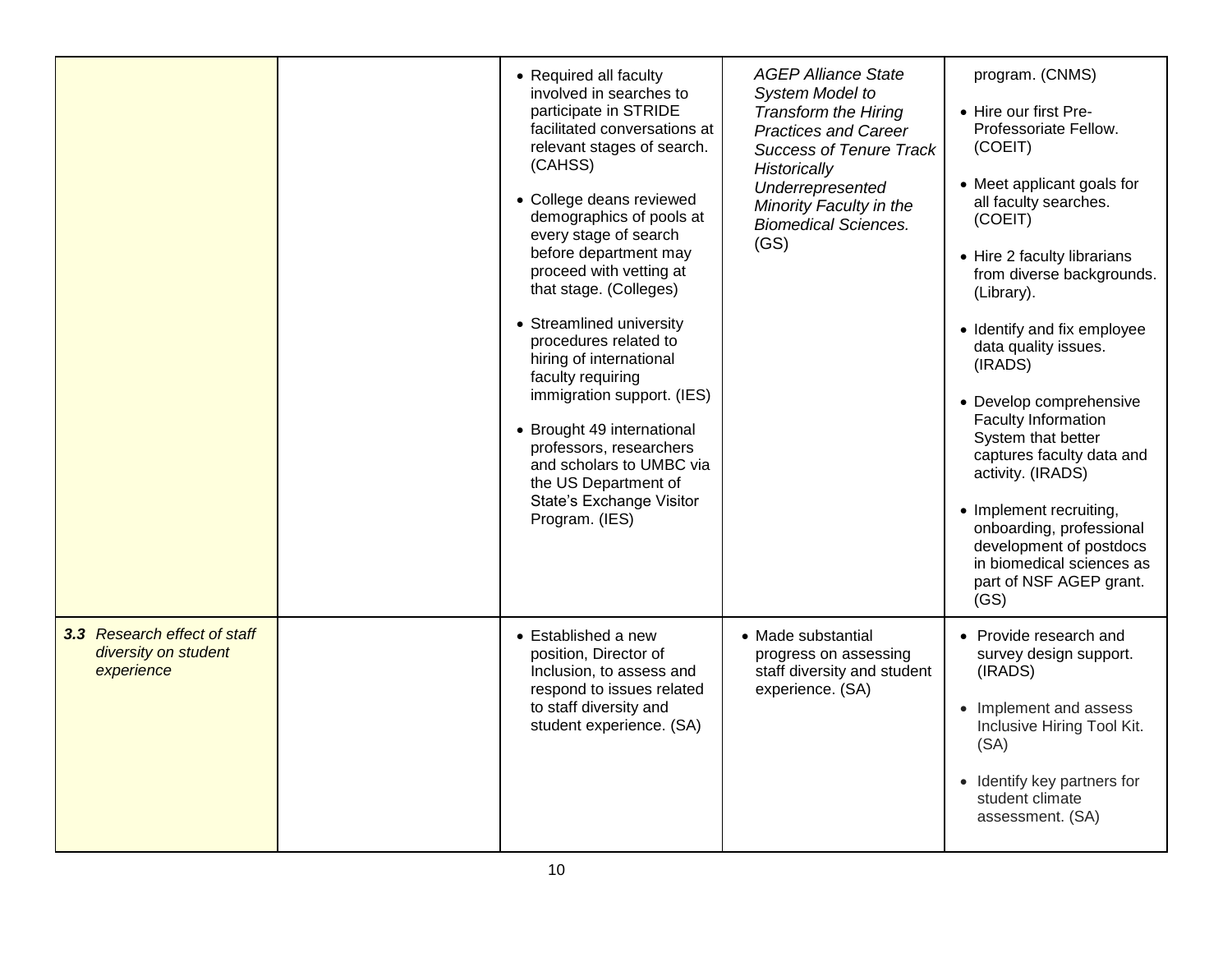**Strategic Goal 4:** Continue to build a campus culture that creates, supports, and expects applied learning experiences that present a wide variety of options for all students (e.g., study abroad, internships, cooperative education, service learning, engaged scholarship, artistic performance, and teaching and graduate assistantships).

| <b>Supporting Objectives</b>                | 2016-2017                                                                                                                                                                                                                                                                                                                                                                                                                                                                                                                                                                                                                                                                                                    | 2017-2018                                                                                                                                                                                                                                                                                                                                                                                                                                                                                                                                                                                                                                                                                                                                                                                     | 2018-2019                                                                                                                                                                                                                                                                                                                                                                                                                                                                                                                                                                                                                                                                                | <b>Next Steps for 2019-2020</b>                                                                                                                                                                                                                                                                                                                                                                                                                                                                                                                                                                                                                                                            |
|---------------------------------------------|--------------------------------------------------------------------------------------------------------------------------------------------------------------------------------------------------------------------------------------------------------------------------------------------------------------------------------------------------------------------------------------------------------------------------------------------------------------------------------------------------------------------------------------------------------------------------------------------------------------------------------------------------------------------------------------------------------------|-----------------------------------------------------------------------------------------------------------------------------------------------------------------------------------------------------------------------------------------------------------------------------------------------------------------------------------------------------------------------------------------------------------------------------------------------------------------------------------------------------------------------------------------------------------------------------------------------------------------------------------------------------------------------------------------------------------------------------------------------------------------------------------------------|------------------------------------------------------------------------------------------------------------------------------------------------------------------------------------------------------------------------------------------------------------------------------------------------------------------------------------------------------------------------------------------------------------------------------------------------------------------------------------------------------------------------------------------------------------------------------------------------------------------------------------------------------------------------------------------|--------------------------------------------------------------------------------------------------------------------------------------------------------------------------------------------------------------------------------------------------------------------------------------------------------------------------------------------------------------------------------------------------------------------------------------------------------------------------------------------------------------------------------------------------------------------------------------------------------------------------------------------------------------------------------------------|
| 4.1 Improve applied learning<br>experiences | • Posted nearly 8,500 job<br>and intern opportunities on<br>online job board,<br>UMBCworks, and<br>coordinated 697 employer<br>visits, an increase of 9%<br>from the previous year.<br>(CC)<br>• Enabled 6,500 students<br>and alumni to participate<br>in career counseling, on-<br>campus interviews,<br>internship placements,<br>and career fair attendance<br>(CC).<br>• Surveyed the Class of<br>2017 and found that 80%<br>of 2017 graduates had<br>used Career Center<br>services during their time<br>at UMBC. (CC)<br>• Surveyed 2016 graduates<br>and found that 84% of<br>students receiving<br>undergraduate degrees<br>had engaged in applied<br>learning opportunities<br>while at UMBC (CC). | • Received a \$1.3M grant<br>from the Sloan Foundation<br>to support students<br>through scholarships,<br>mentoring, research<br>experiences, and entry<br>into Ph.D. programs in<br>Economics. (CAHSS)<br>• Merged two extant<br>Applied Learning Work<br>Groups and created<br>shared charge. (SA; UAA;<br>Shriver)<br>• Created ongoing fund for<br>small grants to student<br>organizations that<br>promote applied learning<br>experiences. (CAHSS;<br>CNMS; COEIT; Provost)<br>• Increased Applied<br><b>Learning Experiences</b><br>requirement in the<br>Sherman STEM Teacher<br>Scholars Program. (UAA)<br>• Joined the International<br><b>Student Exchange</b><br>Program, a study abroad<br>consortia, to help students<br>study abroad for about the<br>same cost as studying at | • Administered the<br>Maryland Technology<br>Internship Program<br>$(MTIP)$ . $(SA)$<br>• Nearly completed<br>determining composition<br>of Applied Learning Work<br>Group. (SA)<br>• Launched new University<br><b>Business Internship</b><br>Program. (A&F)<br>• Made substantial progress<br>on developing a plan for<br>student lab in social<br>sciences. (CAHSS; OIA)<br>• Doubled the number of<br>UMBC faculty-led study<br>abroad course offerings.<br>(IES)<br>• Launched "Dawg Days<br>Abroad". (IES; EM)<br>• Made substantial progress<br>on requiring 1 school-<br>based Applied Learning<br>experience annually in the<br>Sherman STEM Teacher<br>Scholars program. (UAA) | • Continue the University<br><b>Business Internship</b><br>Program, with 6 interns<br>selected for the 2019-<br>2020 academic year.<br>(A&F)<br>• Implement next steps<br>determined by the Applied<br>Learning Work Group.<br>(UAA; SA)<br>• Implement the<br><b>Comprehensive Learning</b><br>Record (CLR) project.<br>(DOIT)<br>• Increase participation in<br>"Dawg Days Abroad" and<br>assess its impact on<br>student cultural<br>competency. (EM; IES)<br>• Develop assessments of<br>education abroad<br>programs. (IES)<br>• Develop the First<br><b>Destination Survey to</b><br>assess service/applied<br>learning. (IRADS)<br>• Administer MTIP and<br>assess its impact. (SA) |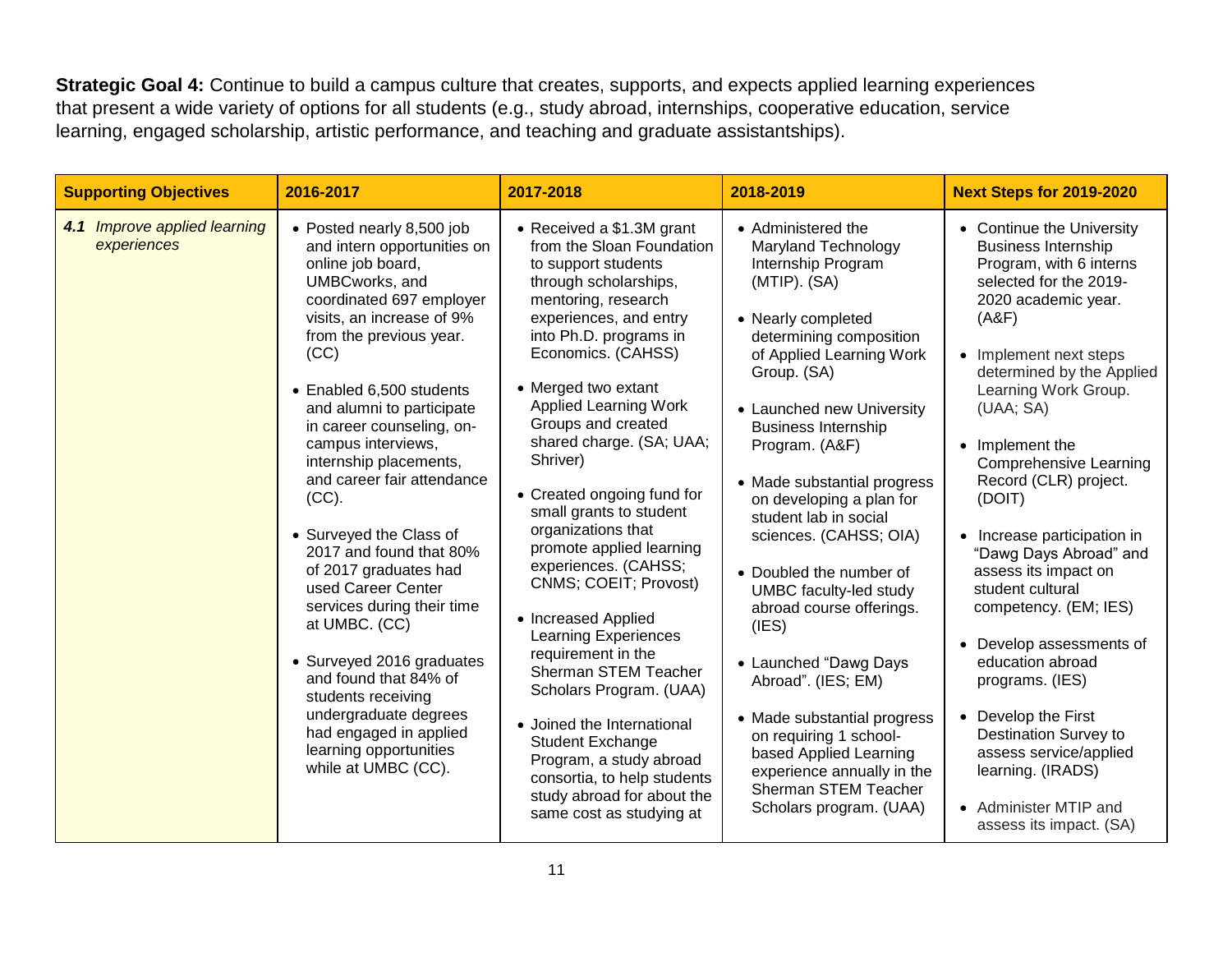| UMBC. (IES)<br>• Continued supporting<br>students to win national<br>and international awards<br>for applied learning and<br>study abroad experiences.<br>(IES) | • Develop applied student<br>learning labs on campus.<br>(CAHSS; Library; OIA) |
|-----------------------------------------------------------------------------------------------------------------------------------------------------------------|--------------------------------------------------------------------------------|
| • Doubled the number of<br>UMBC faculty-led study<br>abroad courses. (IES)                                                                                      |                                                                                |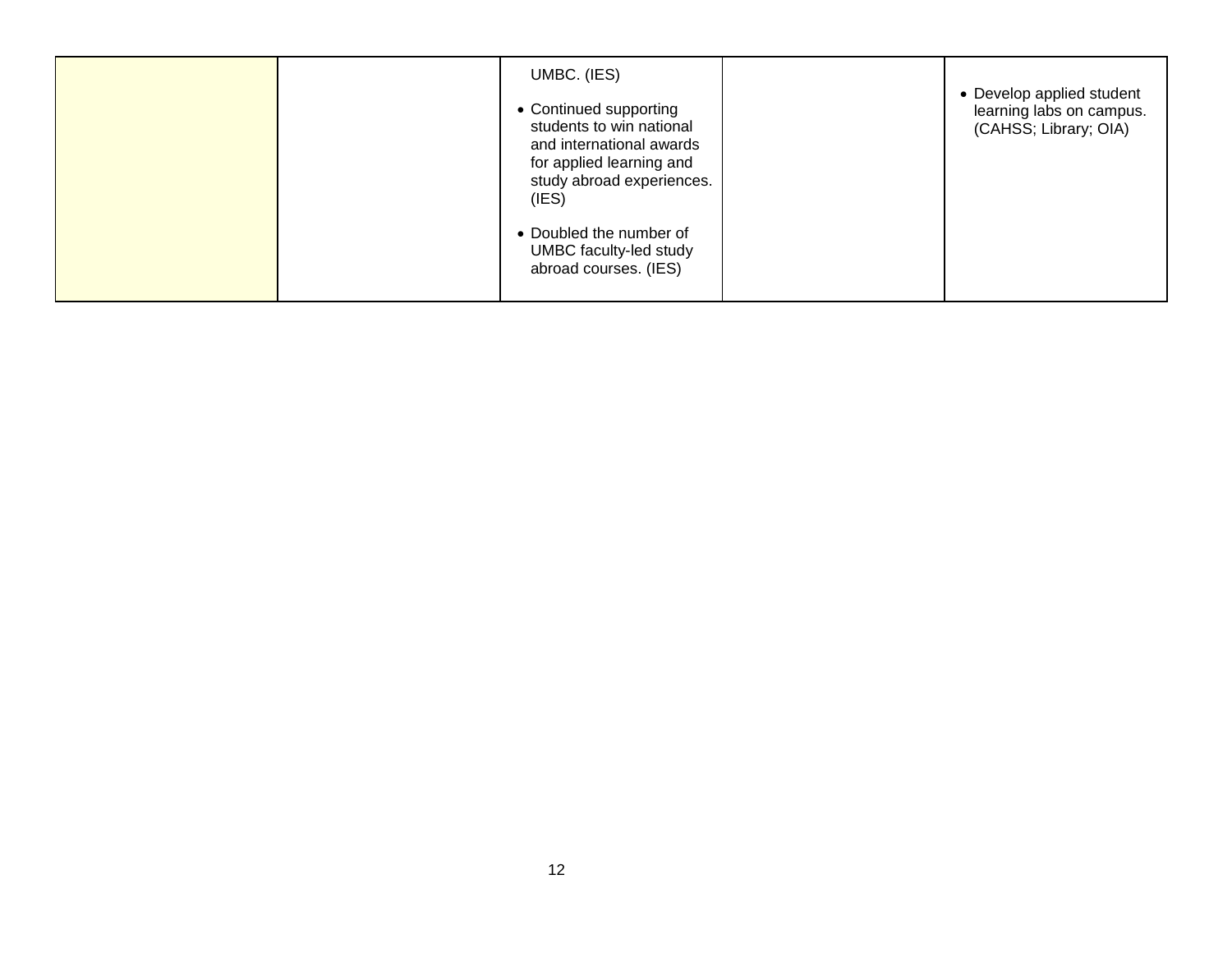| Strategic Goal 5: Promote the health and well-being of students as a foundation for academic and life success. |
|----------------------------------------------------------------------------------------------------------------|
|----------------------------------------------------------------------------------------------------------------|

| <b>Supporting Objectives</b> | 2016-2017                                                                                                                                                                                                                                                                                                                                                                                                                                                                               | 2017-2018                                                                                                                                                                                                                                                                                                                                                                                                                                                                                                                                                                                                                                                                                                                                                                                                                 | 2018-2019                                                                                                                                                                                                                                                                                                                                                                                                                                                                                                                                                                                         | <b>Next Steps for 2019-2020</b>                                                                                                                                                                                                                                                                                                                                                                                                                                                                                                                                                                                                                                                                                                                                                                               |
|------------------------------|-----------------------------------------------------------------------------------------------------------------------------------------------------------------------------------------------------------------------------------------------------------------------------------------------------------------------------------------------------------------------------------------------------------------------------------------------------------------------------------------|---------------------------------------------------------------------------------------------------------------------------------------------------------------------------------------------------------------------------------------------------------------------------------------------------------------------------------------------------------------------------------------------------------------------------------------------------------------------------------------------------------------------------------------------------------------------------------------------------------------------------------------------------------------------------------------------------------------------------------------------------------------------------------------------------------------------------|---------------------------------------------------------------------------------------------------------------------------------------------------------------------------------------------------------------------------------------------------------------------------------------------------------------------------------------------------------------------------------------------------------------------------------------------------------------------------------------------------------------------------------------------------------------------------------------------------|---------------------------------------------------------------------------------------------------------------------------------------------------------------------------------------------------------------------------------------------------------------------------------------------------------------------------------------------------------------------------------------------------------------------------------------------------------------------------------------------------------------------------------------------------------------------------------------------------------------------------------------------------------------------------------------------------------------------------------------------------------------------------------------------------------------|
| 5.1 Improve student services | • Updated the wireless<br>network on campus,<br>installing 2,000 new<br>wireless access points.<br>(DOIT)<br>• All new undergraduate<br>students participated in a<br>financial literacy<br>introductory session as<br>part of our mandatory new<br>student orientation<br>program. (EM)<br>• Provided graduate<br>students with financial<br>literacy training as part of<br>the professional<br>development series<br>offered by The Graduate<br>School and the PROMISE<br>AGEP. (GS) | • Implemented myUMBC<br>personal posts for billing<br>communications. (A&F)<br>• Expanded monthly<br>payment plan to include<br>all existing charges for the<br>plan semester. (A&F)<br>• Re-wrote "billing and<br>payment" content in the<br><b>New Student Orientation</b><br>Advising and Registration<br>Guide to better<br>communicate these<br>processes. (FAS; A&F)<br>• Updated the billing and<br>payment sections of the<br><b>Student Business</b><br>Services website. (A&F)<br>• Continued to offer<br>financial literacy<br>introductory session as<br>part of our mandatory new<br>student orientation<br>program.<br>• Provided Financial Smarts<br>Cash Course to hundreds<br>of students.<br>• Continued to provide<br>graduate students with<br>financial literacy training.<br>(GS)<br>• Launched new | • Made significant progress<br>on phased renewal of<br>residential facilities. (A&F)<br>• Piloted "Financialsmarts<br>Grant". (EM)<br>· Piloted "MyBudgetCoach".<br>(EM).<br>• Made significant progress<br>on improving student<br>services at USG. (DPS)<br>• Made significant progress<br>on implementing an online<br>immigration case<br>management system for<br>international students.<br>(IES)<br>• Hired an additional<br>advisor. (IES)<br>• Deployed Registration<br>Guide for students. (DOIT)<br>• Completed SA 9.2<br>upgrade. (DOIT)<br>• Launched EAB Transfer<br>Portal. (DOIT) | • Continue phased renewal<br>of residential facilities.<br>(A&F)<br>• Foster collaboration<br>between the Engineering<br>& Computing Engineering<br>Program, COEIT<br><b>Undergraduate Student</b><br>Services and the<br>Departments. (COEIT)<br>• Support recruiting and<br>sustaining graduate<br>students with the<br>assistance of the COEIT<br>Graduate Council.<br>(COEIT)<br>• Update wireless (1200<br>access points) in the<br>academic core of campus.<br>(DOIT)<br>• Implement Electronic Data<br>Interchange to streamline<br>processing of transfer<br>credit review. (DOIT)<br>• Automate processing of<br>AP credit scores for<br>orientation. (DOIT)<br>• Launch new Scholarship<br>Retriever portal. (EM; OIA)<br>• Pilot Financial Literacy<br><b>Program Specialist</b><br>position. (EM) |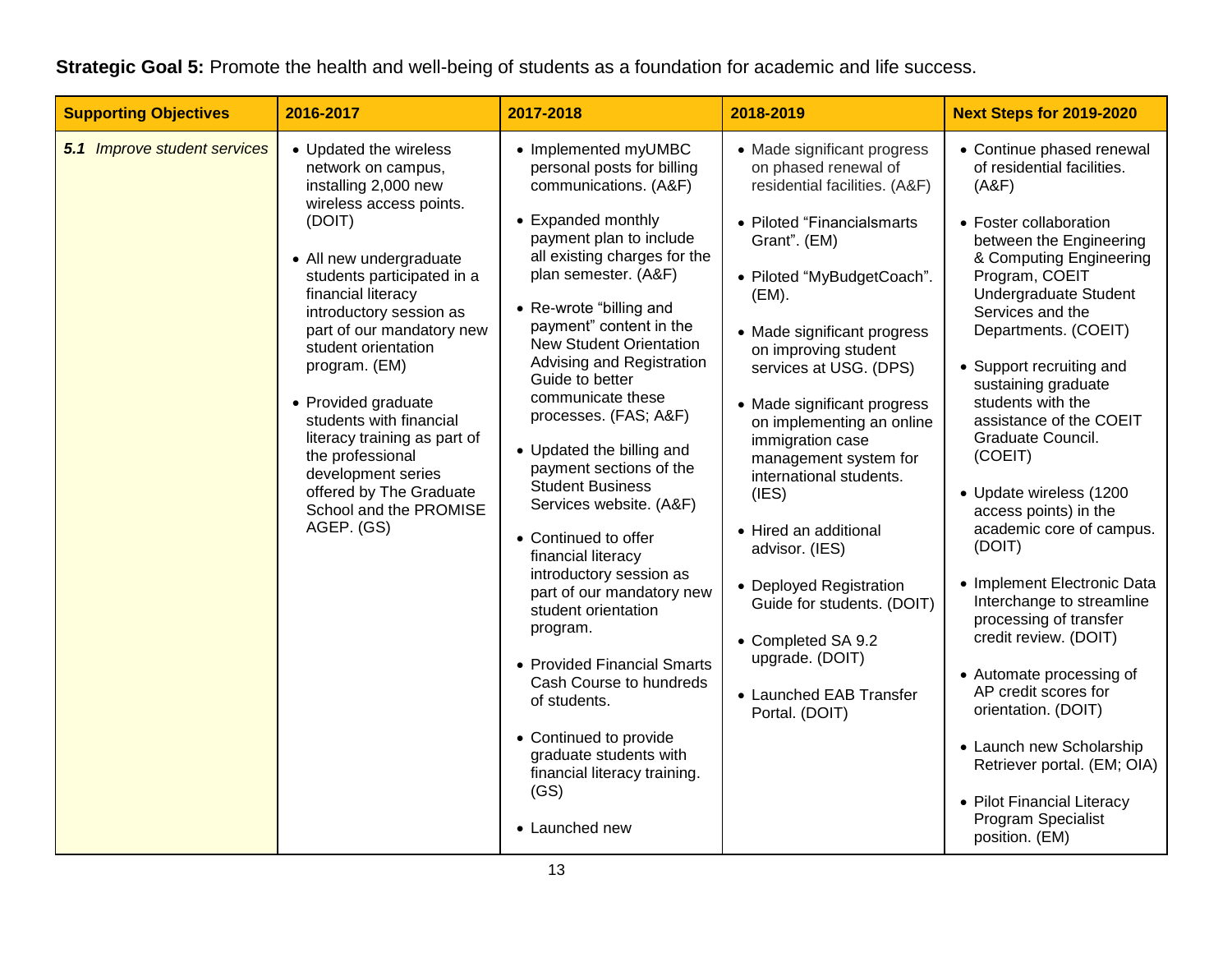|                                              |                                                                                                                                                                                                                                                                                                | educational software for<br>students on sexual<br>misconduct, alcohol and<br>other drugs, including<br>opioid education. (HR)<br>• Leveraged existing IT<br>resources (e.g.,<br>DocuSign, RT) to enhance<br>usability of online student<br>services forms and<br>expedited processing.<br>(EM, DOIT)<br>• Launched a social media<br>campaign to increase<br>students' access to<br>information related to<br>advising. (OAPA) |                                                                                                           | • Include community<br>outreach and engagement<br>in student services offered<br>by IES. (IES)<br>• Further develop student<br>resources on the IES<br>website. (IES)<br>• Develop protocol for<br>responding to student<br>emergencies abroad.<br>(IES)<br>• Create a MindSpa space<br>in the Library. (Library)<br>• Double the size of laptop<br>program for students.<br>(Library)<br>• Develop student and<br>family orientation to<br>promote student health<br>and success. (SDS)<br>• Continue to improve<br>student services at USG.<br>(DPS) |
|----------------------------------------------|------------------------------------------------------------------------------------------------------------------------------------------------------------------------------------------------------------------------------------------------------------------------------------------------|--------------------------------------------------------------------------------------------------------------------------------------------------------------------------------------------------------------------------------------------------------------------------------------------------------------------------------------------------------------------------------------------------------------------------------|-----------------------------------------------------------------------------------------------------------|--------------------------------------------------------------------------------------------------------------------------------------------------------------------------------------------------------------------------------------------------------------------------------------------------------------------------------------------------------------------------------------------------------------------------------------------------------------------------------------------------------------------------------------------------------|
| 5.2 Support students who<br>feel overwhelmed | • University Health Services<br>received three-year<br>accreditation from the<br>Accreditation Association<br>for Ambulatory Health<br>Care.<br>• Developed and hosted the<br>first statewide training on<br>risk assessment and threat<br>management for higher<br>education professionals in | • Added psychologist to<br>Counseling Center. (SA)<br>• Began a study to explore<br>implementation of a<br>recovery house. (SA)<br>• Improved support for<br>graduate students who<br>are feeling overwhelmed.<br>(GS)                                                                                                                                                                                                         | • Made significant progress<br>on discussing graduate<br>student mental wellness<br>in GPD meetings. (GS) | Improve advising for<br>students. (COEIT)<br>• Hold campus-wide<br>symposium on graduate<br>student mental wellness.<br>(GS)                                                                                                                                                                                                                                                                                                                                                                                                                           |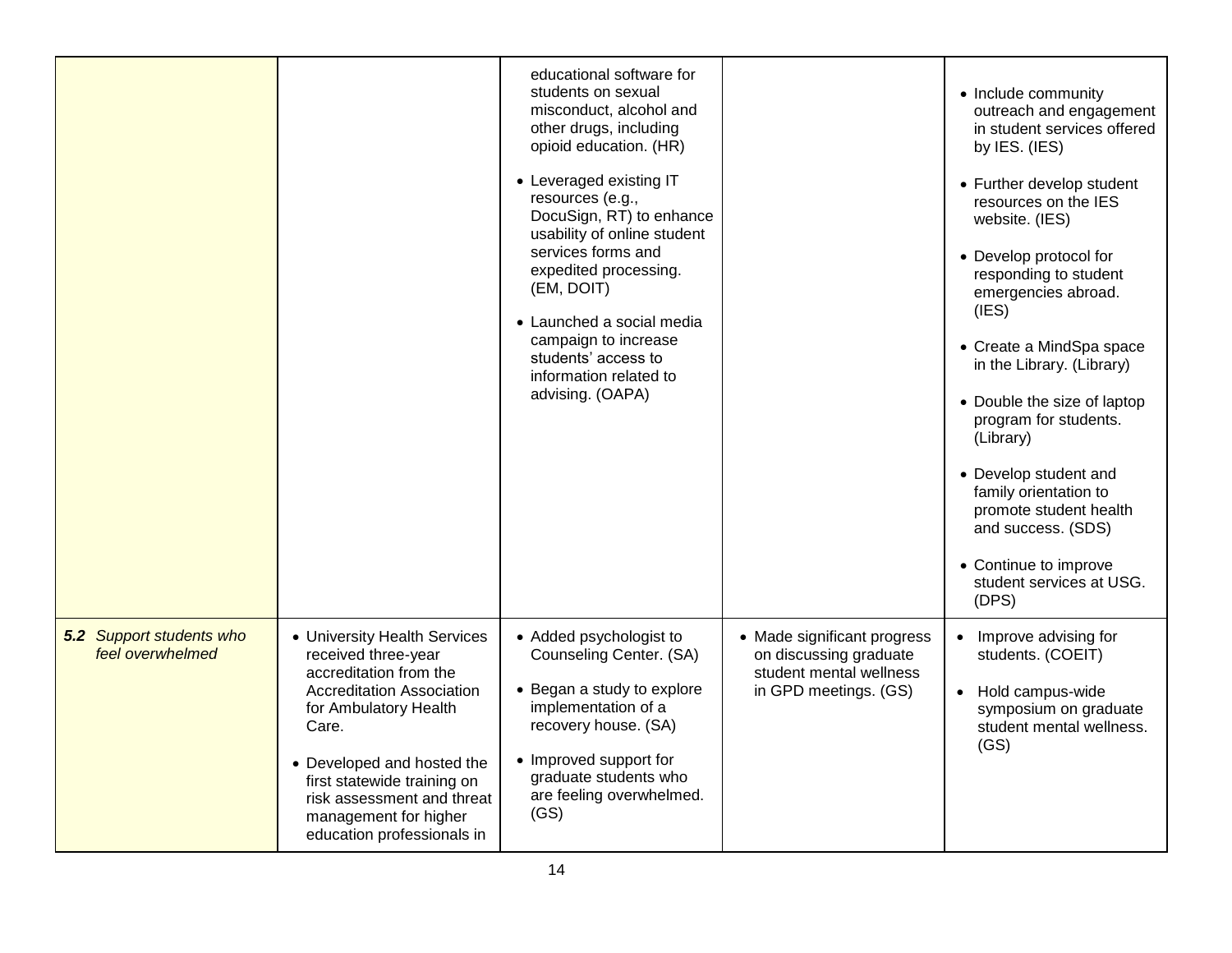|                                                                     | Maryland. (SA)                                                                                                                                                                                        |                                                                                                                                                                                                                                                                                                                                                                                                                                                                                                                                                                                                                                                                                                 |                                                                                                                                                                                                                                                        |                                                                                                                                                                                                                                                                                                                                                                                                |
|---------------------------------------------------------------------|-------------------------------------------------------------------------------------------------------------------------------------------------------------------------------------------------------|-------------------------------------------------------------------------------------------------------------------------------------------------------------------------------------------------------------------------------------------------------------------------------------------------------------------------------------------------------------------------------------------------------------------------------------------------------------------------------------------------------------------------------------------------------------------------------------------------------------------------------------------------------------------------------------------------|--------------------------------------------------------------------------------------------------------------------------------------------------------------------------------------------------------------------------------------------------------|------------------------------------------------------------------------------------------------------------------------------------------------------------------------------------------------------------------------------------------------------------------------------------------------------------------------------------------------------------------------------------------------|
| 5.3 Promote campus<br>activities to faculty, staff,<br>and students | • Made a positive impact on<br>faculty, staff, and students<br>by launching a new<br>campus-wide recreation<br>wellness initiative. (HR)<br>• Recorded 200,000 visits to<br>the RAC in the past year. | • Increased targeted<br>marketing of campus<br>events through online<br>events hub and<br>coordination of<br>scheduling. (SA)<br>• Procured management<br>services for the Event<br>Center. (A&F)<br>• Celebrated Women's<br>Center's 25 <sup>th</sup> anniversary.<br>• Offered discounted<br>student rates for<br>basketball games,<br>concerts, and student life<br>events throughout the<br>year. (A&F)<br>• RAC renovation planning<br>and design underway.<br>(A&F)<br>• Developed intercultural<br>development workshops<br>and simulations for faculty<br>and staff. (IES; HR)<br>• Launched University<br>Tickets application to<br>provide common ticketing<br>system for all events. | • Expand promotion of arts<br>and culture events to<br>students.<br>• Made calendar<br>enhancements to<br>myUMBC to support<br>events, especially<br>weekend events. (DOIT)<br>• Enabled all student<br>organizations to have<br>myUMBC groups. (DOIT) | • Complete renovation for<br>RAC for recreation, food<br>pantry, wellness, and<br>health education. (A&F<br>SA)<br>• Design and build new<br>facility to house Health<br>Services and Counseling<br>Center. (A&F)<br>• Extend myUMBC groups<br>to faculty and staff.<br>(DOIT)<br>• Expand IES social media<br>presence. (IES)<br>• Improve marketing of<br>student support services.<br>(SDS) |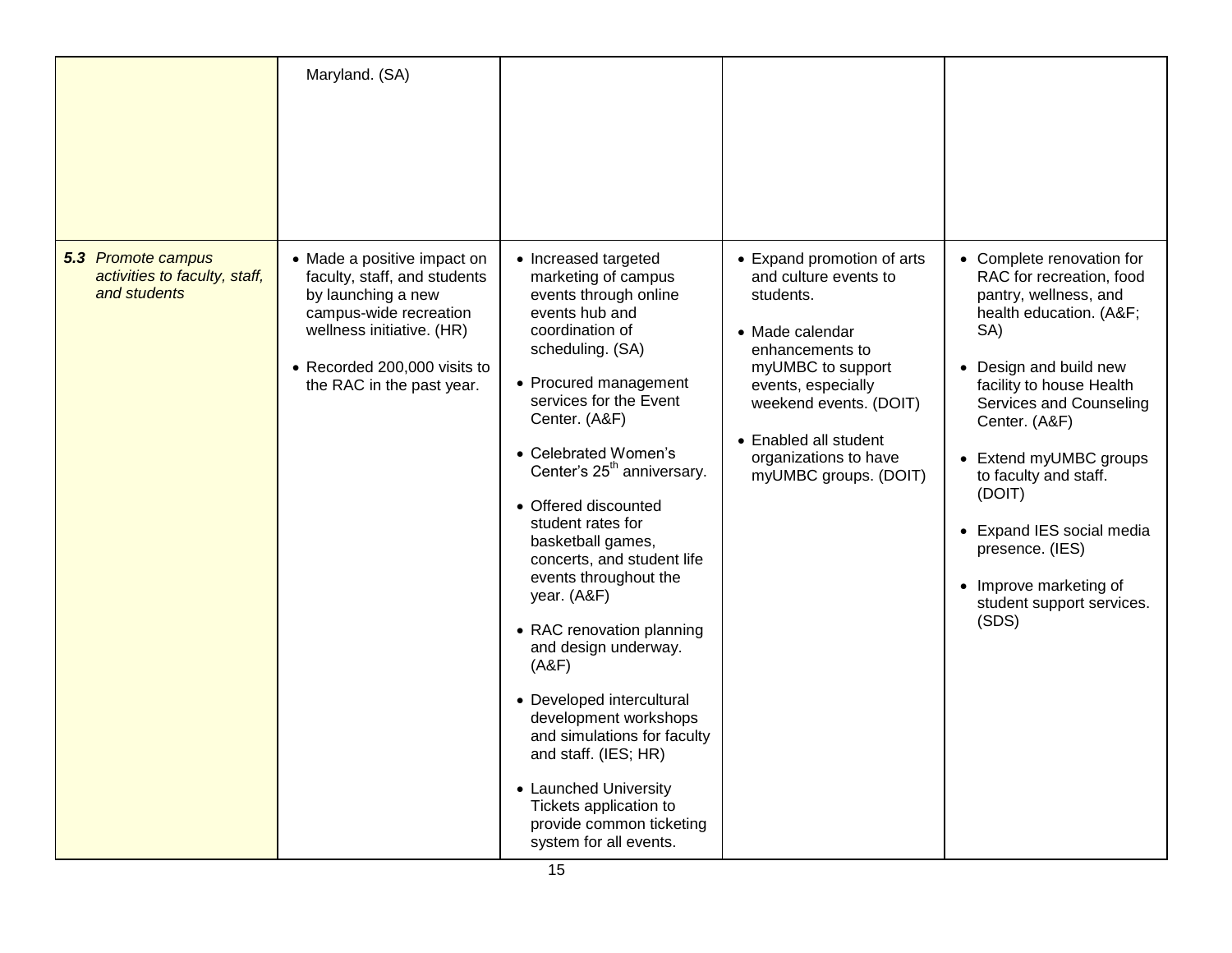|                                         |                                                                                                                                                                                                                                                                                                                                                                                                                                                                                                                                                                                                                                                                                                          | (DOIT)                                                                                                                                                                                                                                                                                                                                                                                                                                                                                                                                                                                                                                                                                                                                                                                                                                                                                                                            |                                                                                        |                                                                                               |
|-----------------------------------------|----------------------------------------------------------------------------------------------------------------------------------------------------------------------------------------------------------------------------------------------------------------------------------------------------------------------------------------------------------------------------------------------------------------------------------------------------------------------------------------------------------------------------------------------------------------------------------------------------------------------------------------------------------------------------------------------------------|-----------------------------------------------------------------------------------------------------------------------------------------------------------------------------------------------------------------------------------------------------------------------------------------------------------------------------------------------------------------------------------------------------------------------------------------------------------------------------------------------------------------------------------------------------------------------------------------------------------------------------------------------------------------------------------------------------------------------------------------------------------------------------------------------------------------------------------------------------------------------------------------------------------------------------------|----------------------------------------------------------------------------------------|-----------------------------------------------------------------------------------------------|
| 5.4 Increase students' pride<br>in UMBC | • For the eighth consecutive<br>year, Kiplinger's Personal<br>Finance named UMBC a<br>"Best Value College".<br>• The 2017 U.S. News &<br><b>World Report Best</b><br>Colleges Guide ranked<br>UMBC in the top five on its<br>closely-watched most<br>innovative schools list.<br>joining Stanford, MIT,<br>Arizona State University,<br>and Georgia State.<br>• Princeton Review again<br>selected UMBC as one of<br>the nation's top<br>universities for<br>undergraduate education.<br>• UMBC was named an<br>outstanding workplace for<br>the seventh consecutive<br>year by the Chronicle of<br><b>Higher Education,</b><br>recognized as an "honor<br>roll" university in nearly<br>every category. | • UMBC's men's basketball<br>team defeated the<br>University of Virginia 74-<br>54 in the NCAA men's<br>basketball championship<br>tournament, becoming the<br>first No. 16 seed to defeat<br>a No. 1 team in the<br>tournament's history.<br>• Set two attendance<br>records for campus events<br>– the men's soccer match<br>vs. Maryland (over 3,700)<br>and the opening of the<br>Event Center (over 4,700).<br>• Produced UMBC's first-<br>ever Rhodes Scholar,<br>Naomi Mburu '18,<br>chemical engineering.<br>• Promoted Black and Gold<br>pride at campus events.<br>· UMBC was recognized<br>again as a higher<br>education trailblazer in<br>major publications,<br>including the U.S. News &<br><b>World Report, Times</b><br>Higher Education, Forbes,<br>and The Princeton<br>Review.<br>• Piloted Study Abroad<br>Ambassador Program, in<br>which selected study<br>abroad participants<br>highlighted their global | • Expanded Study Abroad<br>Ambassador Program to<br>fall and spring semester.<br>(IES) | • Produce college annual<br>report and improve college<br>internal communications.<br>(COEIT) |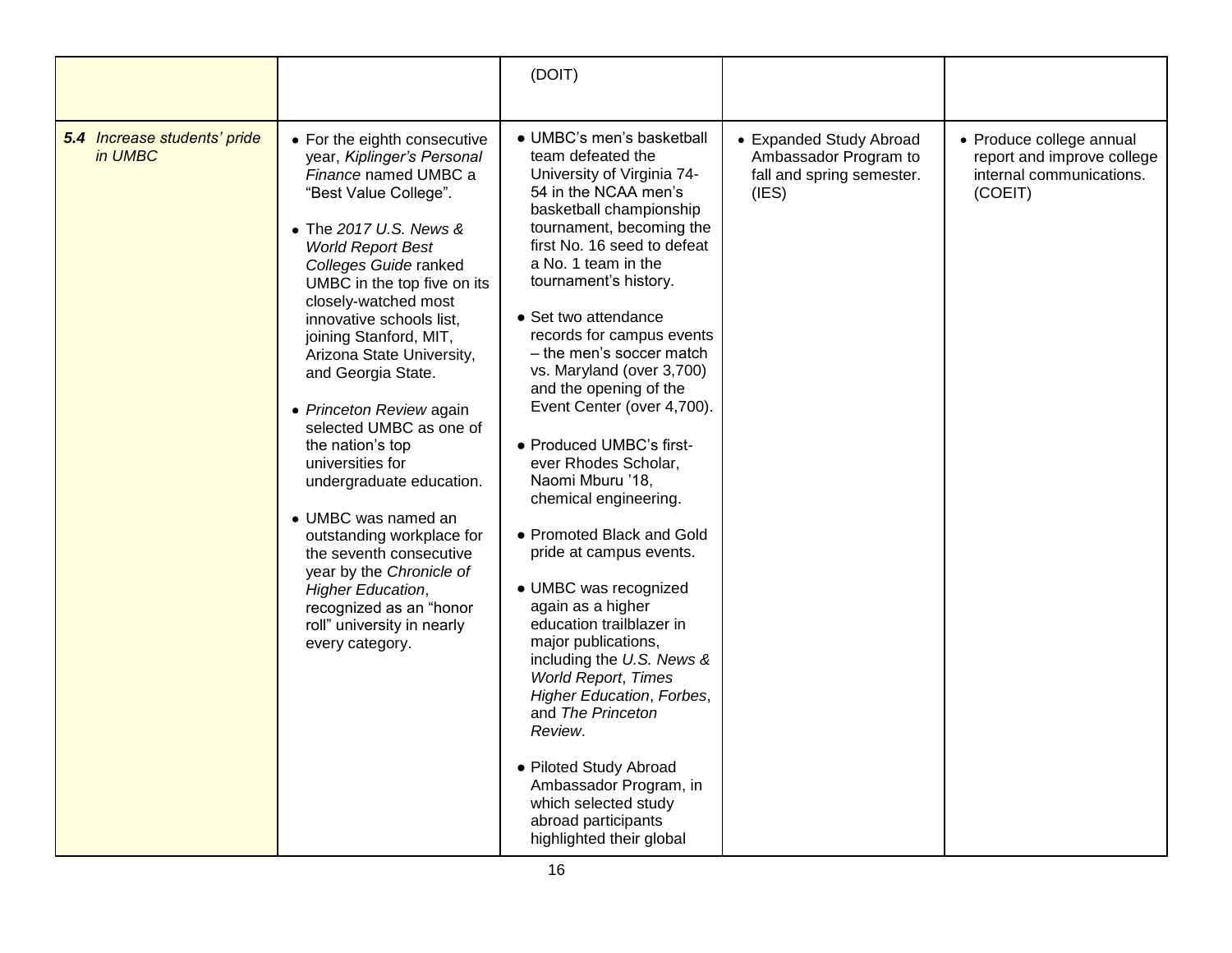|  | learning experiences via<br>blog posts and social<br>media. (IES) |  |
|--|-------------------------------------------------------------------|--|
|  |                                                                   |  |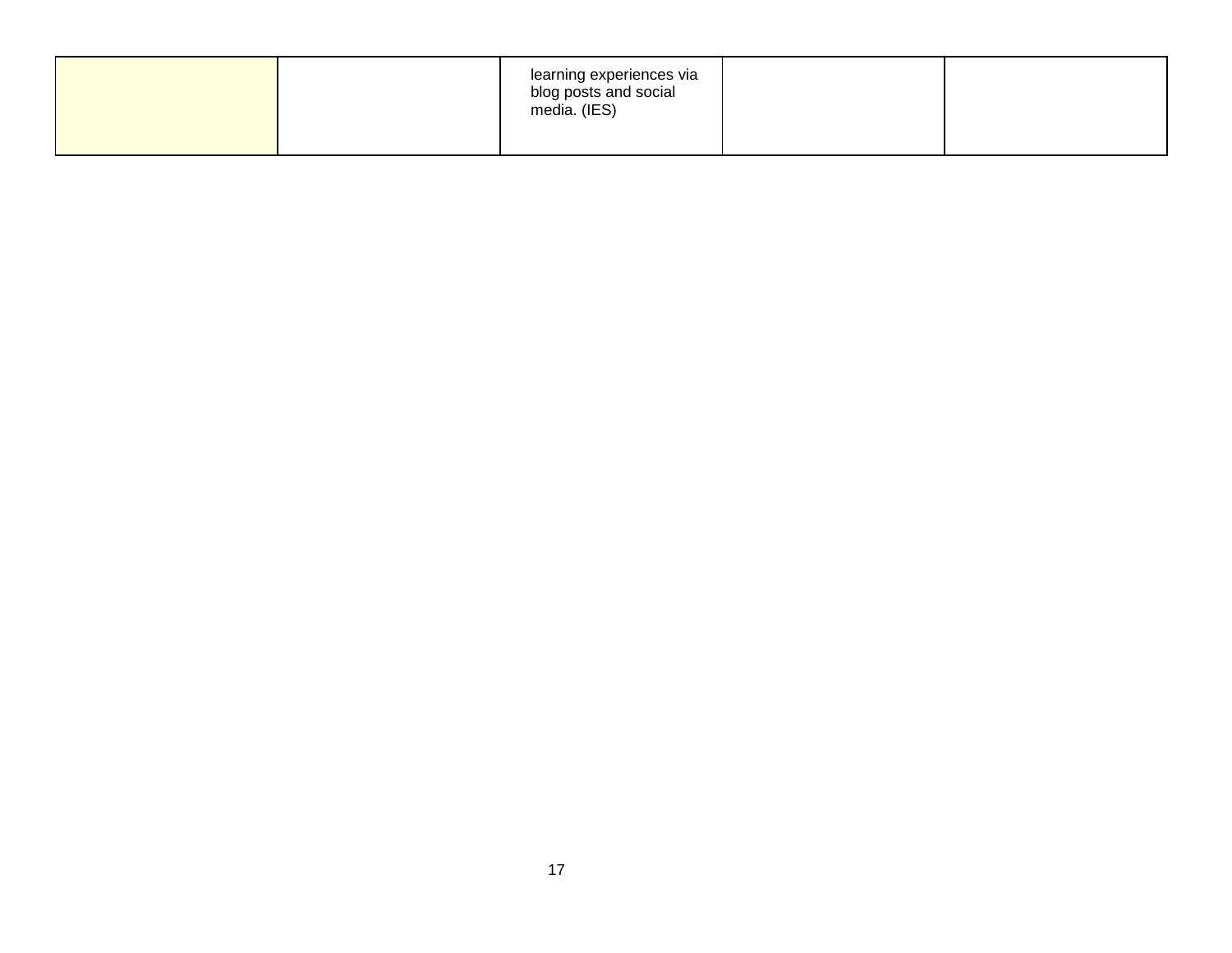### **Collective Impact in Research, Scholarship, and Creative Achievement**

**Strategic Goal 1:** Increase national prominence in selected multidisciplinary areas spanning the arts, engineering, humanities, information technology, natural sciences and mathematics, and social sciences. Potential focus areas for the development of multidisciplinary scholarship, creative activity, and research excellence include, but are not limited to, environmental studies, health, national security, data science, and civically engaged and global/transnational scholarship.

| <b>Supporting Objectives</b>              | 2016-2017                                                                                                                                                                                                                                                                                                                                                                                                                                                                                                                                                                                                                                                                                                                                 | 2017-2018                                                                                                                                                                                                                                                                                                                                                                                                                                                                                                                                                                                                                                                          | 2018-2019                                                                                                                                                                                                                                                                                                                                                                                                                                                                                                                                                                                                                                                                      | <b>Next Steps for 2019-2020</b>                                                                                                                                                                                                                                                                                                                                                                                                                                                                                                                                                                                                                        |
|-------------------------------------------|-------------------------------------------------------------------------------------------------------------------------------------------------------------------------------------------------------------------------------------------------------------------------------------------------------------------------------------------------------------------------------------------------------------------------------------------------------------------------------------------------------------------------------------------------------------------------------------------------------------------------------------------------------------------------------------------------------------------------------------------|--------------------------------------------------------------------------------------------------------------------------------------------------------------------------------------------------------------------------------------------------------------------------------------------------------------------------------------------------------------------------------------------------------------------------------------------------------------------------------------------------------------------------------------------------------------------------------------------------------------------------------------------------------------------|--------------------------------------------------------------------------------------------------------------------------------------------------------------------------------------------------------------------------------------------------------------------------------------------------------------------------------------------------------------------------------------------------------------------------------------------------------------------------------------------------------------------------------------------------------------------------------------------------------------------------------------------------------------------------------|--------------------------------------------------------------------------------------------------------------------------------------------------------------------------------------------------------------------------------------------------------------------------------------------------------------------------------------------------------------------------------------------------------------------------------------------------------------------------------------------------------------------------------------------------------------------------------------------------------------------------------------------------------|
| 1.1 Promote multidisciplinary<br>research | • Secured renewal for<br>Center for Research and<br><b>Exploration in Space</b><br>Science and Technology<br>(CRESST II). (CNMS)<br>• Launched Accelerated<br><b>Cognitive Cybersecurity</b><br>Lab (ACCL) with IBM<br>Support. (COEIT)<br>• Hosted our fifth UMBC<br>Research Forum on<br>Campus, focused<br>on "Reimagining Aging<br>Research." This event<br>brought together<br>researchers from diverse<br>areas of expertise,<br>including sociology,<br>biology, information<br>systems, and public policy.<br>(OVPR; Erickson)<br>• Secured renewal for<br>Center for Research and<br><b>Exploration in Space</b><br>Science and Technology.<br>• Established an Education<br>Partnership Agreement<br>with the Department of the | • ILSB construction and<br>planning in progress.<br>• Dedicated new Earth and<br>Space Institute in Physics<br>Building. (CNMS)<br>• Created new Center for<br>Social Science<br>Scholarship. (CAHSS;<br>Provost; OVPR)<br>• Launched the Center of<br><b>Accelerated Real Time</b><br>Analytics (CARTA).<br>• Hosted our sixth UMBC<br>Research Forum on<br>"Public Humanities and<br>Health Justice." (OVPR;<br>Dresher)<br>• Completed searches for<br>13 positions on multi-year<br>hiring plan, including<br>several in key research<br>areas (health equity, early<br>childhood education in<br>urban environments).<br>(CAHSS)<br>• Faculty Senate approved | • Completed 10 more<br>searches from the multi-<br>year hiring plan. (CAHSS)<br>• Hired Associate Dean for<br><b>Research and Faculty</b><br>Development. (CNMS;<br>COEIT)<br>• Hired an Executive<br>Director for the Center for<br>Cybersecurity. (COEIT)<br>• Created a new<br>Engineering and<br><b>Computing Education</b><br>Program. (COEIT)<br>• Working with AAAS,<br>promoted dialogue among<br>faculty, students, and staff<br>at the interface of science<br>and faith. (CNMS)<br>Hosted our seventh<br><b>UMBC Research Forum</b><br>on "Immigration and<br>Mobility in Higher<br>Education," in partnership<br>with the Center for Social<br>Science Scholarship | • Implement Convergent<br>Research Initiatives (CRI).<br>(CNMS; OVPR)<br>• Organize and host<br>Research Forum and<br>GRIT-X. (OVPR)<br>Establish International<br><b>Cybersecurity Center of</b><br>Excellence (INCS-CoE)<br>with partners in Japan, UK<br>and the US. (OVPR)<br>Expand joint goals<br>developed under Institute<br>for Trusted Space<br>Systems (ITSS) and<br>include UMBC's Earth<br>Space Scientists in ITSS.<br>(OVPR)<br>Establish new Cyber/AI<br>$\bullet$<br>Core for ICTR and include<br><b>UMBC</b> life sciences faculty<br>in ICTR initiatives. (OVPR)<br>• Create joint UMBC faculty<br>appointments with UMB.<br>(OVPR) |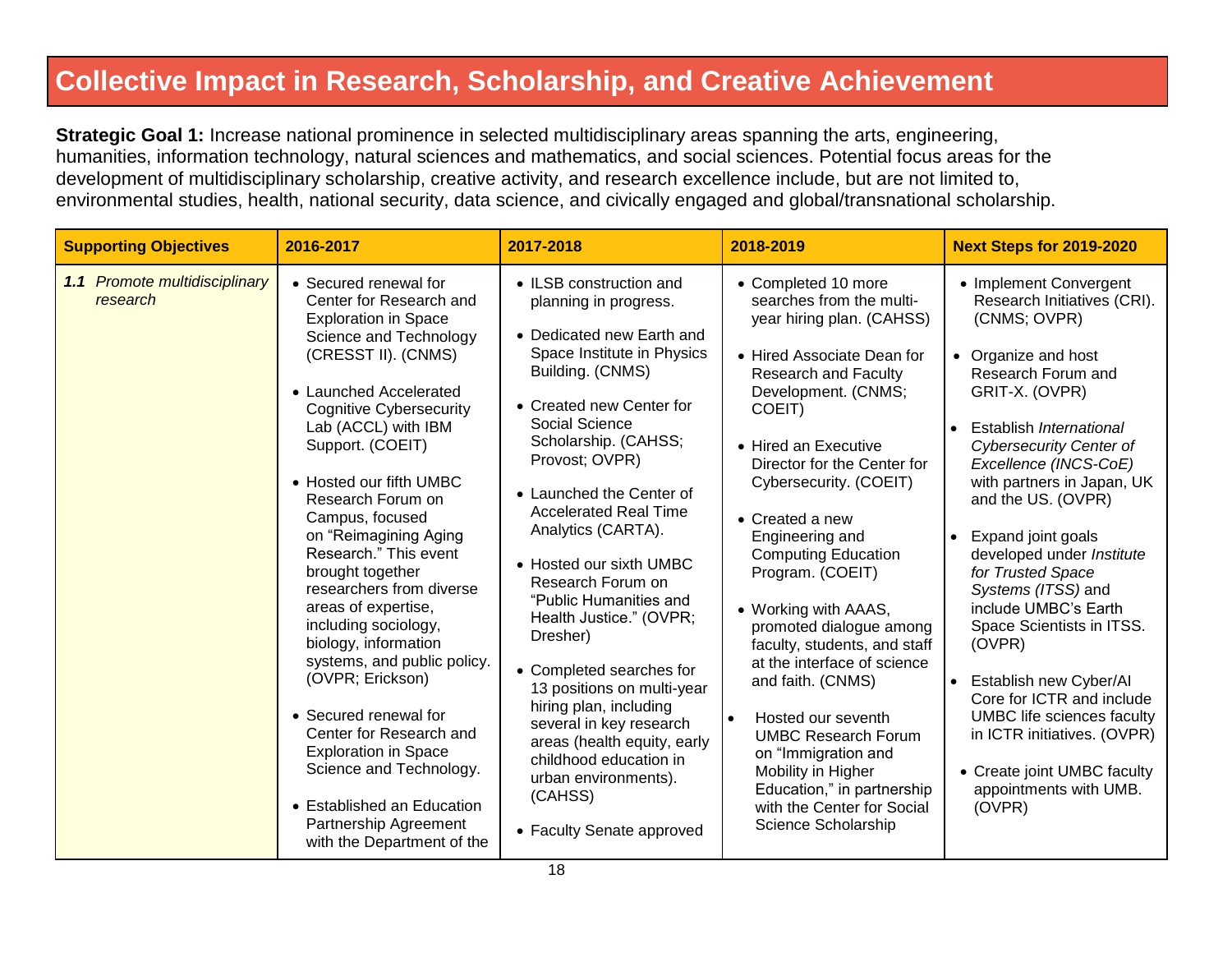|                                                                                               | Navy, Naval Surface<br>Warfare Center,<br>Carderock Division,<br>focusing on collaborations<br>in cybersecurity and<br>additive manufacturing. | changes to Faculty P&T<br>procedures to better<br>recognize interdisciplinary<br>research and teaching.<br>• Piloted CoLab, a new<br>interdisciplinary summer<br>internship program.<br>(Provost; Dresher)<br>• Continued to expand<br><b>UMBC's international</b><br>research partnerships<br>through collaboration with<br>academic institutions<br>around the globe.<br>• Continued to support<br>interdisciplinary research<br>collaborations through the<br><b>UMBC-UMB Seed Grant</b><br>Program. | (OVPR; CAHSS)<br>$\bullet$<br>Held the third GRIT-X<br>event. (OVPR)<br>Launched the Center for<br>Democracy and Civic Life.<br>(CAHSS)<br>UMBC became one of six<br>Charter Members in the<br>International<br><b>Cybersecurity Center of</b><br>Excellence (INCS-CoE).<br>(OVPR)<br>Created the Institute for<br><b>Trusted Space Systems</b><br>(ITSS) in partnership with<br>APL. (OVPR)<br>Established partnership<br>with UMB's Institute for<br><b>Clinical &amp; Translational</b><br>Research (ICTR). (OVPR) | • Improve use of Digital<br>Measures for faculty<br>activity reporting on<br>community engagement<br>and global<br>activity.(IRADS; DOIT)                                                                                                                                                                    |
|-----------------------------------------------------------------------------------------------|------------------------------------------------------------------------------------------------------------------------------------------------|---------------------------------------------------------------------------------------------------------------------------------------------------------------------------------------------------------------------------------------------------------------------------------------------------------------------------------------------------------------------------------------------------------------------------------------------------------------------------------------------------------|-----------------------------------------------------------------------------------------------------------------------------------------------------------------------------------------------------------------------------------------------------------------------------------------------------------------------------------------------------------------------------------------------------------------------------------------------------------------------------------------------------------------------|--------------------------------------------------------------------------------------------------------------------------------------------------------------------------------------------------------------------------------------------------------------------------------------------------------------|
| <b>1.2</b> Increase research<br>opportunities through<br>better communication<br>and training | Partner with VART on 1-<br>$\bullet$<br>year Lynda.com pilot.<br>(DOIT)                                                                        | • Provided proposal writing<br>support to researchers.<br>(COEIT)<br>• Provided workshops on<br>preparing grants and staff<br>support for faculty working<br>on proposals. (CAHSS;<br>Dresher; MIPAR; CIRCA)<br>• Hosted IBM-UMBC Day<br>on Campus to highlight<br>research and educational<br>partnership. (COEIT;<br>OVPR)                                                                                                                                                                            | Made substantial<br>$\bullet$<br>progress on exploring<br>ways to leverage Federal<br>Work Study Program to<br>support more diverse<br>student participation in<br>undergraduate research.<br>(UAA; EM)<br>Added Nvivo qualitative<br>$\bullet$<br>research software for use<br>by social science faculty<br>and graduate students.<br>(DOIT)<br>Provided support to                                                                                                                                                  | • Implement NSF Career<br>award workshops.<br>(CNMS)<br>• Implement NIH RO1<br>workshops. (CNMS)<br>• Support social science<br>faculty interest in data<br>science. (DOIT)<br>• Continue leveraging<br>Federal Work Study to<br>support more diverse<br>student participation in<br>undergraduate research. |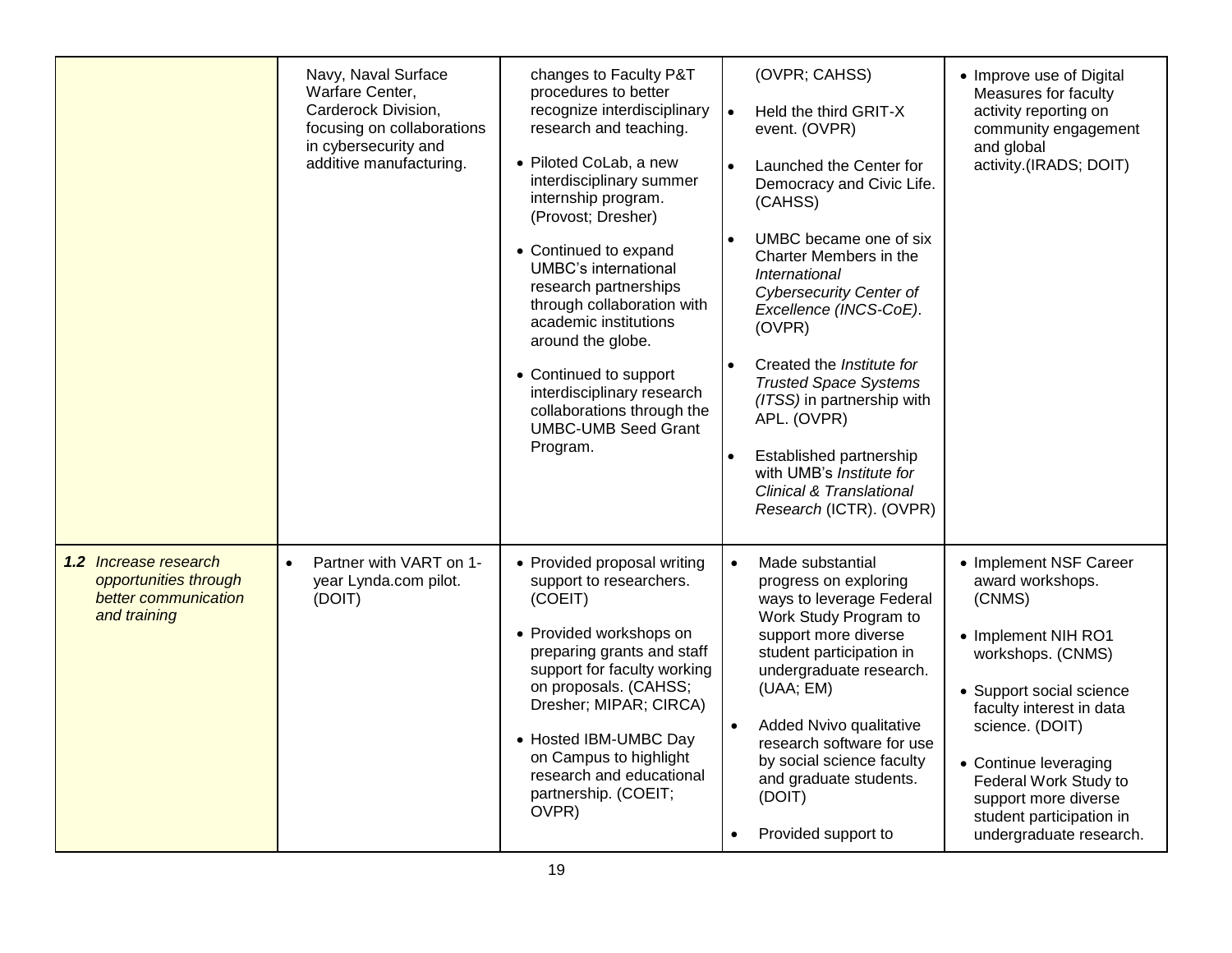|  | • Lynda.com pilot<br>discontinued but DolT<br>works with Baltimore<br>County Public Libraries to<br>offer free access to<br>BCPL's subscription to<br>any UMBC student,<br>faculty or staff. (DOIT) | <b>Center for Social Science</b><br>Scholarship Nvivo<br>training. (DOIT) | (EM)<br>Enhance internal and<br>external visibility of<br>research-related events.<br>(OVPR)<br>• Connect researchers with<br>international funding<br>opportunities and program<br>officers (IES). |
|--|-----------------------------------------------------------------------------------------------------------------------------------------------------------------------------------------------------|---------------------------------------------------------------------------|-----------------------------------------------------------------------------------------------------------------------------------------------------------------------------------------------------|
|--|-----------------------------------------------------------------------------------------------------------------------------------------------------------------------------------------------------|---------------------------------------------------------------------------|-----------------------------------------------------------------------------------------------------------------------------------------------------------------------------------------------------|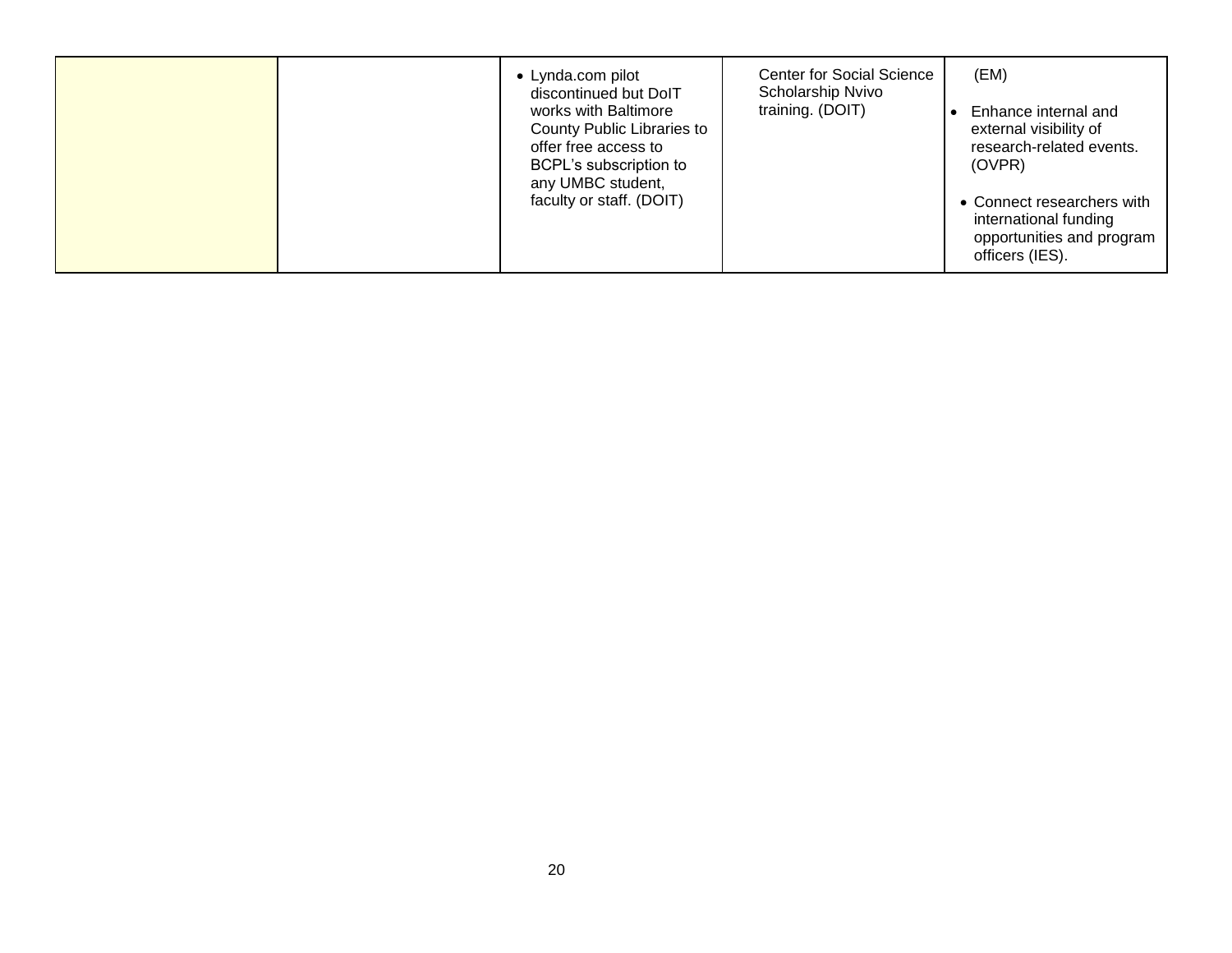**Strategic Goal 2:** Increase UMBC's research prominence through sustained investment in faculty and staff hiring, retention, and development.

| <b>Supporting Objectives</b>                         | 2016-2017                              | 2017-2018                                                                                                                                                                                                                                                                                                                                                                           | 2018-2019                                                                                                                                                                                                                                                                                                                                                                                                                                             | <b>Next Steps for 2019-2020</b>                                                                                                                                                                                                                                                                                                                                                                                                                                                                                                                            |
|------------------------------------------------------|----------------------------------------|-------------------------------------------------------------------------------------------------------------------------------------------------------------------------------------------------------------------------------------------------------------------------------------------------------------------------------------------------------------------------------------|-------------------------------------------------------------------------------------------------------------------------------------------------------------------------------------------------------------------------------------------------------------------------------------------------------------------------------------------------------------------------------------------------------------------------------------------------------|------------------------------------------------------------------------------------------------------------------------------------------------------------------------------------------------------------------------------------------------------------------------------------------------------------------------------------------------------------------------------------------------------------------------------------------------------------------------------------------------------------------------------------------------------------|
| 2.1 Increase diversity in<br>research-active faculty | • See - The Student<br>Experience 3.2. | • See - The Student<br>Experience 3.2.                                                                                                                                                                                                                                                                                                                                              | • See - The Student<br>Experience 3.2.<br>• Issued rfp for Convergent<br>Research Initiatives.<br>(CNMS; CAHSS; COEIT;<br>OVPR)                                                                                                                                                                                                                                                                                                                       | • See - The Student<br>Experience 3.2.<br>• Implement Convergent<br>Research Initiatives (CRI).<br>(OVPR)                                                                                                                                                                                                                                                                                                                                                                                                                                                  |
| 2.2 Recruit outstanding<br>doctoral students         |                                        | • Worked with OVPR and<br>OIA to promote graduate<br>student contributions to<br>research. (GS)<br>• Preserved value of GA-<br>ships by covering<br>increases in tuition<br>remission and health<br>insurance. (GS)<br>• Continued to build<br>graduate assistant<br>pipeline for research<br>support by creating six<br>new base funded TA/GA<br>positions across the<br>colleges. | • Made substantial<br>progress on improving<br>yield of admitted doctoral<br>students. (GS)<br>• Made substantial<br>progress on increasing<br>the competitiveness of<br>GA-ships. (GS)<br>• Made significant progress<br>on participating in<br><b>Coalition for Next</b><br>Generation for Life<br>Sciences (CNGLS)<br>project (IRADS).<br>• Made substantial progress<br>on building graduate<br>assistant pipeline for<br>research support. (GS). | • Support recruiting and<br>sustaining graduate<br>students with the<br>assistance of the COEIT<br>Graduate Council.<br>(COEIT)<br>• Utilize ILSB to highlight<br>the opportunities for<br>interdisciplinary research.<br>(OVPR)<br>• Continue CNGLS<br>participation. (IRADS)<br>• Continue to build graduate<br>assistant pipeline for<br>research support (GS).<br>• Continue to improve yield<br>of admitted doctoral<br>students. (GS)<br>• Continue to increase the<br>competitiveness of GA-<br>ships. Implement 2%<br>COLA on GA stipends.<br>(GS) |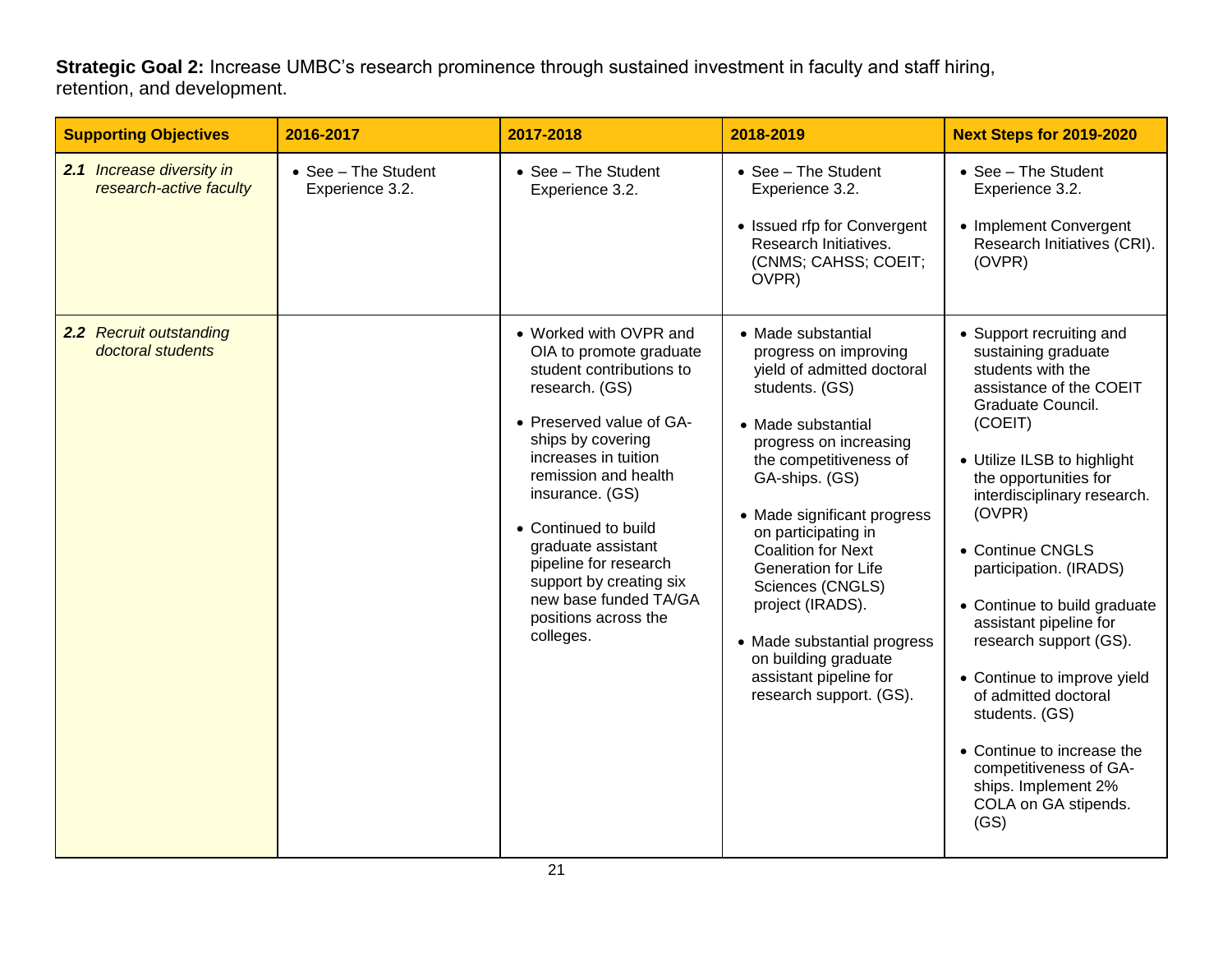|                                                                                                              |                                                                                                    | • Explore possibility of<br>university fellowships for<br>top incoming doctoral<br>students. (GS)                                                                                                  |
|--------------------------------------------------------------------------------------------------------------|----------------------------------------------------------------------------------------------------|----------------------------------------------------------------------------------------------------------------------------------------------------------------------------------------------------|
| 2.3 Recognize research<br>collaborations during<br>merit calculations and<br>workload policy<br>development. |                                                                                                    | • Re-open discussions to<br>explore related issues,<br>opportunities. (OVPR)                                                                                                                       |
| 2.4 Institute variable<br>teaching and service<br>loads based on faculty<br>research activity                | • Continued discussions<br>and advocacy with USM<br>for changes in USM<br>faculty workload policy. | Re-open discussions to<br>explore related issues,<br>opportunities. (OVPR)<br>Develop comprehensive<br>Faculty Information<br>System that better<br>captures faculty data and<br>activity. (IRADS) |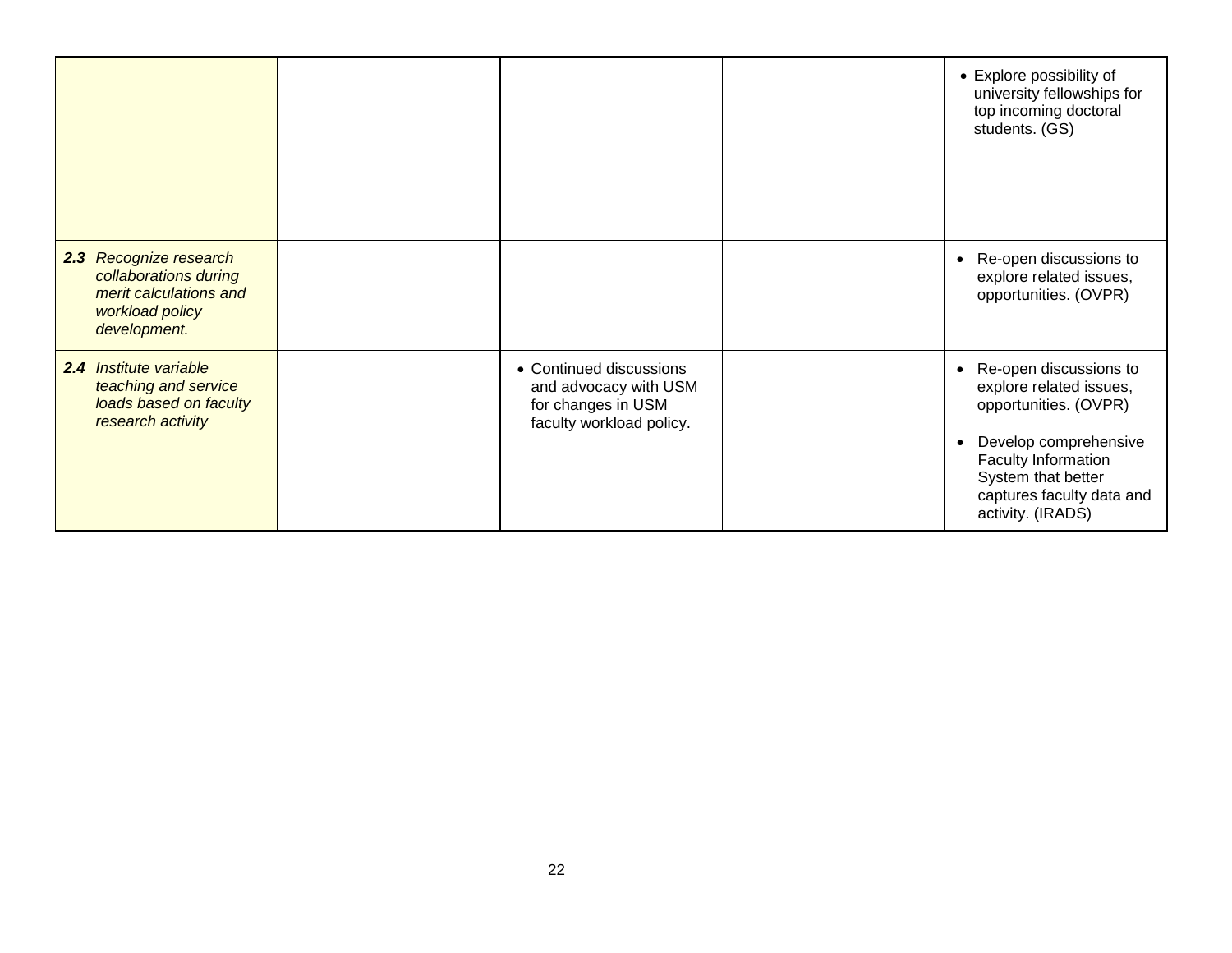**Strategic Goal 3:** Position UMBC faculty to win prestigious national and international awards and honors for scholarship, creative activities, and research and grow UMBC's funded research portfolio to achieve annual research expenditures that consistently place the University among the top 150 institutions in the nation.

| <b>Supporting Objectives</b>                           | 2016-2017                                                                                                                                                                                                                                                                                                                                                                                                                                                                                                                                                                                                                                                                                                                                                                                                                                                         | 2017-2018                                                                                                                                                                                                                                                                                                                                                                                                                                                                                                                                                                                                                                                                                                                                                                                           | 2018-2019                                                                                                                                                                                                                                                                                                                                                                                                                                                                                                                                                                                                                                                                                                                        | <b>Next Steps for 2019-2020</b>                                                                                                                                                                                                                                                                                                                                                                                                                                                                                                                                                                                                                                                                                                                   |
|--------------------------------------------------------|-------------------------------------------------------------------------------------------------------------------------------------------------------------------------------------------------------------------------------------------------------------------------------------------------------------------------------------------------------------------------------------------------------------------------------------------------------------------------------------------------------------------------------------------------------------------------------------------------------------------------------------------------------------------------------------------------------------------------------------------------------------------------------------------------------------------------------------------------------------------|-----------------------------------------------------------------------------------------------------------------------------------------------------------------------------------------------------------------------------------------------------------------------------------------------------------------------------------------------------------------------------------------------------------------------------------------------------------------------------------------------------------------------------------------------------------------------------------------------------------------------------------------------------------------------------------------------------------------------------------------------------------------------------------------------------|----------------------------------------------------------------------------------------------------------------------------------------------------------------------------------------------------------------------------------------------------------------------------------------------------------------------------------------------------------------------------------------------------------------------------------------------------------------------------------------------------------------------------------------------------------------------------------------------------------------------------------------------------------------------------------------------------------------------------------|---------------------------------------------------------------------------------------------------------------------------------------------------------------------------------------------------------------------------------------------------------------------------------------------------------------------------------------------------------------------------------------------------------------------------------------------------------------------------------------------------------------------------------------------------------------------------------------------------------------------------------------------------------------------------------------------------------------------------------------------------|
| 3.1 Improve infrastructure<br>and support for research | • Secured a record \$99.2M<br>in extramural awards in<br>FY2017, an increase of<br>16% above the prior year.<br>(OVPR)<br>• Completed inventory of<br>current core research<br>facilities and solicited input<br>regarding future research<br>infrastructure needs.<br>• Awarded Strategic Awards<br>for Research Transitions<br>(START) and Summer<br><b>Research Faculty</b><br>Fellowships (SURFF) to<br>support 24 UMBC faculty<br>as they pursue new areas<br>of research with the goal<br>of securing external<br>funding and support.<br>• Building on previous year's<br>success, secured another<br>Major Research<br>Instrumentation (MRI)<br>award from the NSF to<br>expand the university's<br>High-Performance<br>Computing Facility.<br>• Added resources for the<br>Library to maintain current<br>level of subscriptions.<br>• Launched GRIT-X - | • Secured \$85.5M in<br>extramural awards in<br>FY2018. (OVPR)<br>• Funded increased cost of<br>library serials.<br>• Allocated \$3.2M in start-<br>up funding for new tenure-<br>track faculty.<br>• Secured yet another Major<br>Research Instrumentation<br>(MRI) award from the NSF<br>to expand the university's<br>High-Performance<br><b>Computing Facility for</b><br>faculty research. (CNMS;<br>DOIT; OVPR)<br>• Purchased and began<br>installing small Hadoop<br>cluster to support data<br>science research. (DOIT)<br>• Upgraded New Media TV<br>Studio to support HD<br>technology. (DOIT)<br>• Hired staff to support $Pl^2$<br>visualization facility.<br>(DOIT; OVPR)<br>• Continued awarding<br><b>Strategic Awards for</b><br><b>Research Transitions</b><br>(START) and Summer | • Secured \$90M in<br>extramural awards in FY<br>2019. (OVPR)<br>Secured Major Research<br>$\bullet$<br>Instrumentation (MRI)<br>award from NSF. (COEIT;<br>DOIT; OVPR)<br>Awarded START and<br>$\bullet$<br>SURFF to support 24<br>UMBC faculty. (OVPR)<br>Issued rfp for Convergent<br>Research Initiatives.<br>(CNMS; CAHSS; COEIT;<br>OVPR)<br>Applied for dedicated<br>$\bullet$<br>faculty lines for CRI<br>initiative. (OVPR)<br>• Made substantial progress<br>on supporting identified<br>research infrastructure<br>priorities. (OVPR)<br>• Began base-funding a<br>core facilities<br>infrastructure fund.<br>(OVPR)<br>• Nearly completed creating<br><b>Office of Center Awards</b><br>Management (OCAM).<br>(OVPR) | • Continue to advocate for<br>base funds for Center for<br>Social Science<br>Scholarship. (CAHSS)<br>• Continue to advocate for<br>full base funding of grants<br>officer in Dresher Center.<br>(CAHSS)<br>• Expand KPIF (Keith Porter<br>Imaging Facility) and<br>MCAC (Molecular<br>Characterization and<br>Analysis Complex).<br>(CNMS).<br>• Support CARTA on IBM<br>Center of Advanced<br>Studies. (DOIT)<br>• Implement Major<br>Research Infrastructure<br>(MRI) award to create a<br>Data Science facility in<br>COEIT. (DOIT)<br>• Develop resources related<br>to responsible<br>administration of research<br>projects abroad. (IES)<br>• Coordinate effort to<br>improve UMBC's standing<br>within global academic<br>rankings. (IES) |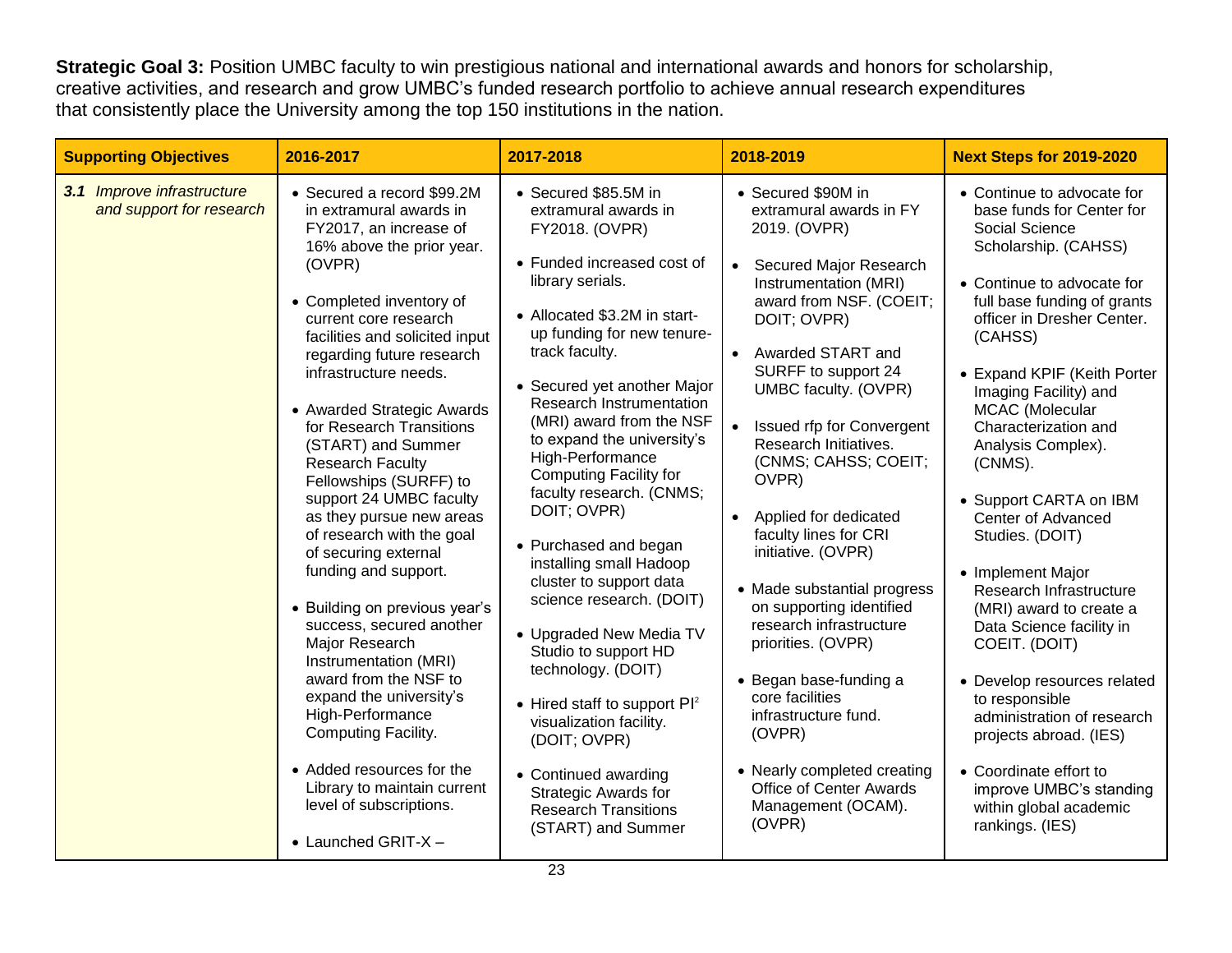| Global, Research,<br>Innovation, Trends,<br>Excellence" to highlight<br>research and creative<br>achievement.<br>• Launched $Pl^2$ Immersive<br>Hybrid Reality Lab, helping<br>students and faculty to<br>interact with data visually.<br>(COEIT) | <b>Research Faculty</b><br>Fellowships (SURFF) to<br>support faculty.<br>• Implemented New Faculty<br>Awards initiative. (Provost;<br>CAHSS; COEIT; CNMS;<br>OVPR)<br>• Expanded REX reports to<br>include grant funds and<br>ability to drill down to<br>salary information. (A&F)<br>• Developed and initiated<br>COEIT staff professional<br>development program to<br>improve research<br>infrastructure and support.<br>(COEIT)<br>• Provided Summer<br>Research Assistance<br>Program. (CNMS)<br>• Added software licenses<br>for NVIVO and Stata to<br>support qualitative<br>research. (DOIT; CAHSS)<br>• Supported development of<br>MapTu software. (DOIT;<br>IRC)<br>• Launched Kuali Research<br>to provide web-based<br>administrative support for<br>proposal and budgetary<br>needs. (OVPR) | • Made significant progress<br>in providing operating<br>funds for the Center for<br>Cybersecurity. (COEIT;<br>OVPR)<br>• Made substantial progress<br>on providing operating<br>funds for the Earth and<br>Space Institute. (OVPR;<br>CNMS)<br>• Completed search for<br><b>Executive Director for</b><br>Cybersecurity Initiatives.<br>(OVPR; COEIT)<br>• Began base-funding<br>operating funds for the<br><b>Center for Social Science</b><br>Scholarship. (CAHSS)<br>• Began base-funding<br>grants officer in Dresher<br>Center. (CAHSS)<br>• Created faculty and staff<br>advisory councils to the<br>Dean to improve<br>infrastructure and support<br>for research. (COEIT)<br>• Made significant progress<br>on launching IBM Watson<br>access for research in<br>cybersecurity. (DOIT)<br>• Made substantial progress<br>on developing a secure<br>research environment for<br>sensitive research. (DOIT)<br>• Nearly completed Kuali |  |
|---------------------------------------------------------------------------------------------------------------------------------------------------------------------------------------------------------------------------------------------------|------------------------------------------------------------------------------------------------------------------------------------------------------------------------------------------------------------------------------------------------------------------------------------------------------------------------------------------------------------------------------------------------------------------------------------------------------------------------------------------------------------------------------------------------------------------------------------------------------------------------------------------------------------------------------------------------------------------------------------------------------------------------------------------------------------|------------------------------------------------------------------------------------------------------------------------------------------------------------------------------------------------------------------------------------------------------------------------------------------------------------------------------------------------------------------------------------------------------------------------------------------------------------------------------------------------------------------------------------------------------------------------------------------------------------------------------------------------------------------------------------------------------------------------------------------------------------------------------------------------------------------------------------------------------------------------------------------------------------------------------------------------|--|
|---------------------------------------------------------------------------------------------------------------------------------------------------------------------------------------------------------------------------------------------------|------------------------------------------------------------------------------------------------------------------------------------------------------------------------------------------------------------------------------------------------------------------------------------------------------------------------------------------------------------------------------------------------------------------------------------------------------------------------------------------------------------------------------------------------------------------------------------------------------------------------------------------------------------------------------------------------------------------------------------------------------------------------------------------------------------|------------------------------------------------------------------------------------------------------------------------------------------------------------------------------------------------------------------------------------------------------------------------------------------------------------------------------------------------------------------------------------------------------------------------------------------------------------------------------------------------------------------------------------------------------------------------------------------------------------------------------------------------------------------------------------------------------------------------------------------------------------------------------------------------------------------------------------------------------------------------------------------------------------------------------------------------|--|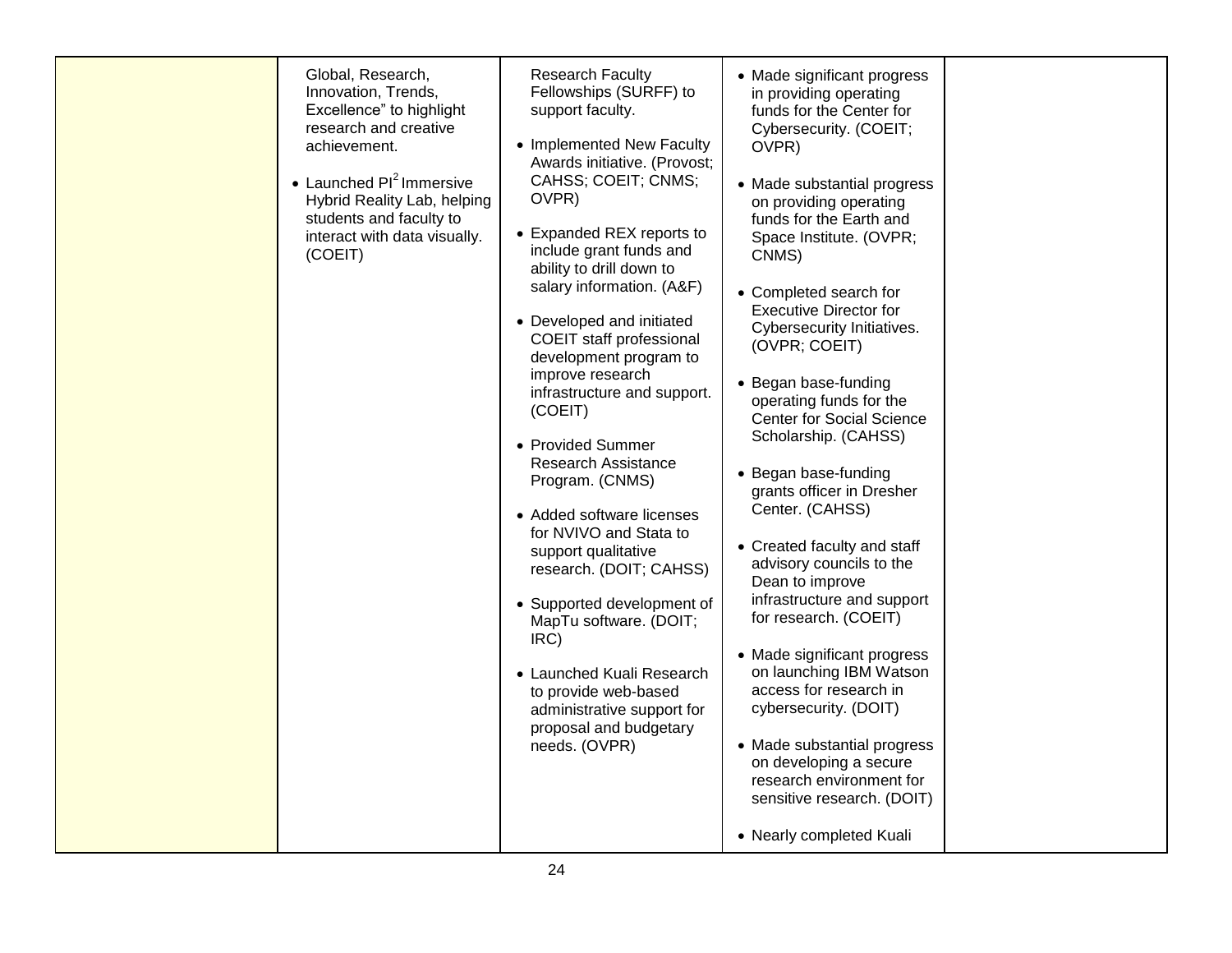|  | Research implementation.<br>(OVPR)                                                                            |  |
|--|---------------------------------------------------------------------------------------------------------------|--|
|  | • Made substantial progress<br>on institutionalizing<br><b>International Field</b><br>Research program. (IES) |  |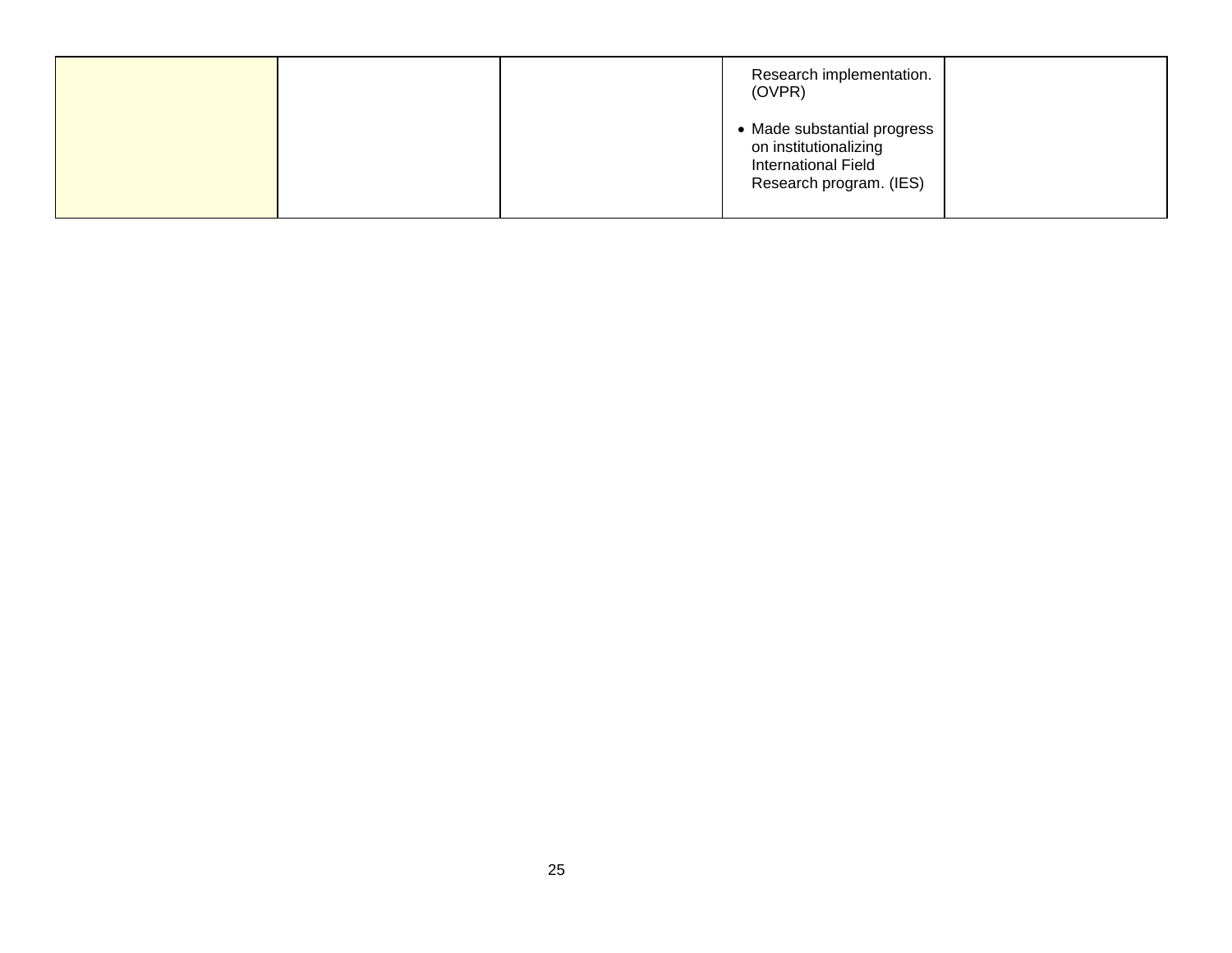## **Innovative Curriculum and Pedagogy**

**Strategic Goal 1:** Provide exemplary support for educators in creating state-of-the-art undergraduate and graduate curricula delivered through innovative and effective approaches to teaching and learning.

| <b>Supporting Objectives</b>                                                                                                         | 2016-2017                                                                                                                                                                                                                                                                 | 2017-2018                                                                                                                                                                                                                                                                                                                                                                       | 2018-2019                              | <b>Next Steps for 2019-2020</b>                                                                                                                                                                                   |
|--------------------------------------------------------------------------------------------------------------------------------------|---------------------------------------------------------------------------------------------------------------------------------------------------------------------------------------------------------------------------------------------------------------------------|---------------------------------------------------------------------------------------------------------------------------------------------------------------------------------------------------------------------------------------------------------------------------------------------------------------------------------------------------------------------------------|----------------------------------------|-------------------------------------------------------------------------------------------------------------------------------------------------------------------------------------------------------------------|
| 1.1 Increase capacity of the<br><b>Faculty Development</b><br>Center (FDC)                                                           | • Upgraded FDC<br>Administrative Assistant to<br>Program Coordinator.<br>• Graduated first cohort of<br>Active Learning, Inquiry<br>Teaching (ALIT) Certificate<br>faculty - 14 CNMS, COEIT<br>faculty.<br>• Began first cohort of<br><b>INNOVATE (CAHSS)</b><br>faculty. | • Graduated first cohort of<br>INNOVATE faculty - 9<br>CAHSS faculty.<br>• Supported to date 36<br>projects on innovative<br>teaching and learning<br>through the Hrabowski<br>Fund for Innovation,<br>managed by the FDC.                                                                                                                                                      |                                        | • Expand FDC with support<br>from the NSF-IUSE<br>(Improving Undergraduate<br>STEM Education) grant.<br>(CNMS)<br>• Establish the foundation<br>for a Center for Advancing<br>Learning and Teaching.<br>(Provost) |
| <b>1.2</b> Increase size and<br>diversity of full-time<br>faculty and their<br>engagement with first-<br>and second-year<br>students | • See - The Student<br>Experience 3.2.                                                                                                                                                                                                                                    | • See - The Student<br>Experience 3.2.<br>• Provided faculty<br>workshops on difficult<br>conversations in the<br>classroom. (CAHSS)<br>• Implemented new<br>Pedagogy and Teaching<br>Grants program to help<br>faculty improve teaching.<br>(CAHSS)<br>• Established Science<br><b>Education Research Unit</b><br>(SERU) to promote<br>scholarship in STEM<br>pedagogy. (CNMS) | • See - The Student<br>Experience 3.2. | $\bullet$ See - The Student<br>Experience 3.2.<br>• Introduce library research<br>to first year students.<br>(Library)<br>• Assess disability among<br>faculty. (ADS)                                             |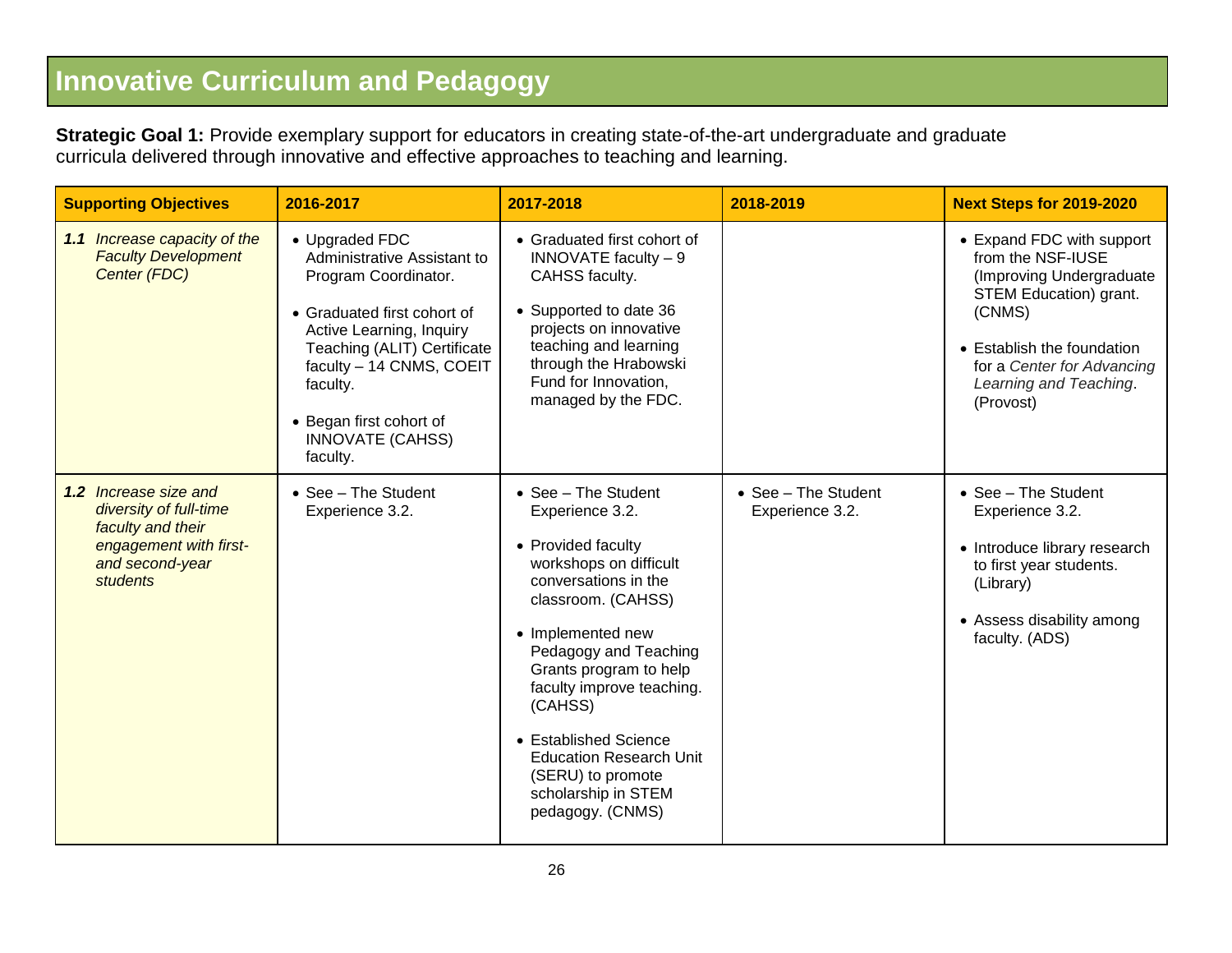| 1.3 Support full-time<br><b>lecturers</b>                                  | • Faculty Senate approved<br>proposal for a new third<br>rank for lecturers (Principal<br>Lecturers). | • Established new third rank<br>for lecturers (Principal<br>Lecturers).                                                                                                                                                                                            | • Received Board of<br>Regents approval for the<br>Principal Lecturer rank.<br>(Provost) | • Implement the Principal<br>Lecturer rank. (CAHSS;<br>COEIT; CNMS; Provost)                                                                                                         |
|----------------------------------------------------------------------------|-------------------------------------------------------------------------------------------------------|--------------------------------------------------------------------------------------------------------------------------------------------------------------------------------------------------------------------------------------------------------------------|------------------------------------------------------------------------------------------|--------------------------------------------------------------------------------------------------------------------------------------------------------------------------------------|
| <b>Support part-time faculty</b><br>1.4                                    |                                                                                                       | • Supported professional<br>development of three<br>adjunct faculty members<br>through a new Adjunct<br>Faculty Excellence Award.<br>(Provost)<br>• Faculty Senate<br>recommended the<br>creation of a third rank for<br>adjunct faculty (Adjunct<br>$III$ ).      | • Received Board of<br>Regents approval for the<br>Adjunct III rank. (Provost)           | • Complete college-level<br>plan for supporting and<br>sustaining success of part-<br>time faculty. (COEIT)<br>• Implement the Adjunct III<br>rank. (CAHSS; COEIT;<br>CNMS; Provost) |
| 1.5 Update policy to reward<br>faculty who practice<br>innovative pedagogy |                                                                                                       |                                                                                                                                                                                                                                                                    |                                                                                          | • Adopt policies that<br>incentivize faculty to lead<br>courses abroad. (IES)                                                                                                        |
| 1.6 Improve graduate<br>education                                          |                                                                                                       | • Implemented Three<br>Minute Thesis competition<br>and provided workshop on<br>how to communicate<br>science effectively. (GS)<br>• Began identifying a<br>director for the Center for<br>the Integration of<br>Research, Teaching, and<br>Learning (CIRTL). (GS) | • Made substantial progress<br>on launching CIRTL. (GS)                                  | • Promote participation in<br>CIRTL and provide<br>pedagogical training for<br>graduate students and<br>postdocs. (GS)                                                               |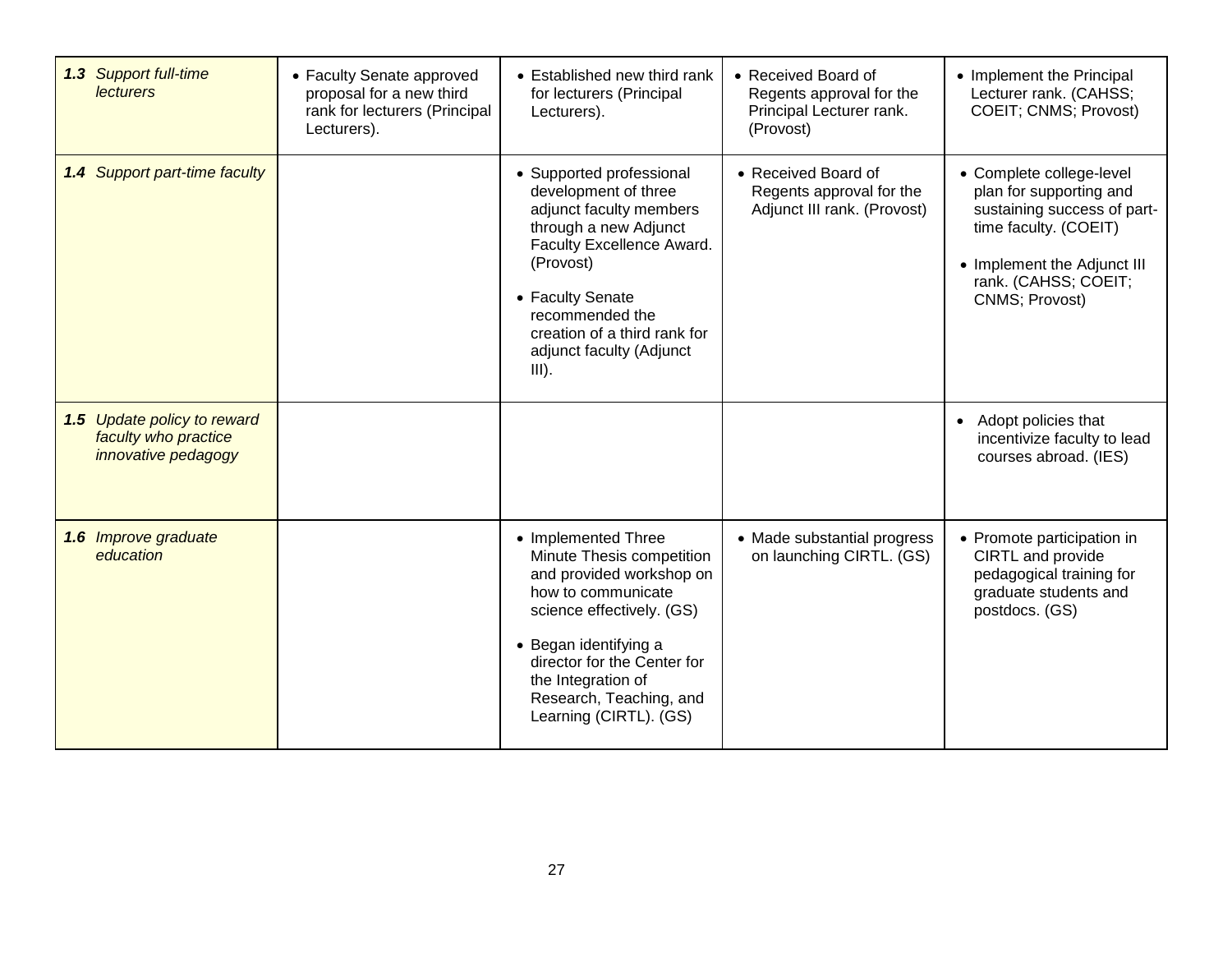| 1.7 Develop policies for use<br>of technology in<br><i>instruction</i> | • Implemented online<br>course evaluations.<br>(IRADS) | • Supported faculty in digital<br>blended learning with<br>focus in applied master's<br>program areas. (DPS;<br>DOIT; GS) | • Optimizing the design and<br>quality of our online and<br>digital blended programs<br>and providing greater<br>visibility to these programs<br>substantially underway.<br>(DOIT; DPS; GS) | • Expand support for faculty<br>training and accessibility<br>as part of the Blackboard<br>Ultra upgrade. (DOIT)<br>• Identify 15 courses with<br>DPS to redesign for<br>launch in Spring 2020.<br>(DOIT)<br>• Consider GEP change<br>requiring at least 3 credits<br>to be taken online. (DOIT)<br>• Develop guidelines for<br>faculty to determine<br>course accessibility;<br>promote use of<br>Blackboard Ally & Panopto<br>technologies for students<br>with disabilities (SDS).<br>• Identify course type and<br>classroom type typologies<br>for systematically<br>identifying technology in<br>instruction. (IRADS).<br>• Add fully online options<br>with select programs.<br>(DPS) |
|------------------------------------------------------------------------|--------------------------------------------------------|---------------------------------------------------------------------------------------------------------------------------|---------------------------------------------------------------------------------------------------------------------------------------------------------------------------------------------|----------------------------------------------------------------------------------------------------------------------------------------------------------------------------------------------------------------------------------------------------------------------------------------------------------------------------------------------------------------------------------------------------------------------------------------------------------------------------------------------------------------------------------------------------------------------------------------------------------------------------------------------------------------------------------------------|
|                                                                        |                                                        |                                                                                                                           |                                                                                                                                                                                             | • Identify key online and<br>digital blended programs<br>and provide greater<br>visibility to these<br>programs. (GS; DPS;<br>DOIT)                                                                                                                                                                                                                                                                                                                                                                                                                                                                                                                                                          |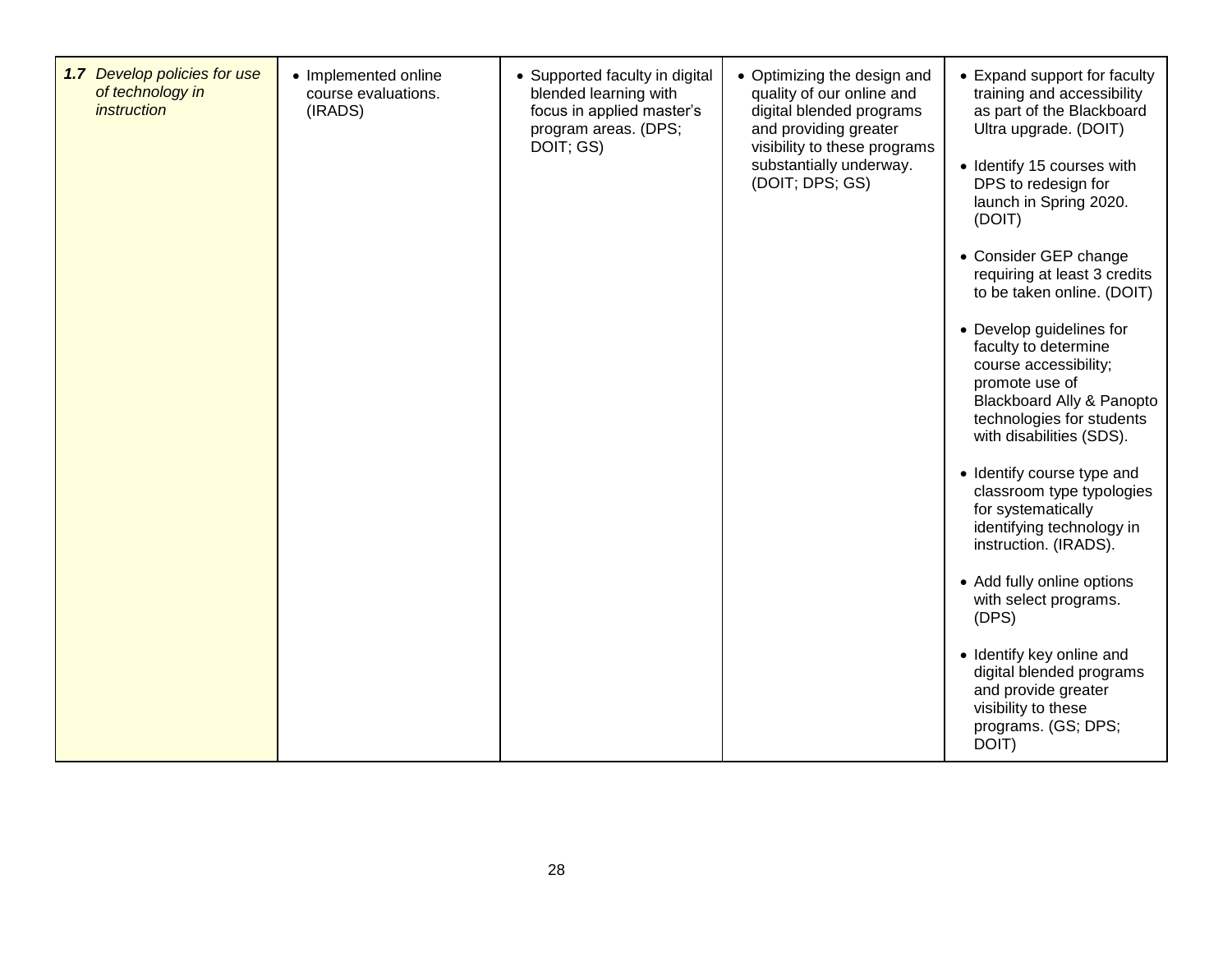| 1.8 Invest in state-of-the-art<br>learning spaces                   | • Upgraded two lecture<br>halls and ten classrooms,<br>including four active<br>learning spaces. (DOIT;<br>Provost)<br>• Renovated six classrooms<br>in Sondheim and<br>Sherman Halls and<br>converted them to active<br>learning classrooms.<br>(Provost; A&F)<br>• Replaced, upgraded, or<br>refurbished all tablet-arm<br>chairs in registrar-<br>scheduled classrooms.<br>(ABF)<br>• Repainted numerous<br>registrar-scheduled<br>classrooms with roller<br>blinds and ceiling tiles<br>replaced. (A&F)<br>• Surveyed all lecture halls<br>to develop multi-year plan<br>for renewal. (A&F)<br>• Piloted use of cloud<br>services in new data<br>science courses in<br>Information Systems and<br>Computer Science.<br>(DOIT) | • Equipped and installed<br>active learning classrooms<br>in ILSB. (DOIT)                                                                    | • Complete Part 1 and 2<br>program for Sherman Hall<br>renovation. (CAHSS)<br>• Implement classes in the<br>ILSB. (CNMS)<br>• Begin planning for a new<br>STEM-related building<br>focused on computing and<br>design. (COEIT)<br>• Renovate teaching spaces<br>in the library and expand<br>Digital Media Lab.<br>(Library) |
|---------------------------------------------------------------------|-----------------------------------------------------------------------------------------------------------------------------------------------------------------------------------------------------------------------------------------------------------------------------------------------------------------------------------------------------------------------------------------------------------------------------------------------------------------------------------------------------------------------------------------------------------------------------------------------------------------------------------------------------------------------------------------------------------------------------------|----------------------------------------------------------------------------------------------------------------------------------------------|------------------------------------------------------------------------------------------------------------------------------------------------------------------------------------------------------------------------------------------------------------------------------------------------------------------------------|
| 1.9 Incorporate faculty and<br>student input in<br>classroom design | • Faculty and student input<br>gathered as part of<br><b>Instructional Space &amp;</b><br>Scheduling Review study.<br>(Provost; A&F)                                                                                                                                                                                                                                                                                                                                                                                                                                                                                                                                                                                              | • Began evaluating faculty<br>surveys on completed<br>classroom renovations.<br>(Provost)<br>• Nearly completed<br>additional renovations in | • Begin planning for a new<br><b>STEM-related building</b><br>focused on computing<br>and design. (COEIT)<br>• Conduct survey on faculty<br>and student accessibility                                                                                                                                                        |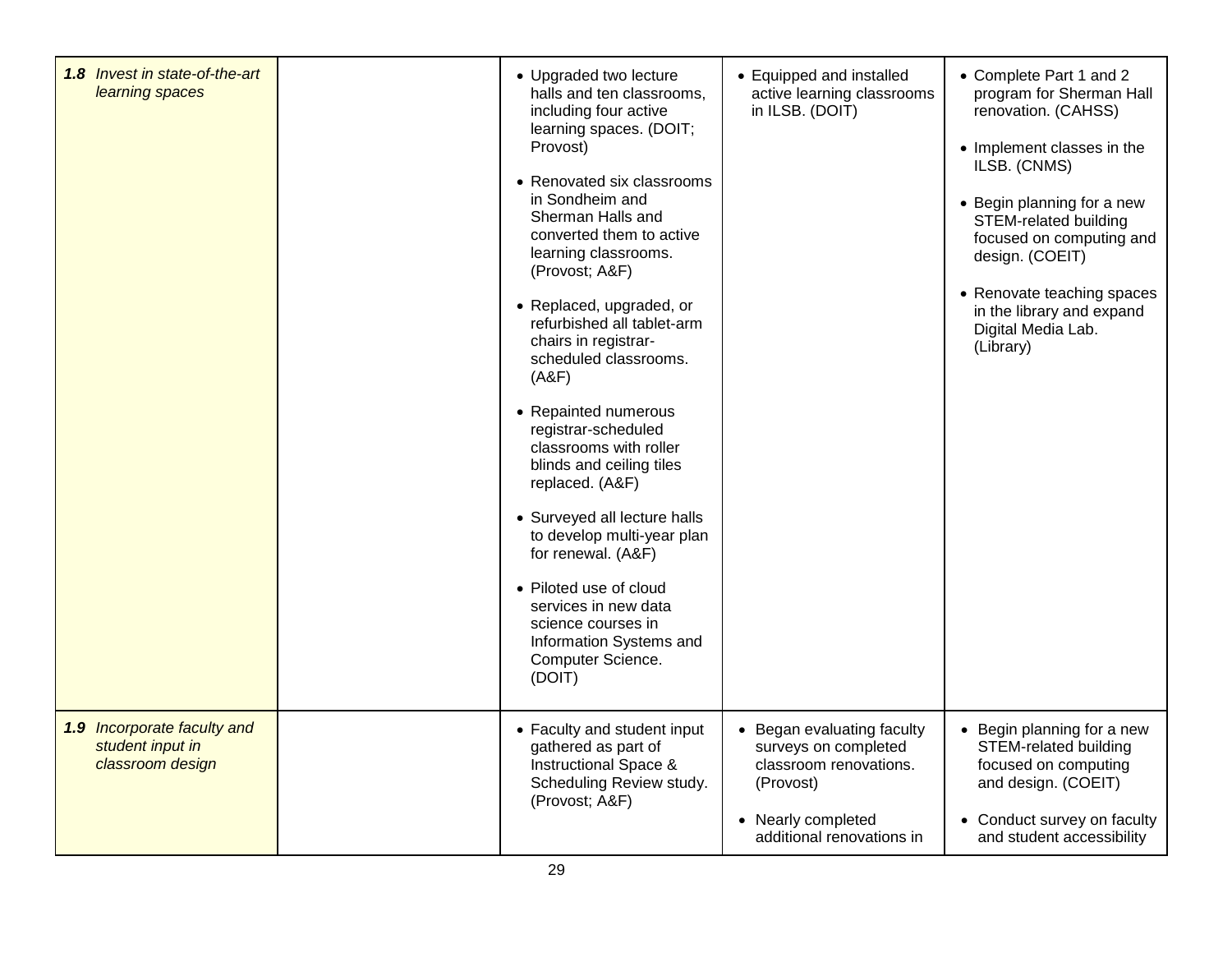|  | Sondheim and Sherman<br>Halls. (A&F)                                                                                    | $(SDS)$ .                                                                                    |
|--|-------------------------------------------------------------------------------------------------------------------------|----------------------------------------------------------------------------------------------|
|  | • Nearly completed<br>installation of 11 new<br>active learning<br>classrooms and<br>laboratories in the ILSB.<br>(A&F) | • Continue evaluating<br>faculty surveys on<br>completed classroom<br>renovations. (Provost) |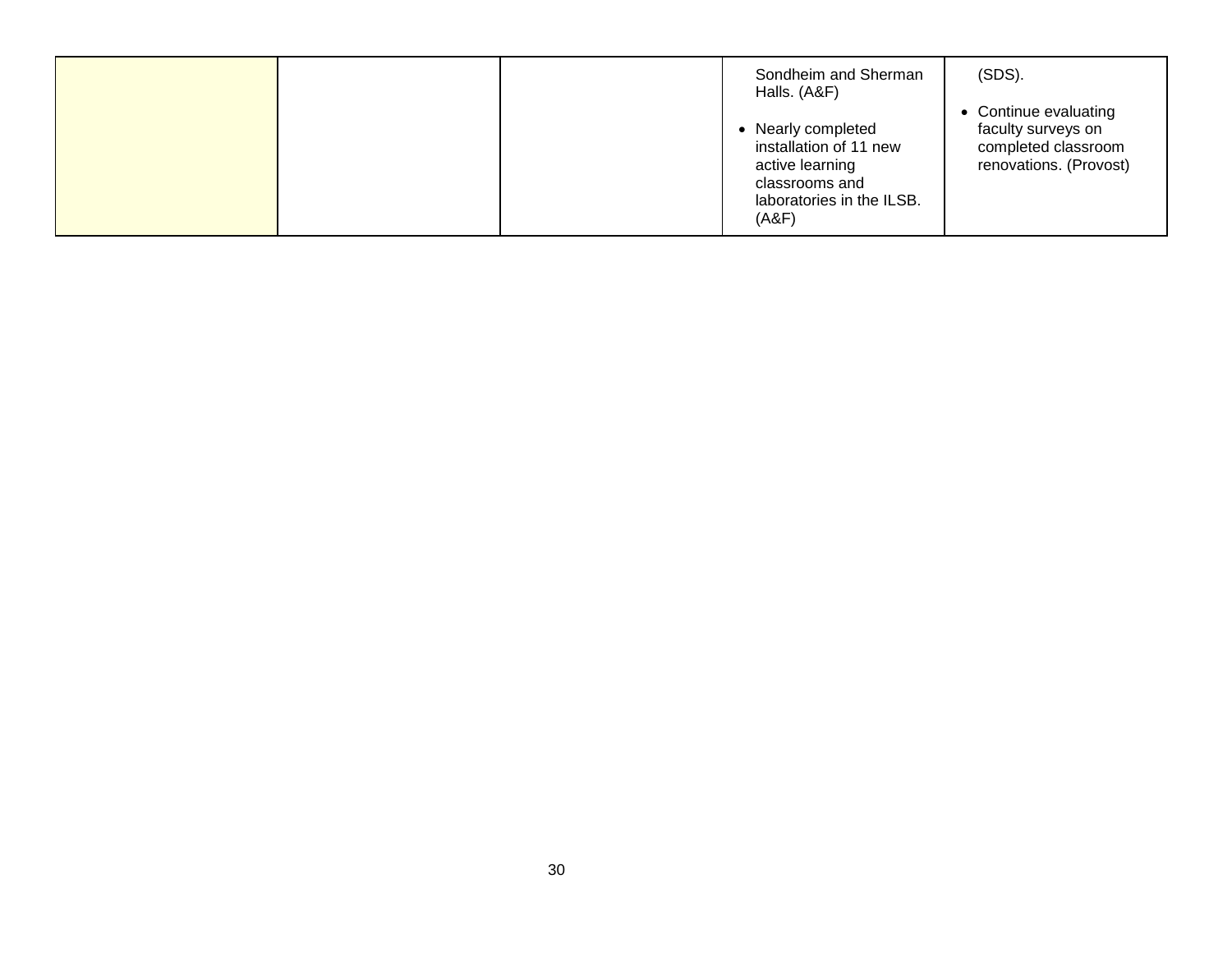**Strategic Goal 2:** Continue to build a culture of academic assessment to support our faculty as the primary drivers of continuous improvement in student learning outcomes.

| <b>Supporting Objectives</b>         | 2016-2017                                                                                                                                                                                                                                                                      | 2017-2018                                                                                                                                                                                                                                                                                                                                                                                                                                                                                                                                                                                                                                                                                                                                                                                                                                                                            | 2018-2019                                                                                                                                                                                                                                         | <b>Next Steps for 2019-2020</b>                                                                                                                                                                                                                                                                                                                                                                                                                                                                                                                                                                                                                                                                                                                                                                                |
|--------------------------------------|--------------------------------------------------------------------------------------------------------------------------------------------------------------------------------------------------------------------------------------------------------------------------------|--------------------------------------------------------------------------------------------------------------------------------------------------------------------------------------------------------------------------------------------------------------------------------------------------------------------------------------------------------------------------------------------------------------------------------------------------------------------------------------------------------------------------------------------------------------------------------------------------------------------------------------------------------------------------------------------------------------------------------------------------------------------------------------------------------------------------------------------------------------------------------------|---------------------------------------------------------------------------------------------------------------------------------------------------------------------------------------------------------------------------------------------------|----------------------------------------------------------------------------------------------------------------------------------------------------------------------------------------------------------------------------------------------------------------------------------------------------------------------------------------------------------------------------------------------------------------------------------------------------------------------------------------------------------------------------------------------------------------------------------------------------------------------------------------------------------------------------------------------------------------------------------------------------------------------------------------------------------------|
| 2.1 Better track student<br>outcomes | • Appointed Associate<br>Provost with analyst<br>support in collaboration<br>with IRADS. (Provost)<br>• Conducted training on<br>Civitas analytics.<br>• Deployed EAB Academic<br>Performance Solutions.<br>(Provost, A&F, DOIT)<br>• Piloted Math/Math Lab and<br>accounting. | • Launched Persistence<br>Committee to identify and<br>help students at high risk<br>of not persisting. (DOIT)<br>• Implemented Visual<br>Degree Audit (Degree<br>Donut) for students and<br>advisors. (DOIT; EM)<br>• Piloted Blackboard Predict<br>to enhance the First Year<br>Intervention (FYI) program<br>and give faculty<br>automated early-warning<br>system for students.<br>(DOIT; UAA)<br>• Implemented Aleks for<br>math placement testing<br>and saw 290 students (out<br>of 1600) increase their<br>placement by at least one<br>level, with 155 increasing<br>by at least two levels.<br>(DOIT; DNMS; UAA)<br>• Launched Student<br><b>Learning Assessment</b><br>Advisory Committee.<br>(CNMS)<br>• Participated in USM<br>Faculty Workload working<br>group to develop new<br>system of data collection<br>that will better reflect<br>faculty activity related to | • Made significant progress<br>on expanding assessment<br>and analytics to better<br>track student outcomes.<br>(UAA; DOIT)<br>• Participated in USM<br>Faculty Workload working<br>group to develop new<br>system of data collection.<br>(IRADS) | • Expand analytics to track<br>the male and first-<br>generation student<br>graduation achievement<br>gap. (UAA)<br>• Refine analytics for<br>freshmen and transfers in<br>need of support. (UAA)<br>• Implement modified math<br>placement testing to<br>increase validity of results.<br>(CNMS)<br>• Establish Quantitative<br>Reasoning Unit to assist<br>students/lecturers in<br>foundational math<br>courses. (CNMS)<br>• Build a case management<br>system and specialized<br>reports to support the<br>Academic Advocates.<br>(DOIT)<br>• Incorporate library data<br>into campus-wide learning<br>analytics. (Library)<br>• Share data on retention<br>and graduation of students<br>with disabilities. (SDS)<br>• Implement data collection<br>process for new USM<br><b>Faculty Workload Report</b> |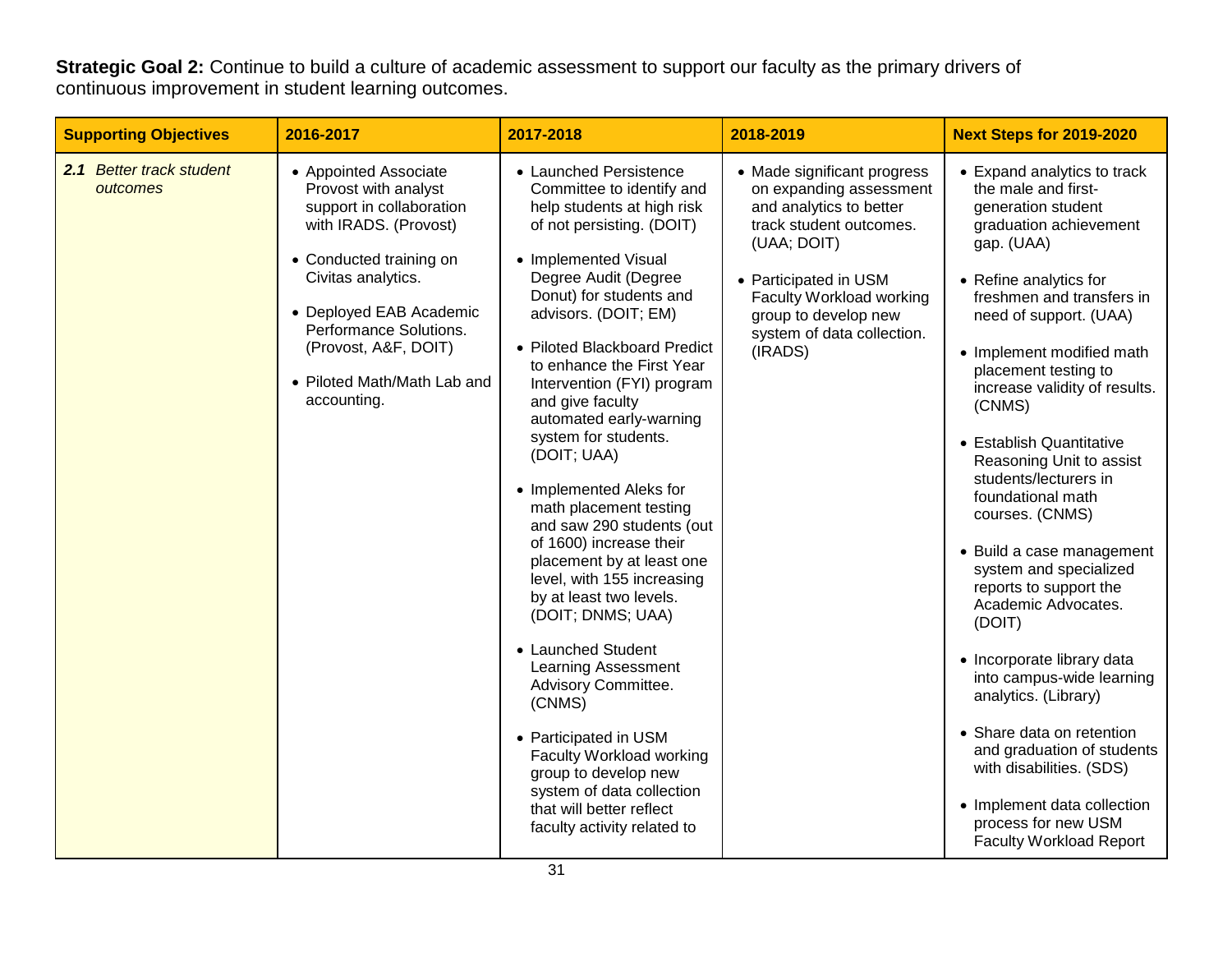|                                                 | student outcomes.<br>(IRADS)                                                                                                                                                                                                                                                                                                                                                                                                                       |                                                                                                                                                                                  | for reporting in fall 2020.<br>(IRADS)<br>• Continue redesign of<br>cohort table for more<br>flexible tracking of student<br>progression and<br>outcomes. (IRADS)<br>• Continue improving REX<br>reporting for tracking<br>student outcomes.<br>(IRADS)                                                                         |
|-------------------------------------------------|----------------------------------------------------------------------------------------------------------------------------------------------------------------------------------------------------------------------------------------------------------------------------------------------------------------------------------------------------------------------------------------------------------------------------------------------------|----------------------------------------------------------------------------------------------------------------------------------------------------------------------------------|---------------------------------------------------------------------------------------------------------------------------------------------------------------------------------------------------------------------------------------------------------------------------------------------------------------------------------|
| 2.2 Better track use of<br>instructional spaces | • Completed documentation<br>of seating capacity, type,<br>technology for teaching<br>labs, open labs, and<br>conference rooms where<br>courses are scheduled.<br>(ABF)<br>• Verified seating capacity<br>for all classrooms in<br>PeopleSoft. (A&F)<br>• Instituted new REX guided<br>reporting to understand<br>usage of specific<br>classrooms. (A&F<br>IRADS)<br>• Instructional Space &<br>Scheduling Review study<br>underway (A&F Provost). | • Made substantial progress<br>on evaluating<br>recommendations from<br>the Instructional Space &<br><b>Scheduling Review study</b><br>and developing action<br>plans. (Provost) | • Review recommendations<br>from Instructional Space<br>and Scheduling Review<br>Task Force with the<br>campus shared<br>governance and<br>implement final action<br>plans approved by the<br>Steering Committee.<br>(Provost)<br>• Continue improving REX<br>reporting for tracking use<br>of instructional spaces.<br>(IRADS) |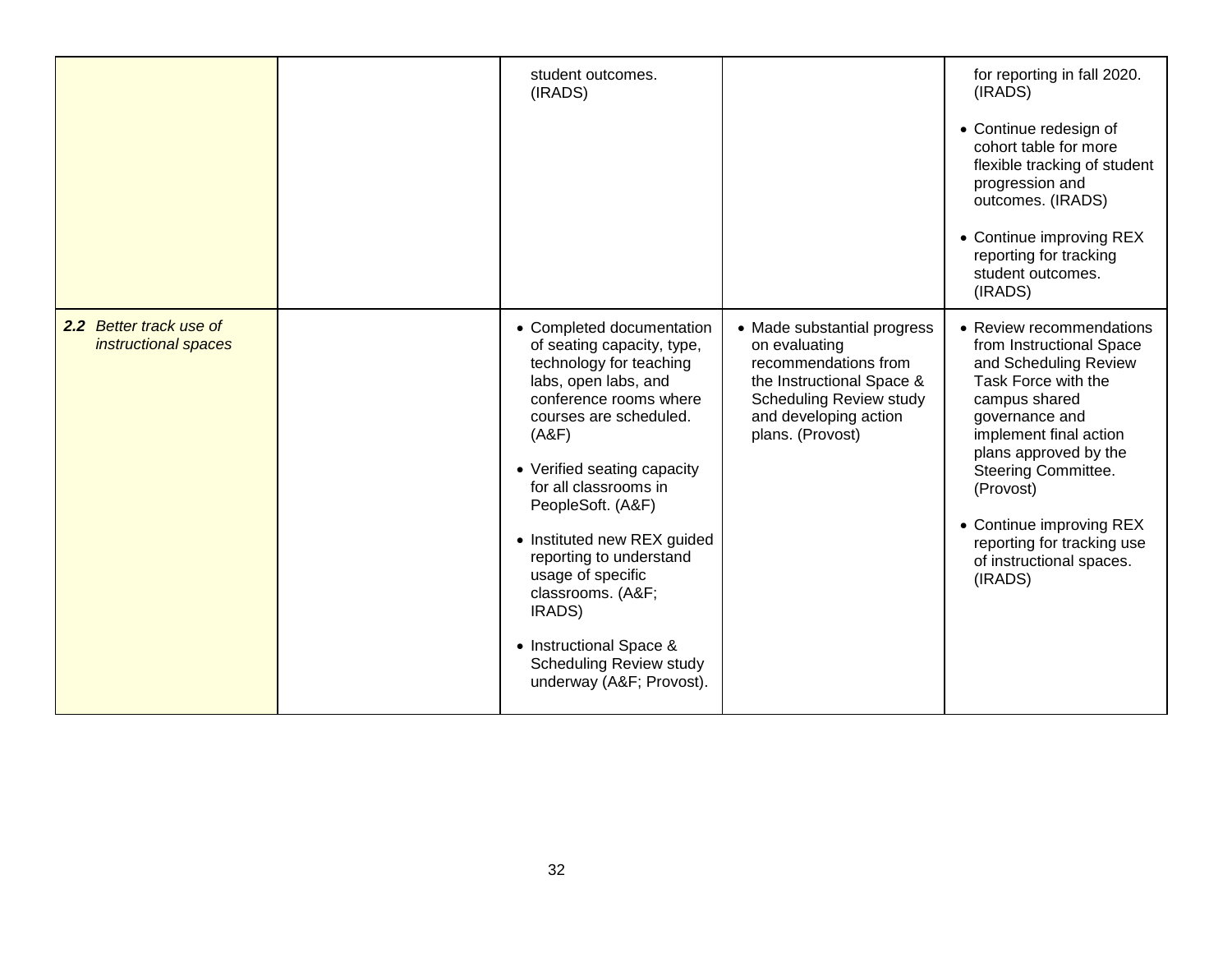### **Community & Extended Connections**

**Strategic Goal 1:** Promote a campus-wide culture that recognizes, supports, catalyzes, and celebrates collaboration and partnerships with groups at the local, state, regional, national, and international levels, including the K-12 education system.

| <b>Supporting Objectives</b>                                                                                                       | 2016-2017 | 2017-2018                                                                                                                                                                                                           | 2018-2019                                                                                                                                                                                                                                                                                                    | <b>Next Steps for 2019-2020</b>                                                                                                                                                                                                                                                                                                       |
|------------------------------------------------------------------------------------------------------------------------------------|-----------|---------------------------------------------------------------------------------------------------------------------------------------------------------------------------------------------------------------------|--------------------------------------------------------------------------------------------------------------------------------------------------------------------------------------------------------------------------------------------------------------------------------------------------------------|---------------------------------------------------------------------------------------------------------------------------------------------------------------------------------------------------------------------------------------------------------------------------------------------------------------------------------------|
| 1.1 Adopt a common<br>framework for<br>connecting with<br>community                                                                |           | • Began discussions with<br><b>Faculty Senate Executive</b><br>Committee about<br>incorporating community-<br>engaged scholarship into<br>University policies.                                                      |                                                                                                                                                                                                                                                                                                              | • Improve use of Digital<br>Measures for faculty<br>activity reporting on<br>community engagement<br>and global<br>activity.(IRADS; DOIT)                                                                                                                                                                                             |
| 1.2 Coordinate outreach by<br>identifying a unit at<br><b>UMBC</b> responsible for<br>facilitating community<br><b>connections</b> |           |                                                                                                                                                                                                                     |                                                                                                                                                                                                                                                                                                              |                                                                                                                                                                                                                                                                                                                                       |
| 1.3 Strengthen UMBC's<br>connections to alumni                                                                                     |           | • Received a \$1M<br>commitment from an<br>alumni couple to support<br><b>CNMS</b> initiatives.<br>• Piloted alumni scholarship<br>for UMBC alumni enrolling<br>as new master's degree<br>and certificate students. | • Made significant progress<br>on engaging with alumni<br>with measurable goals for<br>alumni information<br>updates, event<br>attendance, social media<br>sharing, volunteering,<br>giving, and hiring. (OIA)<br>• Made substantial progress<br>on evaluating and<br>enhancing alumni<br>scholarship. (OIA) | • Continue to engage with<br>alumni with measurable<br>goals for alumni<br>information updates, event<br>attendance, social media<br>sharing, volunteering,<br>giving, and hiring. (OIA)<br>• Reach out to international<br>and education abroad<br>alumni. (IES)<br>• Reinvigorate the Friends<br>of the Library group.<br>(Library) |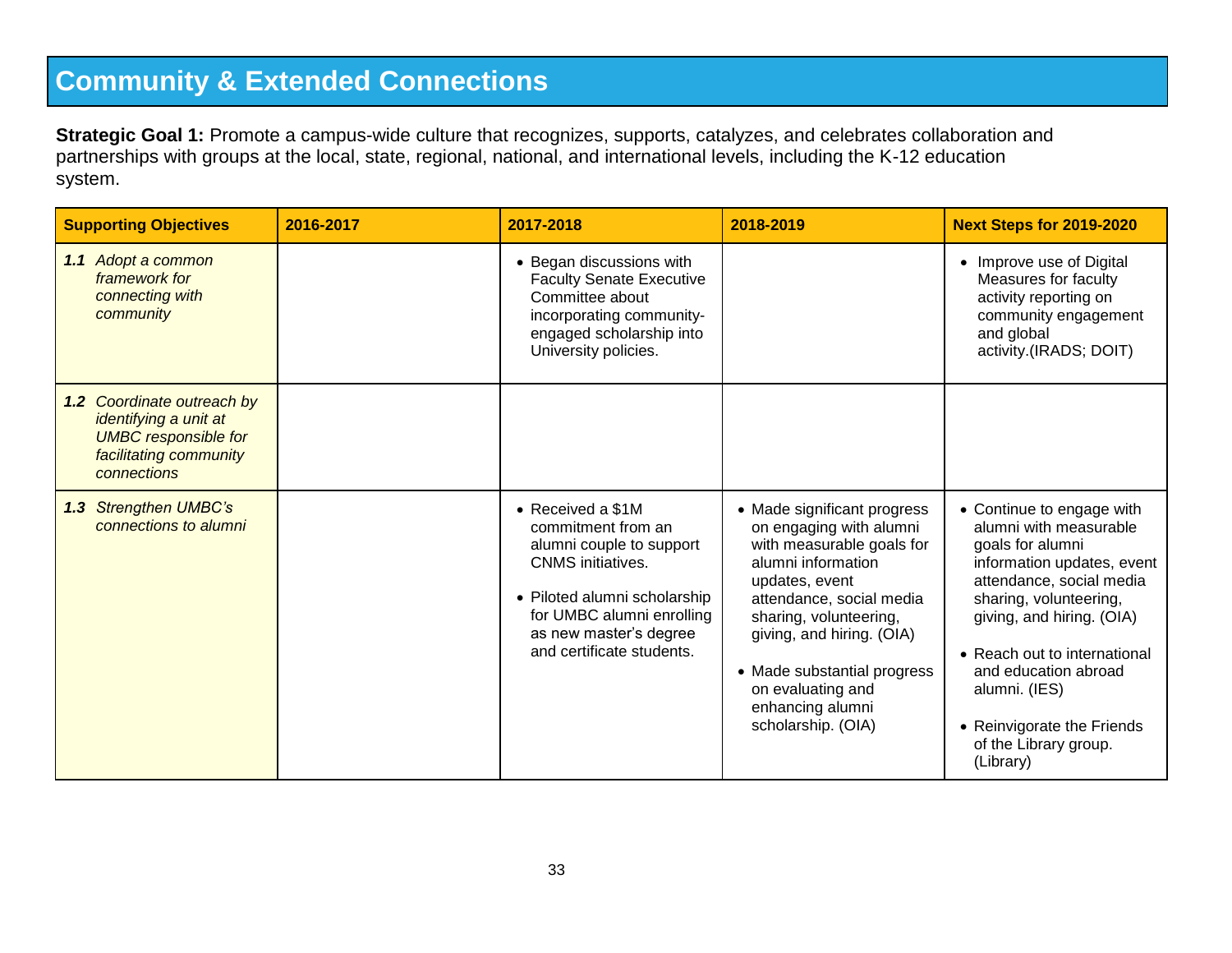| <b>1.4 Communicate UMBC's</b><br>commitment to<br>community connections | • Launched the Art of<br>Transformation (AoT)<br>project to address the<br>challenges faced by<br>residents of Baltimore.<br>(IRC)<br>• Sponsored Light City<br>Baltimore festival.<br>• Continued preparing local<br>high school students from<br>low-income and first-<br>generation college<br>backgrounds to succeed in<br>higher education through<br>the Upward Bound<br>Program. | • Continued to lead the<br>USM in the Maryland<br>Charity Campaign, raising<br>more than \$237,000, with<br>over 50 percent of UMBC<br>community members<br>contributing.<br>• Began developing our<br>self-study for the Carnegie<br>2020 Community<br><b>Engaged Campus</b><br>designation. (CAHSS;<br>Shriver; Provost)<br>• Continued sponsoring<br><b>Light City Baltimore</b><br>festival (OIA; CAHSS).<br>• Launched a "Math Coach"<br>program at Lakeland<br><b>Elementary Middle</b><br>School. (UAA)<br>• Staff, students, and faculty<br>continued to play a<br>leadership role in<br><b>Breaking Ground</b><br>Imagining America. | • Nearly completed<br>establishing the Bunting<br><b>Family Community</b><br>Engagement and<br><b>Experience Endowment to</b><br>support students in the<br>humanities. (OIA)<br>• Applied for Carnegie<br><b>Community Engaged</b><br>Campus designation.<br>(CAHSS)<br>• Continued Math coaching<br>at Lakeland. (UAA) | • Work with administrative<br>units to address issues<br>and gaps identified<br>through Carnegie<br>application process.<br>(CAHSS)<br>• Continue Math coaching<br>at Lakeland. (UAA) |
|-------------------------------------------------------------------------|-----------------------------------------------------------------------------------------------------------------------------------------------------------------------------------------------------------------------------------------------------------------------------------------------------------------------------------------------------------------------------------------|-----------------------------------------------------------------------------------------------------------------------------------------------------------------------------------------------------------------------------------------------------------------------------------------------------------------------------------------------------------------------------------------------------------------------------------------------------------------------------------------------------------------------------------------------------------------------------------------------------------------------------------------------|--------------------------------------------------------------------------------------------------------------------------------------------------------------------------------------------------------------------------------------------------------------------------------------------------------------------------|---------------------------------------------------------------------------------------------------------------------------------------------------------------------------------------|
|-------------------------------------------------------------------------|-----------------------------------------------------------------------------------------------------------------------------------------------------------------------------------------------------------------------------------------------------------------------------------------------------------------------------------------------------------------------------------------|-----------------------------------------------------------------------------------------------------------------------------------------------------------------------------------------------------------------------------------------------------------------------------------------------------------------------------------------------------------------------------------------------------------------------------------------------------------------------------------------------------------------------------------------------------------------------------------------------------------------------------------------------|--------------------------------------------------------------------------------------------------------------------------------------------------------------------------------------------------------------------------------------------------------------------------------------------------------------------------|---------------------------------------------------------------------------------------------------------------------------------------------------------------------------------------|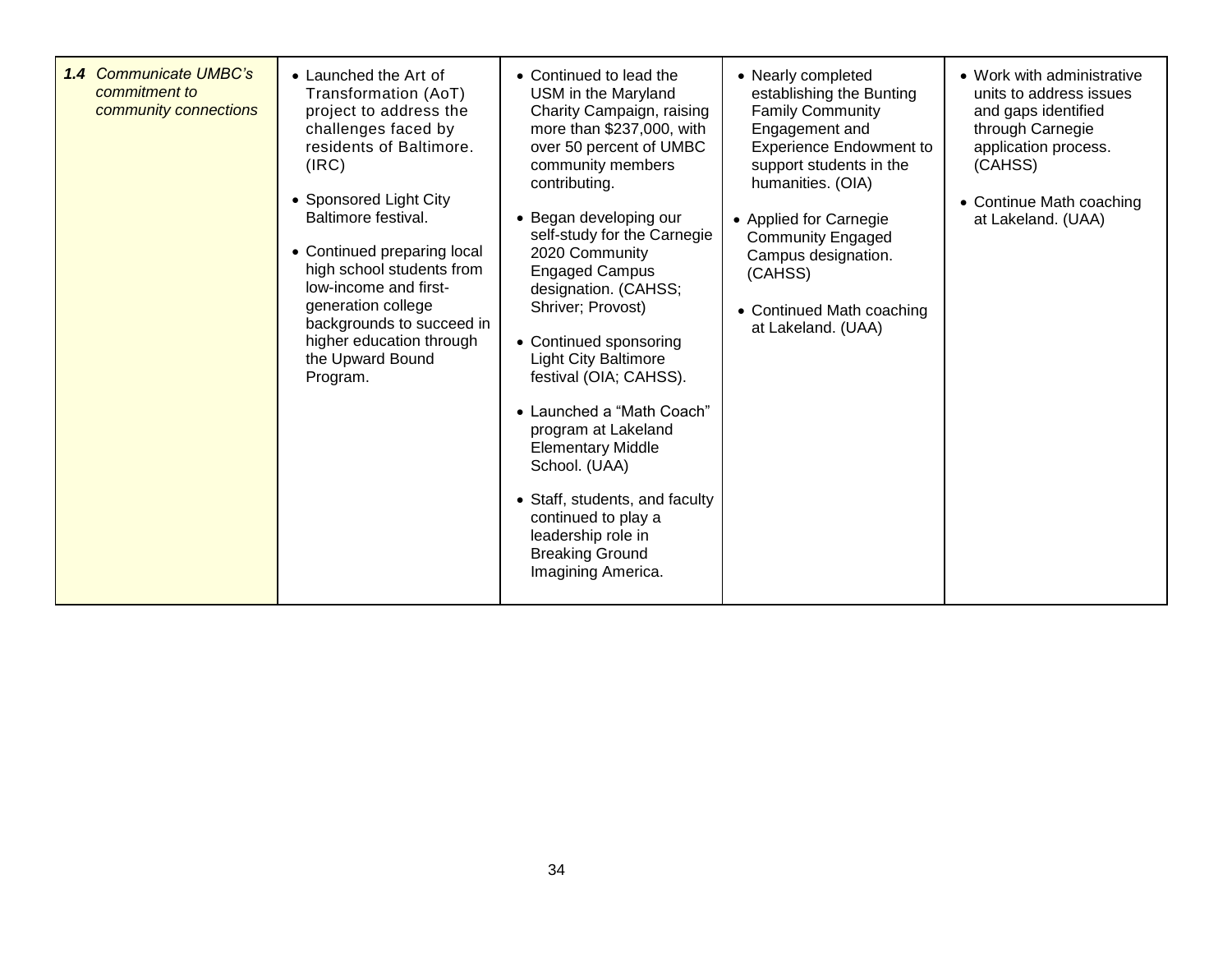#### **Strategic Goal 2:** Advance UMBC's regional reputation as a vital stakeholder in Maryland's innovation economy.

| <b>Supporting Objectives</b>                                                                                       | 2016-2017                                                                                                                                                                                                                                                                                                                                                                                      | 2017-2018                                                                                                                                                                                                                                                                                                                                                                                                                                                                                                                                                                                                | 2018-2019                                                                                      | <b>Next Steps for 2019-2020</b>                                                                                                                                                                                                                                                                                                                                           |
|--------------------------------------------------------------------------------------------------------------------|------------------------------------------------------------------------------------------------------------------------------------------------------------------------------------------------------------------------------------------------------------------------------------------------------------------------------------------------------------------------------------------------|----------------------------------------------------------------------------------------------------------------------------------------------------------------------------------------------------------------------------------------------------------------------------------------------------------------------------------------------------------------------------------------------------------------------------------------------------------------------------------------------------------------------------------------------------------------------------------------------------------|------------------------------------------------------------------------------------------------|---------------------------------------------------------------------------------------------------------------------------------------------------------------------------------------------------------------------------------------------------------------------------------------------------------------------------------------------------------------------------|
| 2.1 Develop a plan to<br>support<br>entrepreneurship, social<br>innovation, and<br>technology<br>commercialization | • Contributed significantly to<br>TEDCO's Maryland<br>Innovation Initiative (MII),<br>with a 50% application<br>success rate over the past<br>five years resulting in 28<br>awards for a total of more<br>than \$2.8 million since<br>2012.<br>• 5 MII Awards for \$680,000<br>secured in FY 2017.<br>• Launched Express<br>License Agreement to<br>facilitate economic<br>development. (OVPR) | • Contributed to TEDCO's<br>Maryland Innovation<br>Initiative (MII) over the<br>past six years resulting in<br>31 awards for a total of<br>more than \$3.2 million<br>since 2012.<br>• 3 MII Awards for \$380,000<br>secured in FY 2018.<br>• Provided Entrepreneurial<br><b>Skillset Training for new</b><br>faculty with Training<br>Centers. (CNMS)<br>• Participated as full<br>partners in launch of<br>USM's Momentum Fund-<br>designed to prove early-<br>stage risk capital for<br>emerging USM-related<br>start-ups.<br>• Introduced several<br>bwtech@UMBC<br>companies to fund<br>management. | • One UMBC-related start-<br>up secured Momentum<br>Fund resources in 2019.<br>(OIA)           | • Continue to use the<br>Momentum Fund to recruit<br>entrepreneurs and<br>companies into bwtech,<br>and streamline our<br>processes to participate in<br>Momentum Fund<br>transactions. (OIA)<br>• Pilot a Summer<br>Entrepreneurship<br>Research Experience for<br>Associate Professors.<br>(CNMS)<br>• Create a "Maker Space" in<br>the Library & Gallery.<br>(Library) |
| 2.2 Grow bwtech @UMBC                                                                                              | • bwtech@UMBC is home<br>to more than 130 early<br>stage and established<br>companies in<br>cybersecurity, clean<br>energy, and the life<br>sciences.                                                                                                                                                                                                                                          | • Launched an international<br>cybersecurity incubator in<br>partnership with Maryland<br>Commerce<br>(iCyberCenter@bwtech).<br>• Enabled 164 UMBC<br>students and 146 UMBC<br>alums to work at bwtech<br>companies in the first six                                                                                                                                                                                                                                                                                                                                                                     | • Made significant progress<br>on forging partnerships<br>that will grow<br>bwtech@UMBC. (OIA) | • Work with Baltimore<br>County and State officials<br>to explore opportunities to<br>expand bwtech@UMBC.<br>(OIA)<br>• Hire a new executive<br>director of bwtech to<br>provide strategic and<br>tactical leadership. (OIA)                                                                                                                                              |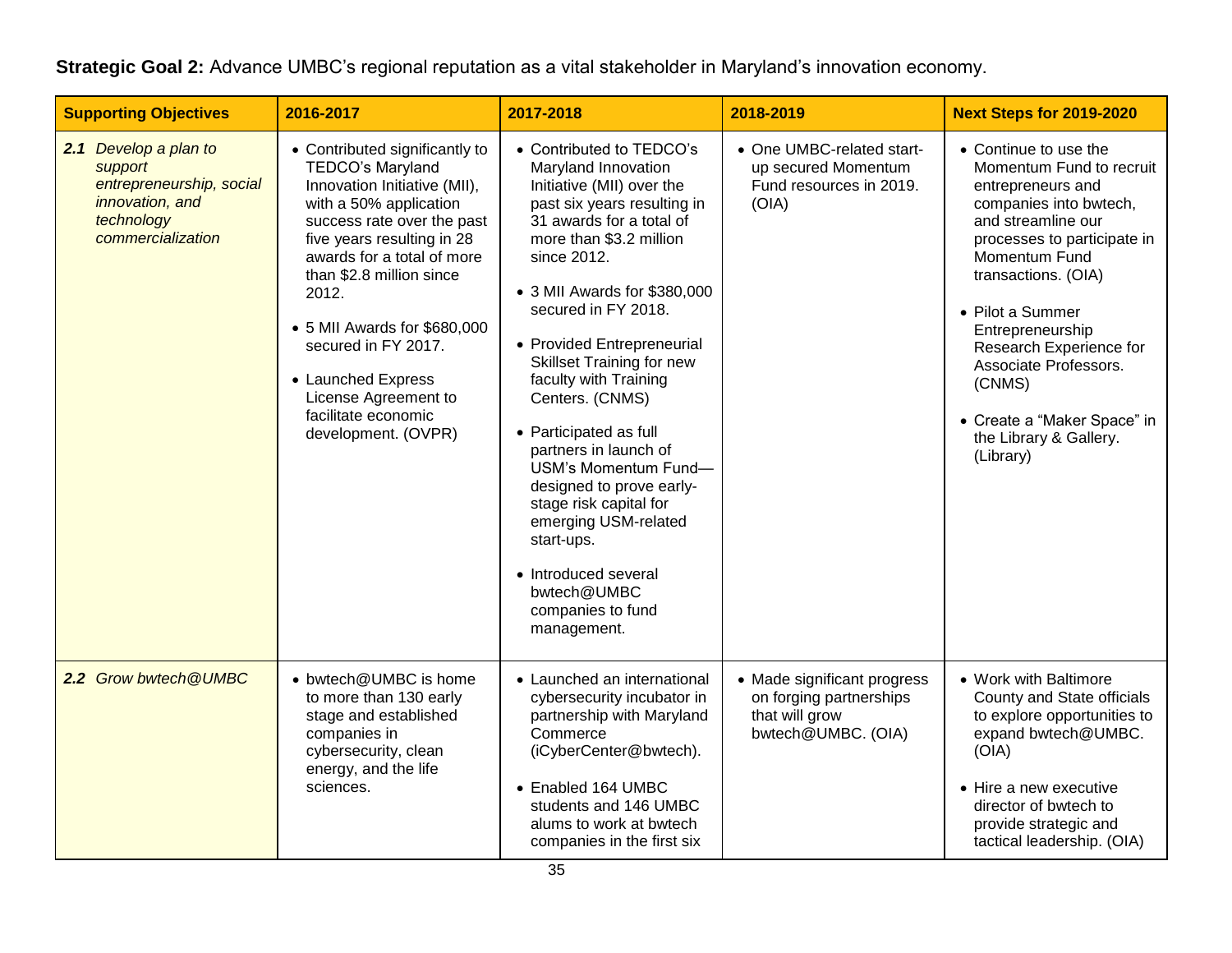|                                                                                                                       |                                                                                                                                                                                                                                                                                                                           | months of FY 2018.                                                                                                                                                                                                                                                                                                             |                                                                                                                                                                                                                                                                                                                                                                                                                                                                                                                                                                                                                                                                                               |                                                                                                                                                                                                                                                                                                                                                                                      |
|-----------------------------------------------------------------------------------------------------------------------|---------------------------------------------------------------------------------------------------------------------------------------------------------------------------------------------------------------------------------------------------------------------------------------------------------------------------|--------------------------------------------------------------------------------------------------------------------------------------------------------------------------------------------------------------------------------------------------------------------------------------------------------------------------------|-----------------------------------------------------------------------------------------------------------------------------------------------------------------------------------------------------------------------------------------------------------------------------------------------------------------------------------------------------------------------------------------------------------------------------------------------------------------------------------------------------------------------------------------------------------------------------------------------------------------------------------------------------------------------------------------------|--------------------------------------------------------------------------------------------------------------------------------------------------------------------------------------------------------------------------------------------------------------------------------------------------------------------------------------------------------------------------------------|
| 2.3 Meet Maryland's<br>workforce needs through<br>professional<br>development and<br>continuing education<br>programs | • Increased undergraduate<br>enrollment at the<br>Universities at Shady<br>Grove (USG) by 12<br>percent from Spring 2016<br>to Spring 2017.<br>• Added new programs at<br>USG, including the Raptor<br>to Retriever Program to<br>support students from<br>Montgomery College to<br>complete their bachelor's<br>degrees. | • Received MHEC approval<br>for BS in Translational Life<br>Science Technology.<br>(CNMS; DPS)<br>• Revamped MPS programs<br>in Applied Biotechnology.<br>(CNMS; DPS)<br>• Launched MPS programs<br>in Data Science,<br>Technical Management,<br>Entrepreneurship,<br>Innovation & Leadership.<br>(DPS; CNMS; CAHSS;<br>COEIT) | • Launched BS in<br><b>Translational Life Science</b><br>Technology. (CNMS;<br>DPS)<br>• Began developing BS in<br>Engineering Program,<br>computing programs, and<br>professional master's.<br>(COEIT; DPS)<br>• Developed MPS in<br>Community Leadership.<br>(CAHSS; DPS)<br>• Made substantial progress<br>on exploring ways to help<br>APL employees to enroll<br>in our graduate programs.<br>(GS)<br>• Began integrating non-<br>credit education at<br>Training Centers and for-<br>credit master's and<br>certificate programs.<br>(DFS; GS)<br>• Began developing<br>workforce training<br>programs by leveraging<br>the new core facilities in<br>the ILSB. (CNMS;<br>Provost; DPS) | • Implement a Lower<br>Division Certificate (LDC)<br>for allied Health Students.<br>(CNMS)<br>• Complete rollout of CS at<br>Shady Grove. (COEIT;<br>DPS)<br>• Plan for ME at Shady<br>Grove. (COEIT; DPS)<br>• Support the Greater<br>Washington Partnership<br>Generalist Badge. (DOIT;<br>COEIT)<br>• Continue integration of<br>credit and non-credit<br>program pathways. (DPS) |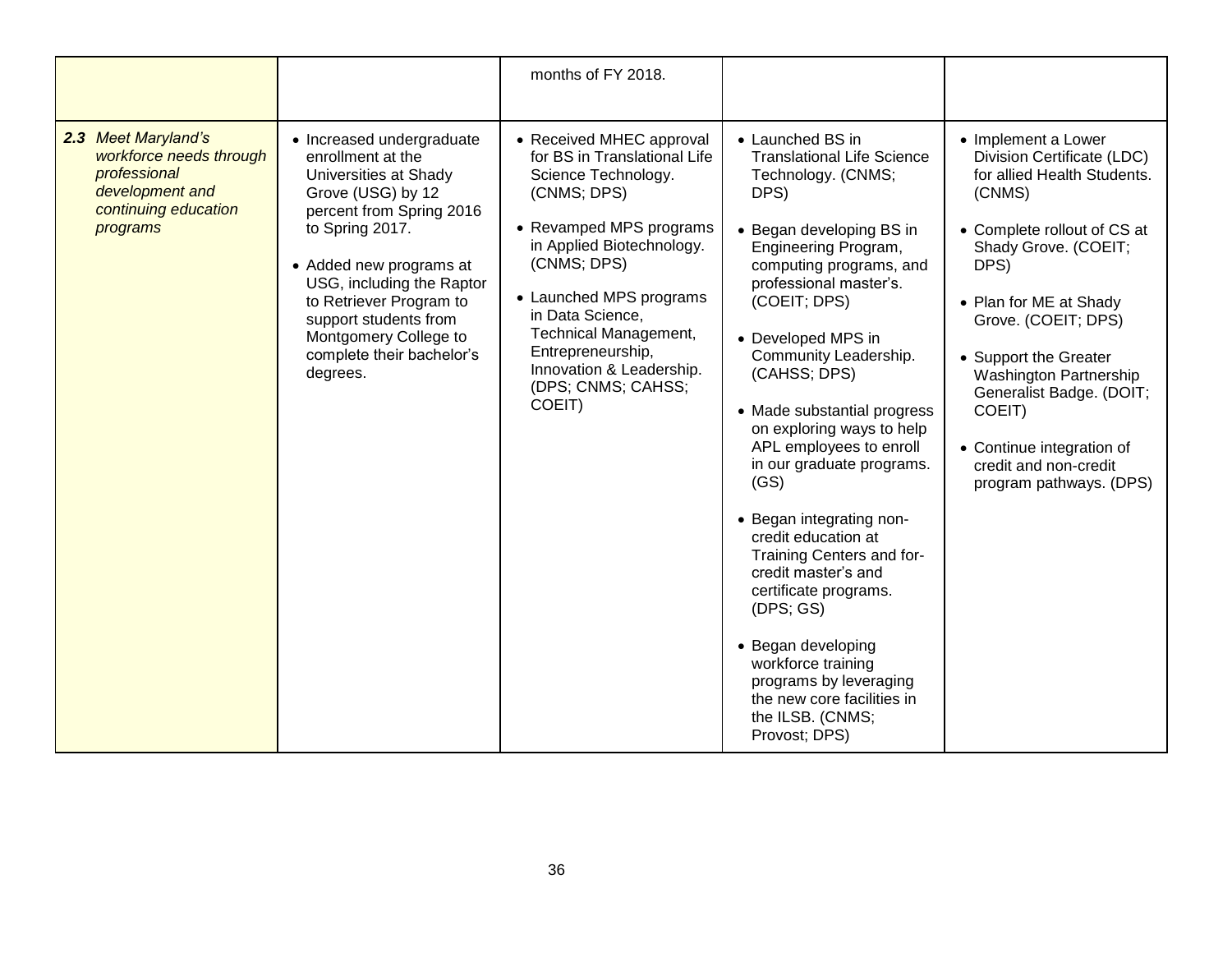**Strategic Goal 3:** Strengthen UMBC's position as an anchor institution for the Greater Baltimore metropolitan region.

| <b>Supporting Objectives</b>                                                     | 2016-2017                                                                                                                                                                                 | 2017-2018                                                                                                                                                                                                                                                                                                                                                                                                                                                                                                                                                                                                                                    | 2018-2019                                                                                                                                                                                                                                                         | Next Steps for 2019-2020                                                                                                                                                                                                                                                                                                          |
|----------------------------------------------------------------------------------|-------------------------------------------------------------------------------------------------------------------------------------------------------------------------------------------|----------------------------------------------------------------------------------------------------------------------------------------------------------------------------------------------------------------------------------------------------------------------------------------------------------------------------------------------------------------------------------------------------------------------------------------------------------------------------------------------------------------------------------------------------------------------------------------------------------------------------------------------|-------------------------------------------------------------------------------------------------------------------------------------------------------------------------------------------------------------------------------------------------------------------|-----------------------------------------------------------------------------------------------------------------------------------------------------------------------------------------------------------------------------------------------------------------------------------------------------------------------------------|
| 3.1 Establish a community-<br>engagement action team                             | • BreakingGround, UMBC's<br>campus-wide civic<br>engagement initiative, has<br>supported nearly 70<br>innovative courses and<br>community projects since<br>its 2012 launch.              |                                                                                                                                                                                                                                                                                                                                                                                                                                                                                                                                                                                                                                              |                                                                                                                                                                                                                                                                   |                                                                                                                                                                                                                                                                                                                                   |
| 3.2 Establish relationship<br>with select business and<br>community associations | • The Choice Program at<br>UMBC was chosen by<br>Starbucks to be the<br>community partner for their<br>new Baltimore City<br>opportunity cafe under<br>construction in East<br>Baltimore. | • Established Sherman<br>Center for Early Learning<br>in Urban Communities to<br>improve STEM, literacy,<br>and mathematics<br>education in early<br>childhood.<br>• Partnered with Northrop<br>Grumman Foundation and<br>Northrop Grumman<br>Mission Systems to create<br>the new Lakeland<br>Community and STEAM<br>Center.<br>• Implemented a<br>professional development<br>program for math teachers<br>at Lakeland Elementary<br>Middle School and<br>expanded it to four other<br>schools in Baltimore.<br>(UAA)<br>• Offered courses in the<br>Lion Brothers Building.<br>(CAHSS)<br>• Continued working with<br>Walters Art Museum. | • Made significant progress<br>in developing partnerships<br>with other arts and culture<br>organizations in Baltimore.<br>(CAHSS)<br>• STEAM Center continued.<br>(UAA)<br>• Expanded math<br>professional development<br>work to a total of 6<br>schools. (UAA) | • Continue the STEAM<br>Center partnership with<br>Northrop Grumman<br>Foundation. (UAA)<br>• Grow math professional<br>development work to two<br>more schools. (UAA)<br>• Leverage international<br>connections via Maryland<br>Sister State Partnerships,<br><b>Baltimore Sister City</b><br>Partnerships and Rotary<br>(IES). |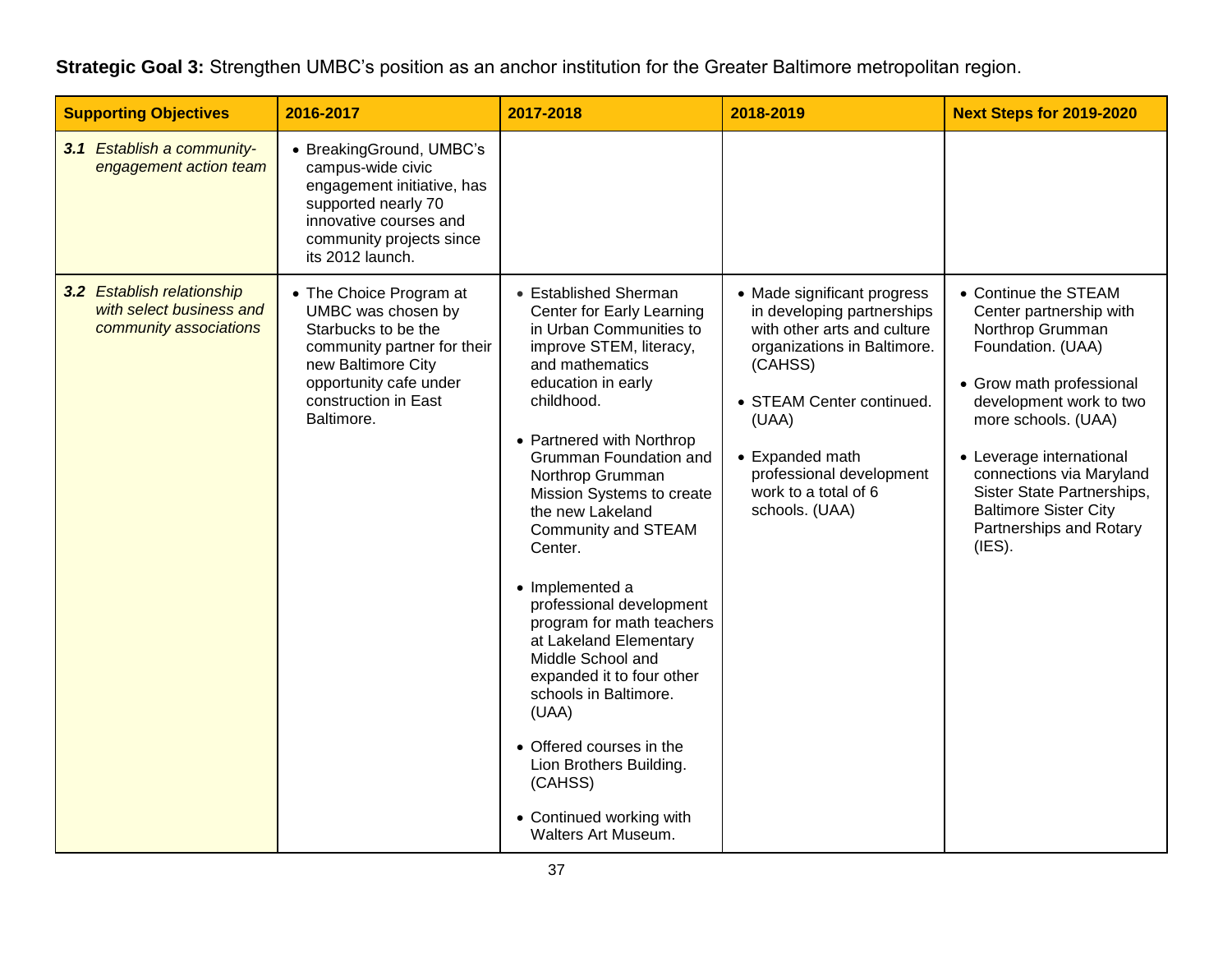|                                                                                                     |                                                                                                                                                                                                                                                                                                                                                                    | (CAHSS)                                                                                                                                                                                                                                                                                |                                                                                                                                                                                                                                                                                                     |                                                                                                                                                                                                                                                                                                                                                                                                   |
|-----------------------------------------------------------------------------------------------------|--------------------------------------------------------------------------------------------------------------------------------------------------------------------------------------------------------------------------------------------------------------------------------------------------------------------------------------------------------------------|----------------------------------------------------------------------------------------------------------------------------------------------------------------------------------------------------------------------------------------------------------------------------------------|-----------------------------------------------------------------------------------------------------------------------------------------------------------------------------------------------------------------------------------------------------------------------------------------------------|---------------------------------------------------------------------------------------------------------------------------------------------------------------------------------------------------------------------------------------------------------------------------------------------------------------------------------------------------------------------------------------------------|
| 3.3 Pursue Regional<br><b>Institution Strategic</b><br><b>Enterprise (RISE) Zone</b><br>designation |                                                                                                                                                                                                                                                                                                                                                                    | • bwtech North and South<br>received Rise Zone<br>designation.                                                                                                                                                                                                                         | • Made substantial progress<br>on pursuing additional<br>state tax incentives in<br>General Assembly. (OIA)                                                                                                                                                                                         | • Pursue additional state tax<br>incentives and related<br>programming in General<br>Assembly. (OIA)                                                                                                                                                                                                                                                                                              |
| 3.4 Use campus facilities to<br>promote community<br>connections                                    | • Offered Summer<br><b>Enrichment Experiences</b><br>(SEE) program to 273 K-<br>12 students on campus.<br>(DFS).<br>• UMBC was among 10<br>institutions selected by<br>AAC&U nationwide to<br>establish "Truth, Racial<br>Healing, and<br>Transformation" campus<br>centers focused on<br>developing leaders in<br>support social of racial and<br>social justice. | • Opened the UMBC Event<br>Center.<br>• Enhanced the Office of<br>Extended Learning to offer<br>additional programs for<br>youth and adults,<br>including Summer<br>Enrichment Experiences,<br>Home Visitor Program,<br>How Girls Code, and<br>Maryland Leadership<br>Workshops. (DPS) | • Made significant progress<br>on enhancing the Office of<br>Extended Learning to offer<br>year-round non-credit<br>programs. (DPS)<br>• Made significant progress<br>on partnering with<br><b>International Admissions</b><br>at UMB to provide<br>prerequisite English<br>training courses. (DPS) | • Develop cultural programs<br>that link international<br>students to local<br>community members.<br>(IES)<br>• Utilize the Library facilities<br>for engagement with the<br>community through<br>presentations and<br>lectures. (Library)<br>• Continue enhancing the<br>Institute of Extended<br>Learning. (DPS)<br>• Continue to partner with<br><b>UMB</b> International<br>Admissions. (DPS) |
| 3.5 Better communicate<br>availability of campus<br>services and events to<br>community             | • Developed a website on<br>Race, Equity, Inclusion, &<br>Justice to provide a<br>calendar of relevant<br>events, a list of courses,<br>and links to campus<br>resources. (CAHSS)<br>• Purchased a new campus-<br>wide ticketing system that<br>will show how many<br>students have attended<br>UMBC's ticketed events.                                            | • Reorganized Student Life<br>and Commons staff under<br>one department, Campus<br>Life, with positive results.<br>(SA)<br>• Developed a Diversity &<br>Inclusion website to share<br>our institutional values.<br>resources, and policies.<br>(OIA)                                   |                                                                                                                                                                                                                                                                                                     |                                                                                                                                                                                                                                                                                                                                                                                                   |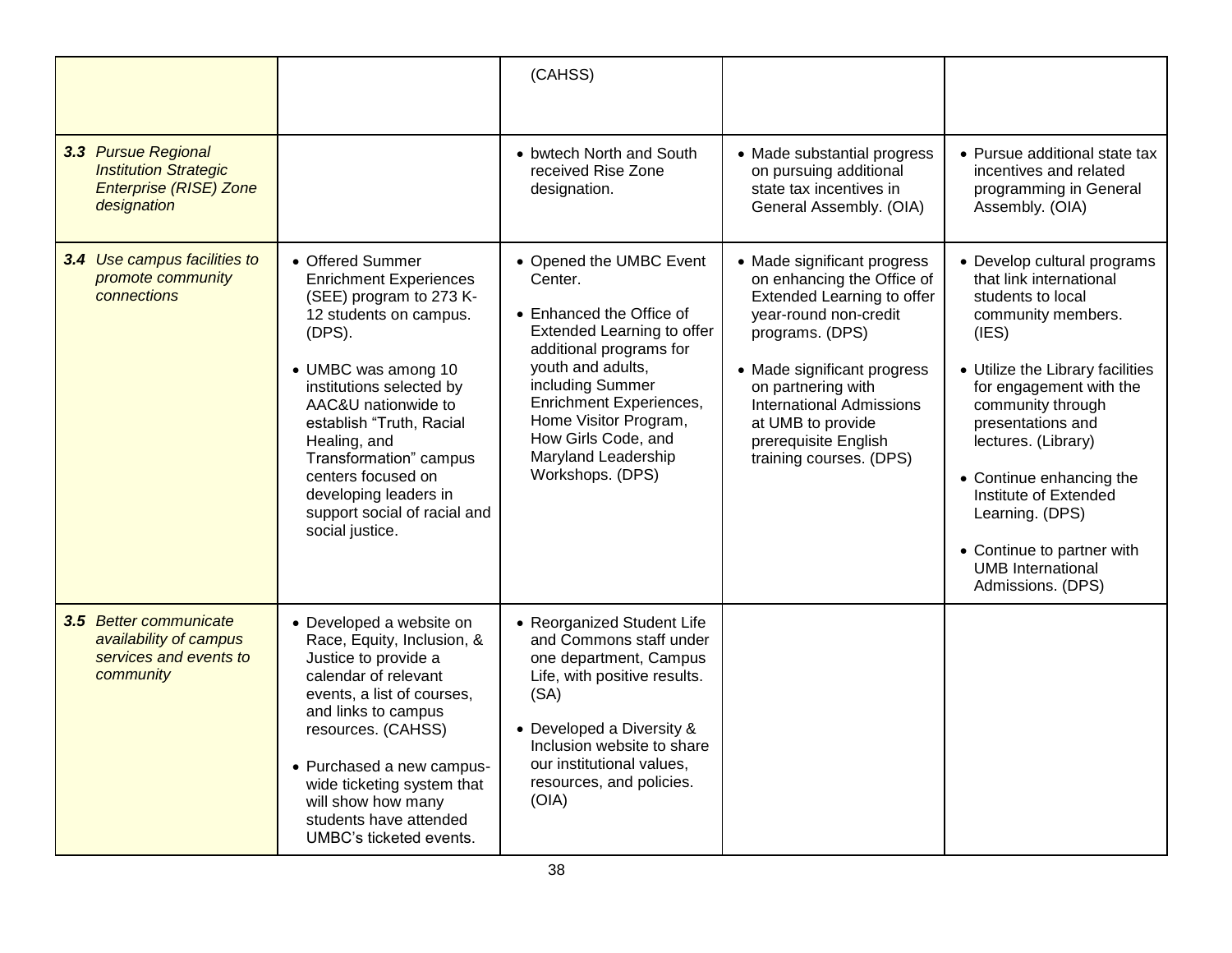| (DOIT) |  |  |
|--------|--|--|
|        |  |  |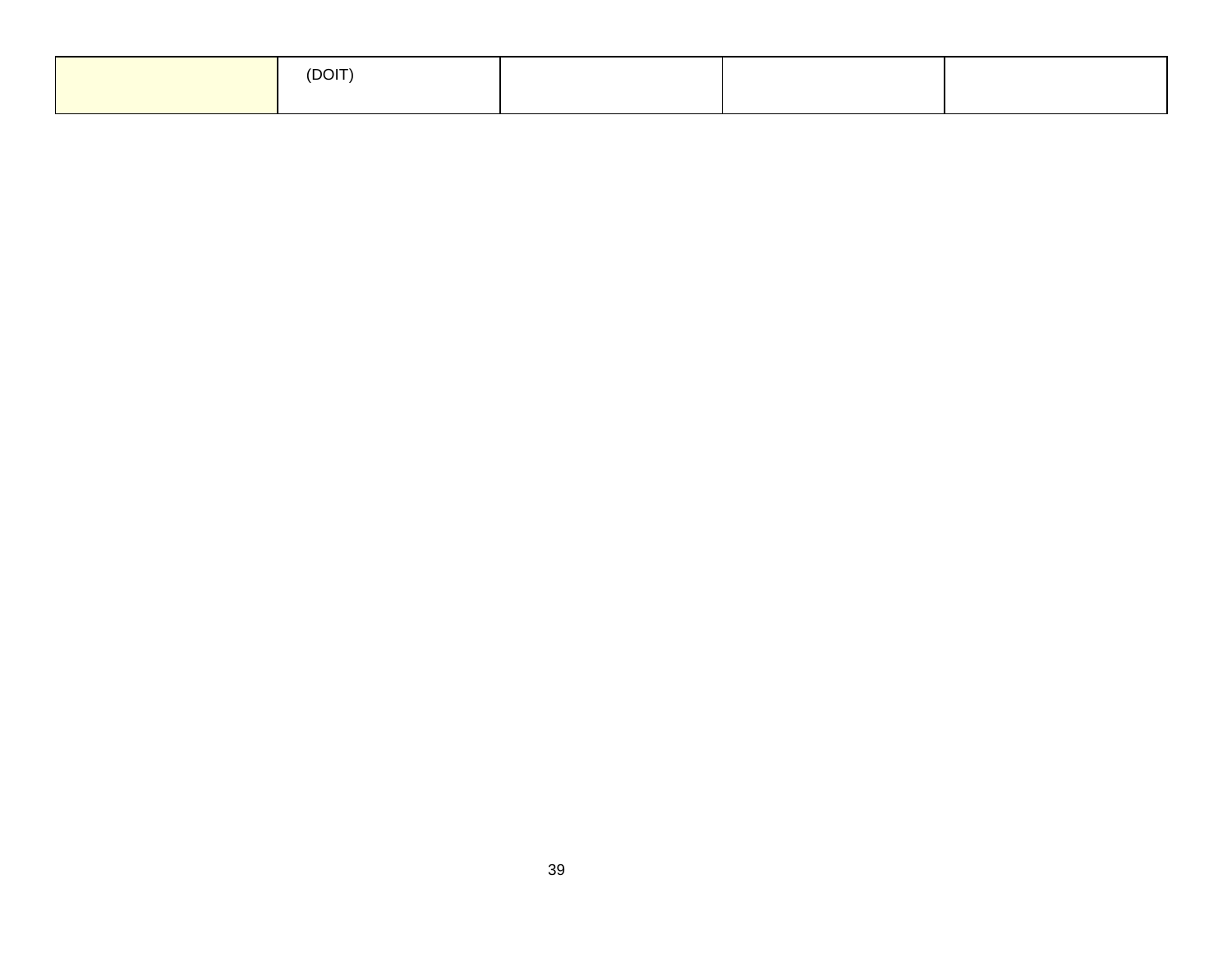# **Foundations**

| 2016-2017                                                                                                                                                                                                                                                                                                                                                                                         | 2017-2018                                                                                                                                                                                                                                                                                                                                                                                                                                                                                                                                                                                                                                                                    | 2018-2019                                                                                                                                                                                                                                                                                                                                                                                                                                                                                                                                                                                                                                                                                                                                                                                                                                                                                                                                                | <b>Next Steps for 2019-2020</b>                                                                                                                                                                                                                                                                                                                                                                                                                                                                                                                                                                                                                                                                                                                                                                                                                                                                                                                        |
|---------------------------------------------------------------------------------------------------------------------------------------------------------------------------------------------------------------------------------------------------------------------------------------------------------------------------------------------------------------------------------------------------|------------------------------------------------------------------------------------------------------------------------------------------------------------------------------------------------------------------------------------------------------------------------------------------------------------------------------------------------------------------------------------------------------------------------------------------------------------------------------------------------------------------------------------------------------------------------------------------------------------------------------------------------------------------------------|----------------------------------------------------------------------------------------------------------------------------------------------------------------------------------------------------------------------------------------------------------------------------------------------------------------------------------------------------------------------------------------------------------------------------------------------------------------------------------------------------------------------------------------------------------------------------------------------------------------------------------------------------------------------------------------------------------------------------------------------------------------------------------------------------------------------------------------------------------------------------------------------------------------------------------------------------------|--------------------------------------------------------------------------------------------------------------------------------------------------------------------------------------------------------------------------------------------------------------------------------------------------------------------------------------------------------------------------------------------------------------------------------------------------------------------------------------------------------------------------------------------------------------------------------------------------------------------------------------------------------------------------------------------------------------------------------------------------------------------------------------------------------------------------------------------------------------------------------------------------------------------------------------------------------|
| • Produced our largest-ever<br>graduating class, with 2,472<br>bachelor's, 88 doctorate, 631<br>master's, and 124 post-<br>baccalaureate certificate<br>recipients.<br>• Supported students to degree<br>completion through a number of<br>initiatives, including the Senior<br>Degree Completion Fund, which<br>provides micro-grants to support<br>seniors in their last year of study.<br>(EM) | • Various enrollment growth<br>initiatives are in place throughout<br><b>UMBC, including Summer/Winter</b><br>programs, new programs,<br>certificates, and degrees, and<br>transfer student success initiatives.<br>• Welcomed our largest-ever class<br>of entering undergraduates (nearly<br>1,800 freshmen and 1,200 transfer<br>students) in Fall 2017.<br>Representing the best of Maryland<br>and beyond, the new freshmen<br>had an average GPA of above 3.8<br>and competitive test scores.<br>• Produced one of the largest<br>graduating class, with 2,470<br>bachelor's, 94 doctorate, 665<br>master's, and 121 post-<br>baccalaureate certificate<br>recipients. | • Made significant progress on<br>leveraging visibility of NCAA<br>Tournament to expand student<br>recruitment in out-of-state and<br>international markets. (OIA; UAA)<br>• Supported transfer students by 1)<br>re-purposing a vacant admissions<br>line for transfer student recruiting,<br>2) dedicating consulting resources<br>in the PeopleSoft 9.2 upgrade for<br>transfer credit evaluation, 3) hiring<br>a full-time transfer credit<br>evaluator, and 4) piloting EAB's<br><b>Transfer Collaborative Tool.</b><br>(DOIT; EM)<br>• Made significant progress on<br>coordination of international<br>recruitment initiatives. (IES; EM;<br>GS; DPS; OIA)<br>• Conducted graduate tuition pricing<br>study through outside consultant.<br>(GS)<br>• Made significant progress on<br>educating graduate program<br>faculty on the need to grow<br>enrollment. (GS)<br>• Nearly completed launching Public<br>Humanities minor program.<br>(CAHSS) | • Develop a campus wide Strategic<br>Enrollment Plan. (A&F EM)<br>• Fully engage with the campus<br>wide Strategic Enrollment<br>Planning Process, and leverage<br>the new campus brand initiative to<br>expand regional, out-of-state, and<br>international markets. (OIA)<br>• Enhance undergraduate<br>admissions applicants' experience<br>by centralizing content and<br>providing visualization of<br>application/admission status. (EM;<br>DOIT)<br>• Launch Transfer Portal to enhance<br>prospective transfer student<br>information, engagement and pre-<br>enrollment experience. (EM; DOIT)<br>• Evaluate Customer Relations<br>Management (CRM) solutions for<br>Undergraduate Admissions. (EM;<br>DOIT)<br>• Leverage outcome of the ACE<br>Internationalization Lab and<br>marketing consultant work to<br>enhance international recruitment,<br>enrollment and retention. (EM;<br>IES; GS; DPS; OIA).<br>• Continue to optimize use of |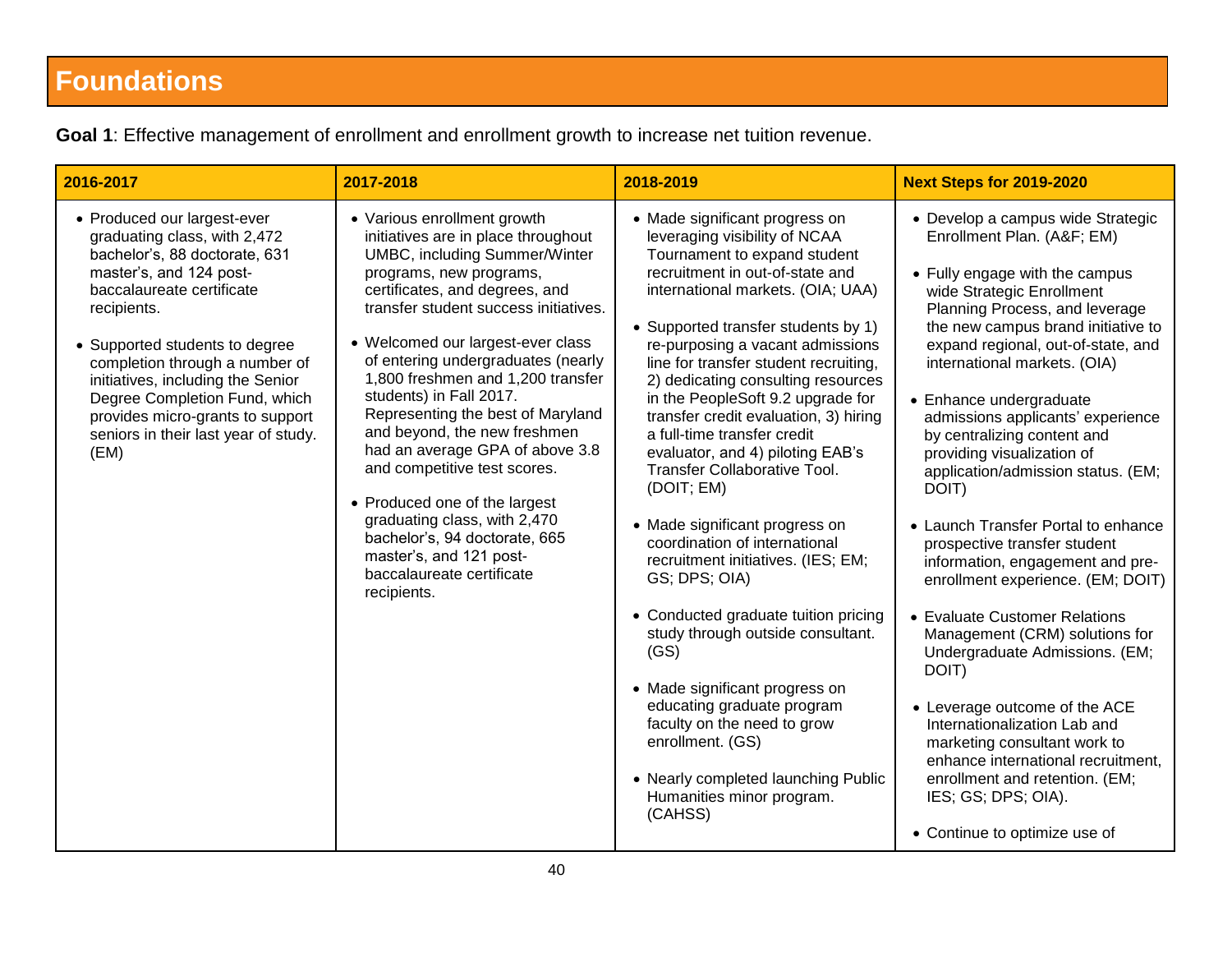|  | • Made significant progress on<br>launching Arts Entrepreneurship<br>program (minor track within<br>ENTRE minor). (CAHSS)<br>• Made substantial progress on<br>launching Human Context of<br>Science and Technology<br>certificate program. (CAHSS)<br>• Launched certificates in<br>Philosophy. (CAHSS)<br>• Made substantial progress on<br>launching MAE in Computer<br>Science Education. (CAHSS)<br>• Nearly completed launching<br>undergraduate major in Middle<br>Grades Science. (CAHSS) | financial aid to recruit, enroll and<br>retain students and to realize<br>optimal net tuition revenue. (EM)<br>• Develop communications plan and<br>outreach activities for newly<br>admitted international students.<br>(IES)<br>• Establish new international<br>partnerships that support<br>enrollment growth. (IES)<br>• Develop UMBC's capacity to<br>compete for fully and partially<br>funded international students.<br>(IES)<br>• Create online and print resources<br>that can be used to recruit<br>international students. (IES)<br>• Establish procedures to facilitate<br>enrollment of full-pay, non-degree<br>students in programs with<br>capacity. (IES)<br>• Develop options for donors to<br>support global engagement |
|--|---------------------------------------------------------------------------------------------------------------------------------------------------------------------------------------------------------------------------------------------------------------------------------------------------------------------------------------------------------------------------------------------------------------------------------------------------------------------------------------------------|---------------------------------------------------------------------------------------------------------------------------------------------------------------------------------------------------------------------------------------------------------------------------------------------------------------------------------------------------------------------------------------------------------------------------------------------------------------------------------------------------------------------------------------------------------------------------------------------------------------------------------------------------------------------------------------------------------------------------------------------|
|  |                                                                                                                                                                                                                                                                                                                                                                                                                                                                                                   | initiatives. (IES)                                                                                                                                                                                                                                                                                                                                                                                                                                                                                                                                                                                                                                                                                                                          |
|  |                                                                                                                                                                                                                                                                                                                                                                                                                                                                                                   | • Support Strategic Enrollment<br>Planning work. (IRADS)                                                                                                                                                                                                                                                                                                                                                                                                                                                                                                                                                                                                                                                                                    |
|  |                                                                                                                                                                                                                                                                                                                                                                                                                                                                                                   | • Participate in Strategic Enrollment<br>Planning and develop a<br>comprehensive graduate<br>enrollment plan. (GS)                                                                                                                                                                                                                                                                                                                                                                                                                                                                                                                                                                                                                          |
|  |                                                                                                                                                                                                                                                                                                                                                                                                                                                                                                   | • Continue educating graduate<br>program faculty on the need to<br>grow enrollment. (GS)                                                                                                                                                                                                                                                                                                                                                                                                                                                                                                                                                                                                                                                    |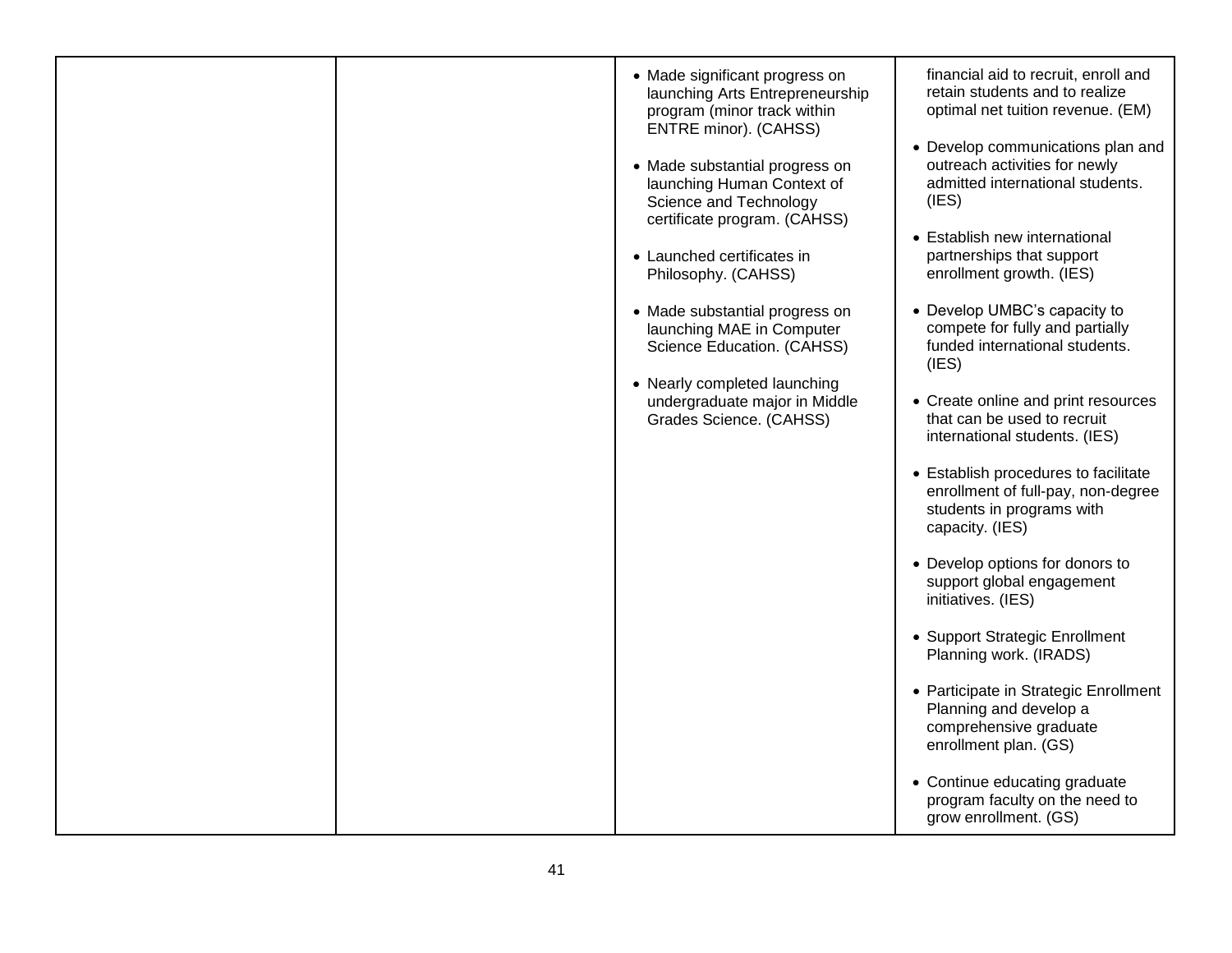**Goal 2**: Successful launch of \$150-million comprehensive campaign, with a goal of endowment surpassing \$100 million and alumni annual giving participation reaching 7 percent.

| 2016-2017                                                                                                                                                                                                                                                                                                                                                                                                                                                                                                                                 | 2017-2018                                                                                                                                                                                                                                                                                                                                                                                                                                                                                                                                                                                                                                                                                                                                                                                                                                                                                                                                                                                                                                                                       | 2018-2019                                                                                                                                                                                                                                                                                                                                                                                                 | <b>Next Steps for 2019-2020</b>                                                                                                                                                                                                                                                                                                                                                                                                                                                                                                                             |
|-------------------------------------------------------------------------------------------------------------------------------------------------------------------------------------------------------------------------------------------------------------------------------------------------------------------------------------------------------------------------------------------------------------------------------------------------------------------------------------------------------------------------------------------|---------------------------------------------------------------------------------------------------------------------------------------------------------------------------------------------------------------------------------------------------------------------------------------------------------------------------------------------------------------------------------------------------------------------------------------------------------------------------------------------------------------------------------------------------------------------------------------------------------------------------------------------------------------------------------------------------------------------------------------------------------------------------------------------------------------------------------------------------------------------------------------------------------------------------------------------------------------------------------------------------------------------------------------------------------------------------------|-----------------------------------------------------------------------------------------------------------------------------------------------------------------------------------------------------------------------------------------------------------------------------------------------------------------------------------------------------------------------------------------------------------|-------------------------------------------------------------------------------------------------------------------------------------------------------------------------------------------------------------------------------------------------------------------------------------------------------------------------------------------------------------------------------------------------------------------------------------------------------------------------------------------------------------------------------------------------------------|
| • The UMBC endowment reached<br>more than \$87.5 million in FY<br>2017.<br>• Raised more than \$92 million<br>toward meeting our \$150 million<br>goal.<br>• Raised more than \$14.5 million in<br>gifts and pledges in FY 2017.<br>• Celebrated UMBC's $50th$<br>anniversary.<br>• Launched Grit and Greatness<br>Campaign.<br>• Our alumni giving reached a 5-<br>year high in both participation and<br>dollars raised in FY 2017.<br>• Successfully concluded two multi-<br>year processes - strategic<br>planning and accreditation. | • The UMBC endowment reached<br>more than \$96 million in FY2018.<br>With existing pledges from several<br>of our largest donors, the UMBC<br>endowment will exceed \$105<br>million.<br>• We are more than 70% of the way<br>toward meeting our \$150 million<br>campaign goal.<br>• Built awareness and excitement<br>about Grit & Greatness: The<br>Campaign for UMBC.<br>• Held UMBC's first Giving Day<br>"Black & Gold Rush") on February<br>28. This 24-hour online fundraiser<br>resulted in gifts from more than<br>1,000 donors totaling almost<br>\$100,000.<br>• Saw significant increases in giving<br>from alumni, faculty and staff, and<br>parents. Overall, giving was up by<br>41% in revenue and donors were<br>up by 13%.<br>• Collectively, alumni have already<br>given or pledged more than \$6<br>million to the Grit & Greatness<br>Campaign, already surpassing the<br>\$3.3 million total from alumni in our<br>previous campaign.<br>• Secured gifts totaling over \$1.75<br>million to support undergraduates<br>in the arts and humanities. (OIA) | • Nearly completed meeting<br>UMBC's ambitious campaign<br>goals. (OIA)<br>• Began leveraging analytics to<br>drive regional and national alumni<br>engagement and major gifts<br>strategies. (OIA)<br>• Made significant progress on<br>collaborating with colleges and<br>divisions to develop meaningful<br>cases for support that will inspire<br>sustained philanthropy for UMBC<br>community. (OIA) | • Build on \$121 million raised to<br>date towards \$150 million<br>campaign goal. (OIA)<br>• Develop "digital roadmap" to<br>provide strategic framework for<br>divisional technological and data<br>analytlic decision making. (OIA)<br>• Leverage business analytic tools<br>and third-party tools to improve<br>fundraising pipeline management<br>and reporting. (OIA)<br>• Continue to collaborate with<br>colleges and divisions to develop<br>meaningful cases for support that<br>will inspire sustained philanthropy<br>for UMBC community. (OIA) |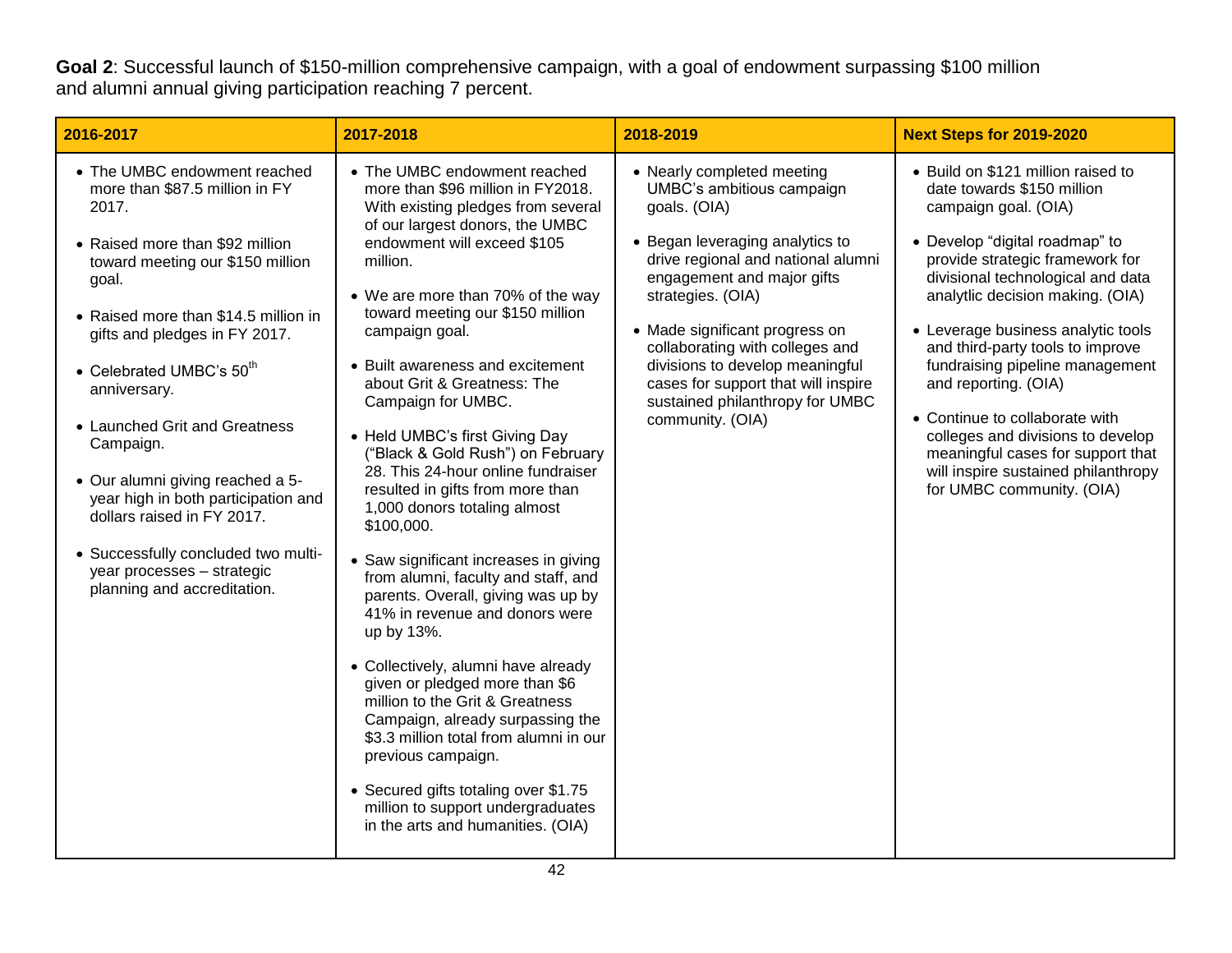**Goal 3**: Demonstrably improve the efficiency of operations and the effectiveness of mission-driven programs and activities to focus resources on what matters most.

| 2016-2017                                                                                                                            | 2017-2018                                                                                                                                 | 2018-2019                                                                                                                                                       | <b>Next Steps for 2019-2020</b>                                                                                                              |
|--------------------------------------------------------------------------------------------------------------------------------------|-------------------------------------------------------------------------------------------------------------------------------------------|-----------------------------------------------------------------------------------------------------------------------------------------------------------------|----------------------------------------------------------------------------------------------------------------------------------------------|
| • REX Finance began providing<br>updated financial and payroll<br>reports using the REX data<br>warehouse. (A&F DOIT)                | • Upgraded PeopleSoft Finance<br>from version 8.9 to 9.2 and moved<br>all financial reporting to REX.<br>(A&F DOIT)                       | • Made significant progress on<br>implementing web-based<br>scholarship platform to announce<br>private-donor scholarships to<br>UMBC students, leveraging time | • Introduce the web-based<br>scholarship platform to students<br>and academic partners. (OIA)<br>• Conduct first triennial                   |
| • Communicated regularly the goals<br>and benefits of E&E.<br>• Provided training to identify<br>opportunities for savings.          | • Purchased new software<br>(Cloudlock) to support security in<br>the cloud and meet USM audit<br>requirements. (DOIT)                    | and expertise in OIA and<br>Enrollment<br>Management/Scholarships Office.<br>(OIA)                                                                              | review/recalibration of operating,<br>adjunct faculty, and graduate<br>assistant funds developed in<br>2017. (CAHSS)                         |
| • Continued to capture unit-level<br>E&E improvements made each<br>year.                                                             | • Released MyUMBC version 4,<br>which promotes events and<br>community and provides new tools<br>for departments to streamline and        | • Upgraded PeopleSoft SA from<br>version 9.0 to 9.2. (DOIT)<br>• Purchased Cisco WebEx                                                                          | • Pilot HR analytics to support<br>shared service center HR needs.<br>(DOIT)                                                                 |
| • UMBC's carbon emissions have<br>been lowered by 17% since<br>joining the President's Climate<br>Leadership Commitment in 2007.     | improve communication to<br>students. (DOIT; SA; EM)<br>• Rolled out EAB-APS to the college<br>Deans to assist with resource              | conferencing system for use<br>across campus. (DOIT)<br>• Implemented State of Maryland<br>System Personnel System for                                          | • Improve use of Digital Measures<br>for faculty activity reporting on<br>community engagement and<br>global activity.(IRADS; DOIT)          |
| During the same period, our built<br>space has increased by 9% and<br>student enrollment has increased<br>by 20%, making the overall | allocation and performance<br>monitoring. (DOIT)<br>• Began transition of financial                                                       | employees to get access to<br>benefits. (DOIT)<br>• Launched Docusign initiative to                                                                             | • Develop a multi-year plan for our<br>analytics infrastructure and third-<br>party vendors we want to use<br>through the analytics roadmap. |
| decrease in carbon emissions<br>even more significant.                                                                               | operations to shared services.<br>(COEIT)                                                                                                 | move paper forms online. Now<br>have over 60 forms online,                                                                                                      | (DOIT)                                                                                                                                       |
| • The Climate Action Steering<br>Committee oversaw efforts to<br>reduce UMBC's carbon<br>emissions.                                  | • Completed multi-year review and<br>reallocation of operating, adjunct<br>faculty, and graduate assistant<br>funds across CAHSS. (CAHSS) | including Graduate contracts and<br>Graduate Health. (DOIT)<br>• Completed procurement process                                                                  | • Building on work of Instructional<br>Space & Scheduling Study,<br>establish implementation<br>workgroups to review and assess              |
| • Continued to provide Green Office<br>training and certificate program<br>with staff, the Eco Ambassadors                           | • Developed inaugural training for<br>new Department Chairs and<br>Program Directors. (CAHSS;                                             | for new graduate application<br>system. (GS)                                                                                                                    | recommendations. (EM, Provost,<br>A&F<br>• Leverage Docusign, ImageNow,<br>Qubo, PS Workflow and other                                       |
| education program and<br>Sustainability leadership program<br>for students, and the annual                                           | Provost)<br>• Piloted business and financial<br>analytics to support decision                                                             |                                                                                                                                                                 | business solutions to further<br>automate business processes.<br>(EM; EOIT)                                                                  |